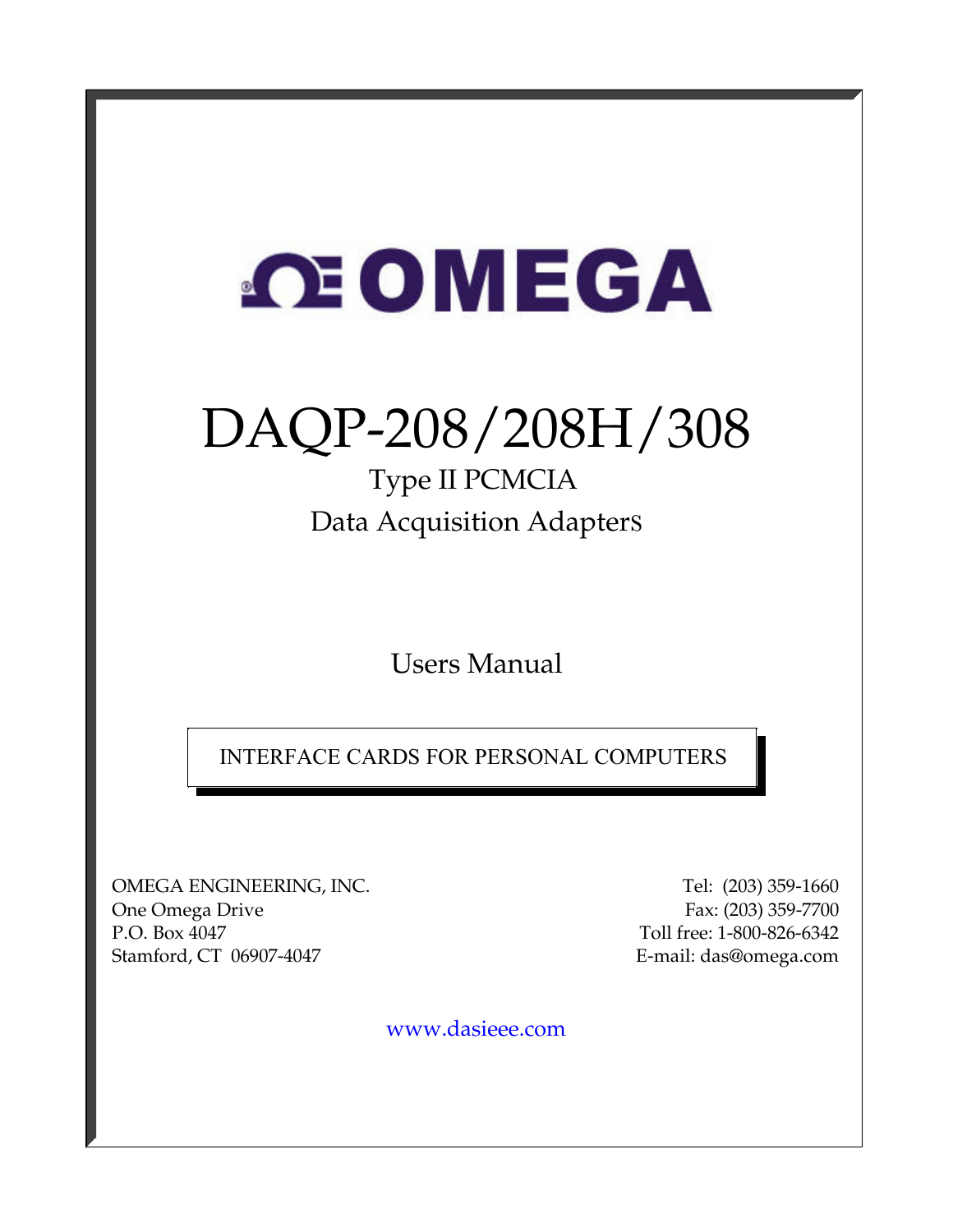## WARRANTY/DISCLAIMER

OMEGA ENGINEERING, INC., warrants this unit to be free of defects in materials and workmanship for a period of 13 months from the date of purchase. OMEGA warranty adds an additional one (1) month grace period to the normal one (1) year product warranty to cover shipping and handling time. This ensures that OMEGA's customers receive maximum coverage on each product. If the unit should malfunction, it must be returned to the factory for evaluation. OMEGA's Customer Service Department will issue an Authorized Return (AR) number immediately upon phone or written request. Upon examination by OMEGA, if the unit is found to be defective it will be repaired or replaced at no charge. OMEGA's warranty does not apply to defects resulting from any action of the purchaser, including but not limited to mishandling, improper interfacing, operation outside design limits, improper repair or unauthorized modification. This WARRANTY is VOID if the unit shows evidence of having been tampered with or shows evidence of being damaged as a result of excessive corrosion; or current, heat, moisture or vibration; improper specification; misapplication; misuse or other operating conditions outside of OMEGA's control. Components which wear are not warranted, including but not limited to contact points, fuses and triacs.

OMEGA is pleased to offer suggestions on the use of its various products. However, OMEGA neither assumes responsibility for any omissions or errors nor assumes liability for any damages that result from the use of its products in accordance with information provided from OMEGA, either verbal or written. OMEGA warrants only that the parts manufactured by it will be as specified and free of defects. OMEGA MAKES NO OTHER WARRANTIES OR REPRESENTATIONS OF ANY KIND WHATSOEVER, EXPRESSED OR IMPLIED, EXCEPT THAT OF TITLE, AND ALL IMPLIED WARRANTIES INCLUDING ANY WARRANTY OF MERCHANTABILITY AND FITNESS FOR A PARTICULAR PURPOSE ARE HEREBY DISCLAIMED. LIMITATION OF LIABILITY: The remedies of purchaser set forth herein are exclusive and the total liability of OMEGA with respect to this order, whether based on contract, warranty, negligence, indemnification, strict liability or otherwise, shall not exceed the purchase price of the component upon which liability is based. In no event shall OMEGA be liable for consequential, incidental or special damages.

CONDITIONS: Equipment sold by OMEGA is not intended to be used, nor shall it be used: (1) as a "Basic Component" under 10 CFR 21 (NRC), used in or with any nuclear installation or activity, medical application or used on humans. Should any Product(s) be used in or with any nuclear installation or activity, medical application, used on humans or misused in any way, OMEGA assumes no responsibility as set forth in our basic WARRANTY/DISCLAIMER language, and additionally, the purchaser will indemnify OMEGA and hold OMEGA harmless from any liability or damage whatsoever arising out of the use of the Product(s) in such a manner.

## RETURN REQUESTS/INQUIRIES

Direct all warranty and repair requests/inquiries to the OMEGA Customer Service Department. BEFORE RETURNING ANY PRODUCT(S) TO OMEGA, THE PURCHASER MUST OBTAIN AN AUTHORIZED RETURN (AR) NUMBER FROM OMEGA'S CUSTOMER SERVICE DEPARTMENT (IN ORDER TO AVOID PROCESSING DELAYS). THE ASSIGNED NUMBER SHOULD THEN BE MARKED ON THE OUTSIDE OF THE RETURN PACKAGE AND ON ANY CORRESPONDENCE. THE PURCHASER IS RESPONSIBLE FOR SHIPPING CHARGES, FREIGHT, INSURANCE AND PROPER PACKAGING TO PREVENT BREAKAGE IN TRANSIT.

FOR WARRANTY RETURNS, please have the following information available BEFORE contacting OMEGA:

- (1) P.O. Number under which the product was purchased,
- (2) Model and serial number of the product under warranty, and
- (3) Repair instructions and/or specific problems relative to the product.

FOR NON-WARRANTY REPAIRS, consult OMEGA for current repair charges. Have the following information available BEFORE contacting OMEGA:

- (1) P.O. Number to cover the cost of the repair,
- (2) Model and serial number of the product, and
- (3) Repair instructions relative to the product.

OMEGA's policy is to make running changes, not model changes, whenever an improvement is possible. This affords our customers the latest in technology and engineering.

OMEGA is a registered trademark of OMEGA ENGINEERING, INC. © Copyright 1999 OMEGA ENGINEERING, INC. All rights reserved. This document may not be copied, photocopied, reproduced, translated or reduced to any electronic medium or machine readable form, in whole or in part, without prior written consent of OMEGA ENGINEERING, INC.

#### OMEGAnet? On-line Service: Internet e-mail:

DAQP-208/208H/308 Users Manual 2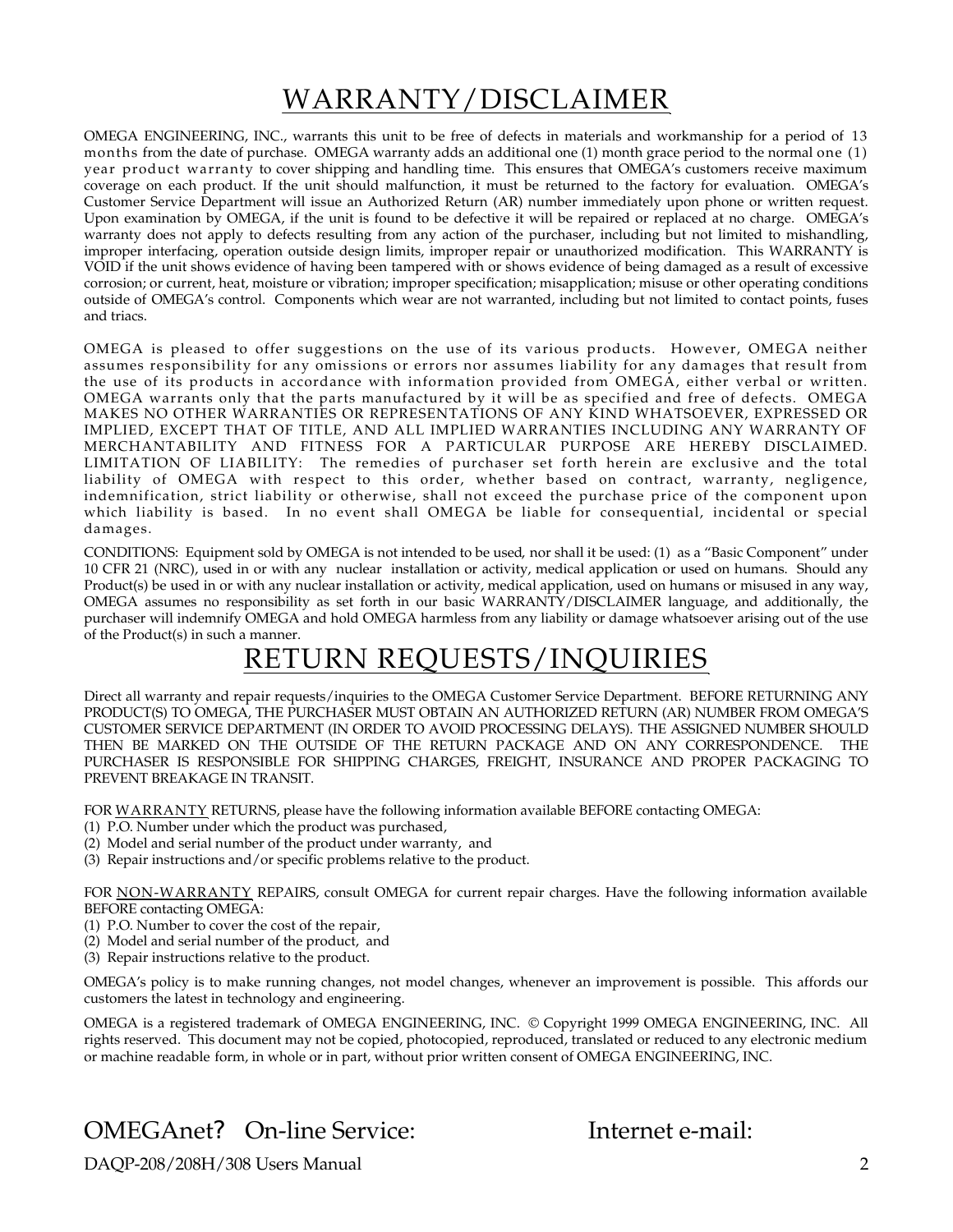http://www.omega.com info@omega.com

### Servicing North America:

| USA:<br>ISO 9001 Certified | One Omega Drive, Box 4047<br>Stamford, CT 06907-0047<br>Tel: (203) 359-1660                                                                                                                                                               | E-mail: info@omega.com<br>FAX: (203) 359-7700        |
|----------------------------|-------------------------------------------------------------------------------------------------------------------------------------------------------------------------------------------------------------------------------------------|------------------------------------------------------|
| Canada:                    | 976 Bergar<br>Laval (Quebec) H7L 5A1                                                                                                                                                                                                      | E-mail: info@omega.com                               |
|                            | Tel: (514) 856-6928                                                                                                                                                                                                                       | FAX: (514) 856-6886                                  |
|                            | For immediate technical or application assistance:                                                                                                                                                                                        |                                                      |
| USA and Canada:            | Sales Service: 1-800-826-6342 / 1-800-TC-OMEGA <sup>SM</sup><br>Customer Service: 1-800-622-2378/ 1-800-622-BESTSM<br>Engineering Service: 1-800-872-9436 / 1-800-USA-WHEN <sup>SM</sup><br>TELEX: 996404 EASYLINK: 62968934 CABLE: OMEGA |                                                      |
| Mexico and Latin America:  | Tel: (001) 800-826-6342<br>En Espanol: (001) 203-359-7803                                                                                                                                                                                 | FAX: (001) 203-359-7807<br>E-mail: espanol@omega.com |
|                            | <b>Servicing Europe:</b>                                                                                                                                                                                                                  |                                                      |
| Benelux:                   | Postbus 8034, 1180 LA Amstelveen, The Netherlands<br>Tel: (31) 20 6418405<br>Toll Free in Benelux: 0800 0993344<br>E-mail: nl@omega.com                                                                                                   |                                                      |
| Czech Republic:            | ul.Rude armady 1868, 733 01 Karvina-Hraniee<br>Tel: 42 (69) 6311899<br>Toll Free: 0800-1-66342                                                                                                                                            | FAX: 42 (69) 6311114<br>E-mail: czech@omega.com      |
| France:                    | 9, rue Denis Papin, 78190 Trappes<br>Tel: (33) 130-621-400<br>Toll Free in France: 0800-4-06342<br>E-mail: france@omega.com                                                                                                               |                                                      |
| Germany/Austria:           | Daimlerstrasse 26, D-75392 Deckenpfronn, Germany<br>Tel: 49 (07056) 3017<br>Toll Free in Germany: 0130 11 21 66<br>E-mail: germany@omega.com                                                                                              |                                                      |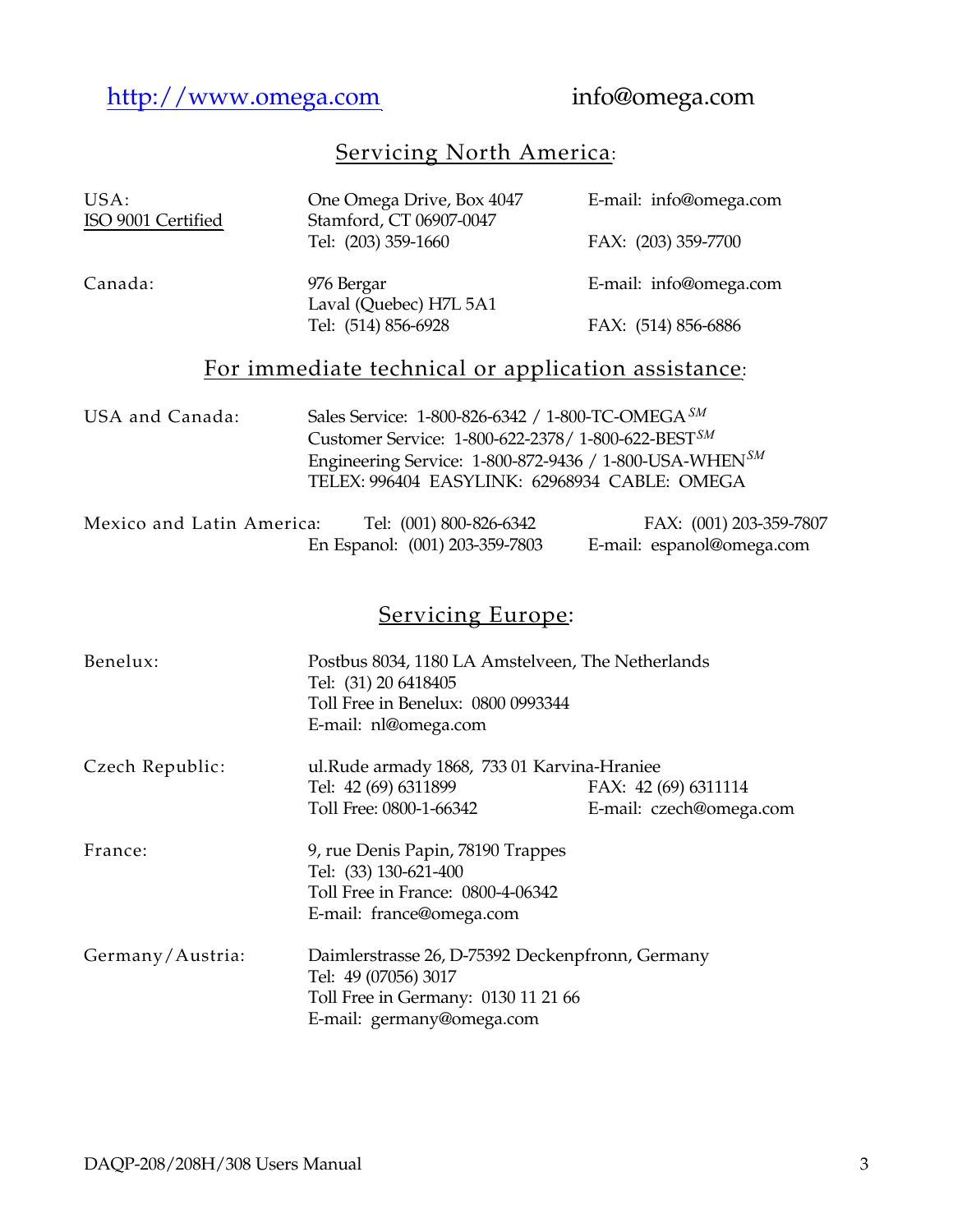United Kingdom: One Omega Drive, River Bend Technology Drive ISO 9002 Certified Northbank, Irlam, Manchester M44 5EX, England Tel: 44 (161) 777-6611 FAX: 44 (161) 777-6622 Toll Free in England: 0800-488-488 E-mail: info@omega.co.uk

It is the policy of OMEGA to comply with all worldwide safety and EMC/EMI regulations that apply. OMEGA is constantly pursuing certification of it's products to the European New Approach Directives. OMEGA will add the CE mark to every appropriate device upon certification.

The information contained in this document is believed to be correct but OMEGA Engineering, Inc. accepts no liability for any errors it contains, and reserves the right to alter specifications without notice. WARNING: These products are not designed for use in, and should not be used for, patient connected applications.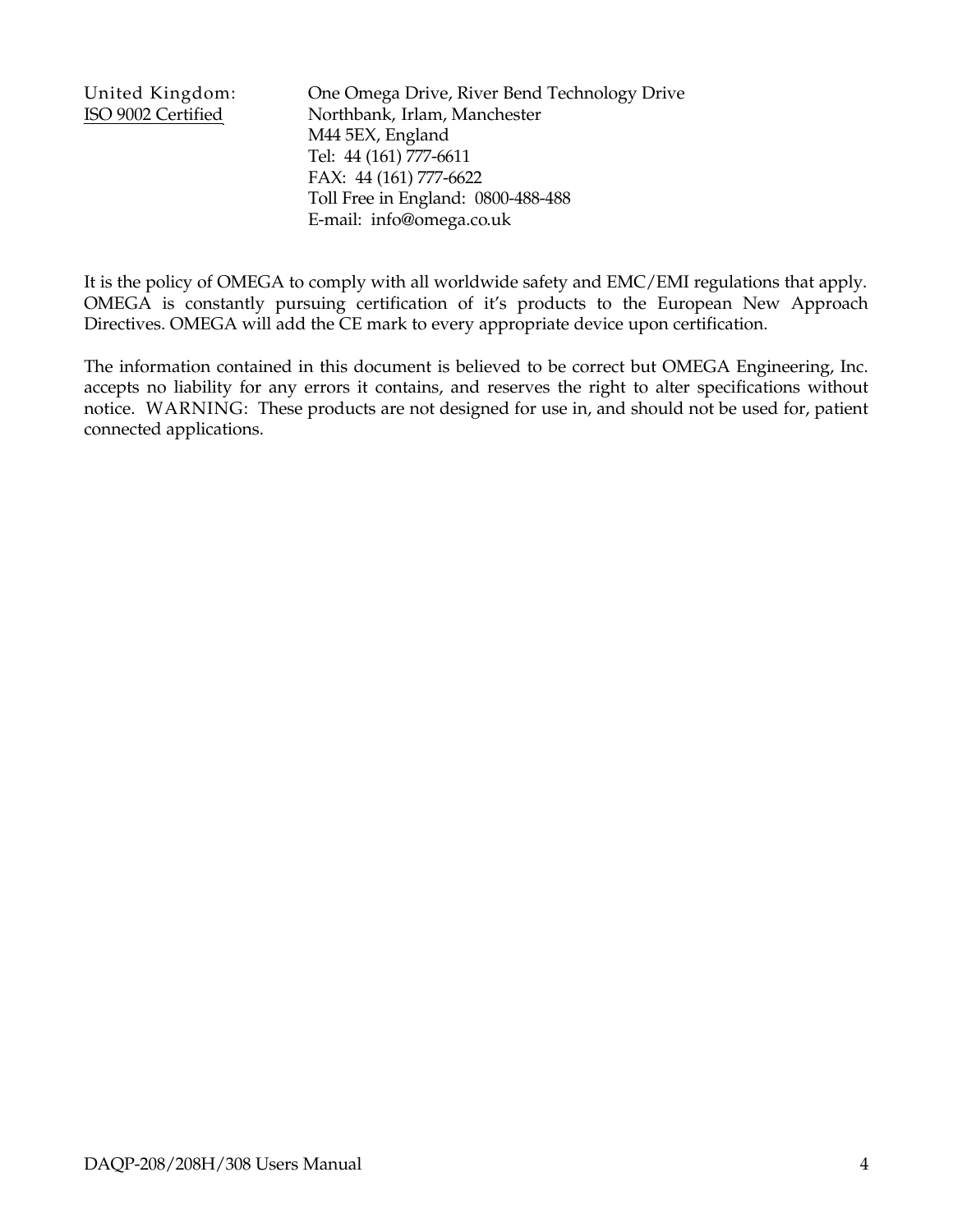## **Notice**

The information contained in this document cannot be reproduced in any form without the written consent of Omega Engineering Inc. Any software programs accompanying this document can be used only in accordance with any licensing agreement(s) between Omega Engineering Inc. and the purchaser. Omega Engineering Inc. reserves the right to change this documentation or the product to which it refers at any time and without notice.

The authors have taken due care in the preparation of this document and any associated software program(s). Every attempt has been made to ensure accuracy and completeness. Under no circumstances will Omega Engineering Inc. be liable for damages of any kind, incidental or consequential, in regard to or arising from the performance or form of the materials presented herein or in any software program(s) that may accompany this document.

Omega Engineering Inc. encourages and appreciates feedback concerning this document. Please send any written comments to the Technical Support Department at the address listed on the cover of this document.

> Copyright ©2001 by Omega Engineering Inc. All rights reserved. Printed in the U.S.A.

IBM®, PC® and PC-AT® are trademarks of the International Business Machines Corporation. Windows®, MS-DOS®, Windows 95®, Windows 98®, Windows NT® and Windows 2000® are trademarks of the Microsoft Corporation. Other product and company names are registered trademarks or trademarks of their respective holders.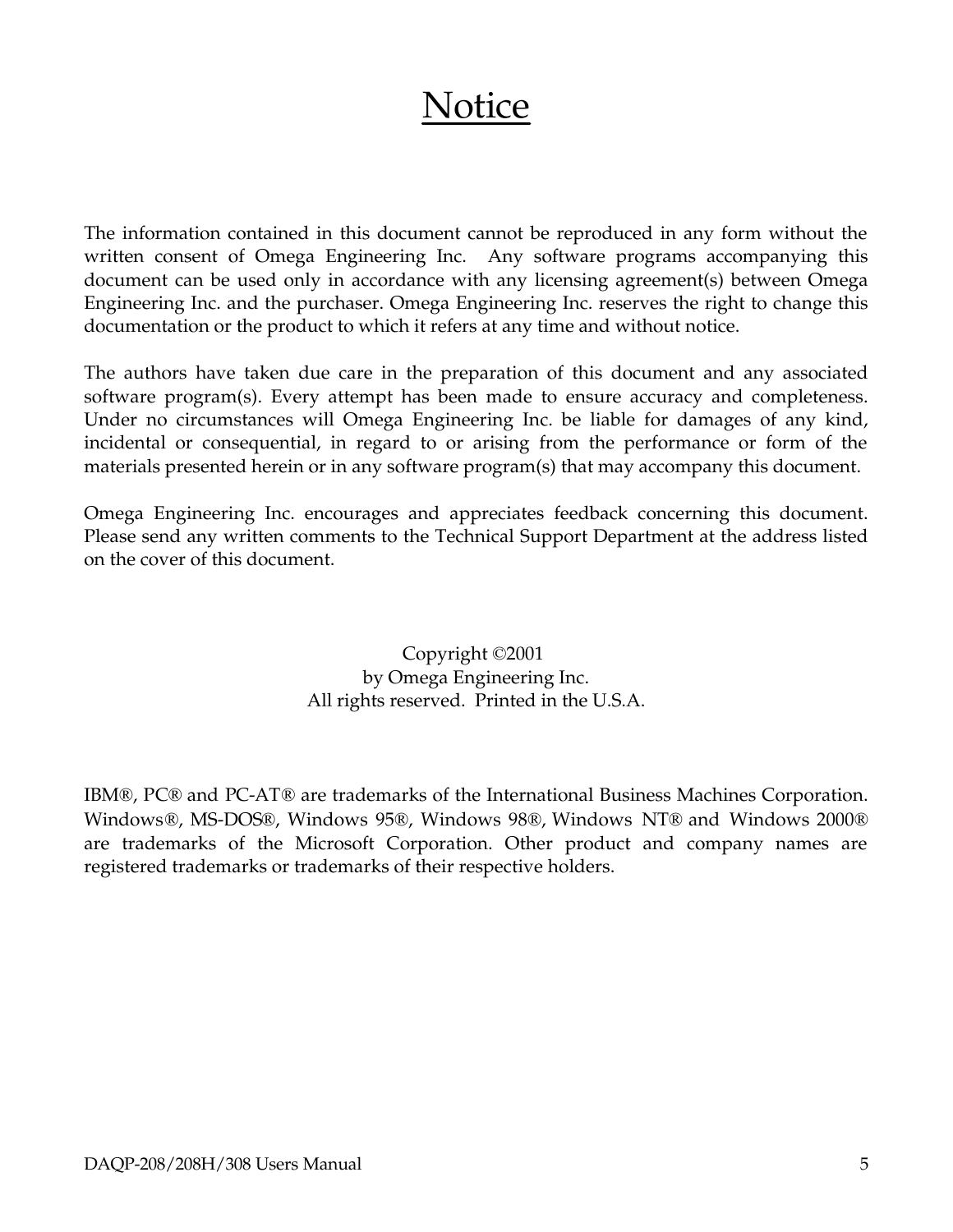## Table of Contents

| 1. |                                                         |  |
|----|---------------------------------------------------------|--|
| 2. |                                                         |  |
|    |                                                         |  |
|    |                                                         |  |
|    |                                                         |  |
|    |                                                         |  |
|    |                                                         |  |
|    |                                                         |  |
|    |                                                         |  |
|    |                                                         |  |
|    |                                                         |  |
|    |                                                         |  |
| 3. |                                                         |  |
|    |                                                         |  |
|    |                                                         |  |
|    |                                                         |  |
| 4. |                                                         |  |
|    |                                                         |  |
|    |                                                         |  |
|    |                                                         |  |
|    |                                                         |  |
|    |                                                         |  |
|    |                                                         |  |
|    |                                                         |  |
|    |                                                         |  |
|    |                                                         |  |
|    |                                                         |  |
|    |                                                         |  |
|    |                                                         |  |
| 5. |                                                         |  |
|    |                                                         |  |
|    | 5.1.1 Configuration and Option Register (COR)  35       |  |
|    | 5.1.2 Card Configuration and Status Register (CCSR)  35 |  |
|    |                                                         |  |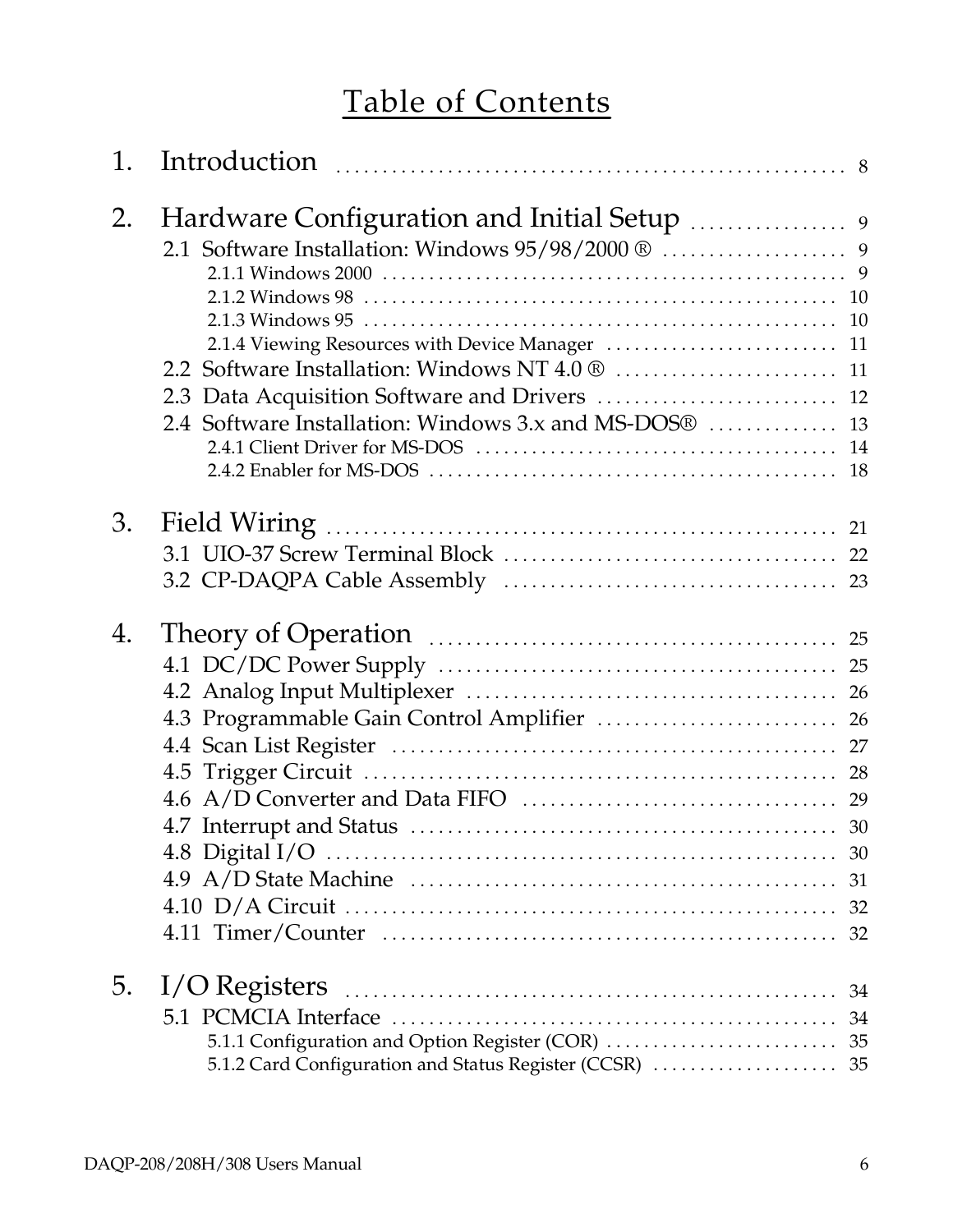| 5.2.7 D/A Data Port (base + 8, base + 9) $\ldots \ldots \ldots \ldots \ldots \ldots \ldots \ldots \ldots$ 49 |  |
|--------------------------------------------------------------------------------------------------------------|--|
|                                                                                                              |  |
|                                                                                                              |  |
|                                                                                                              |  |
|                                                                                                              |  |
|                                                                                                              |  |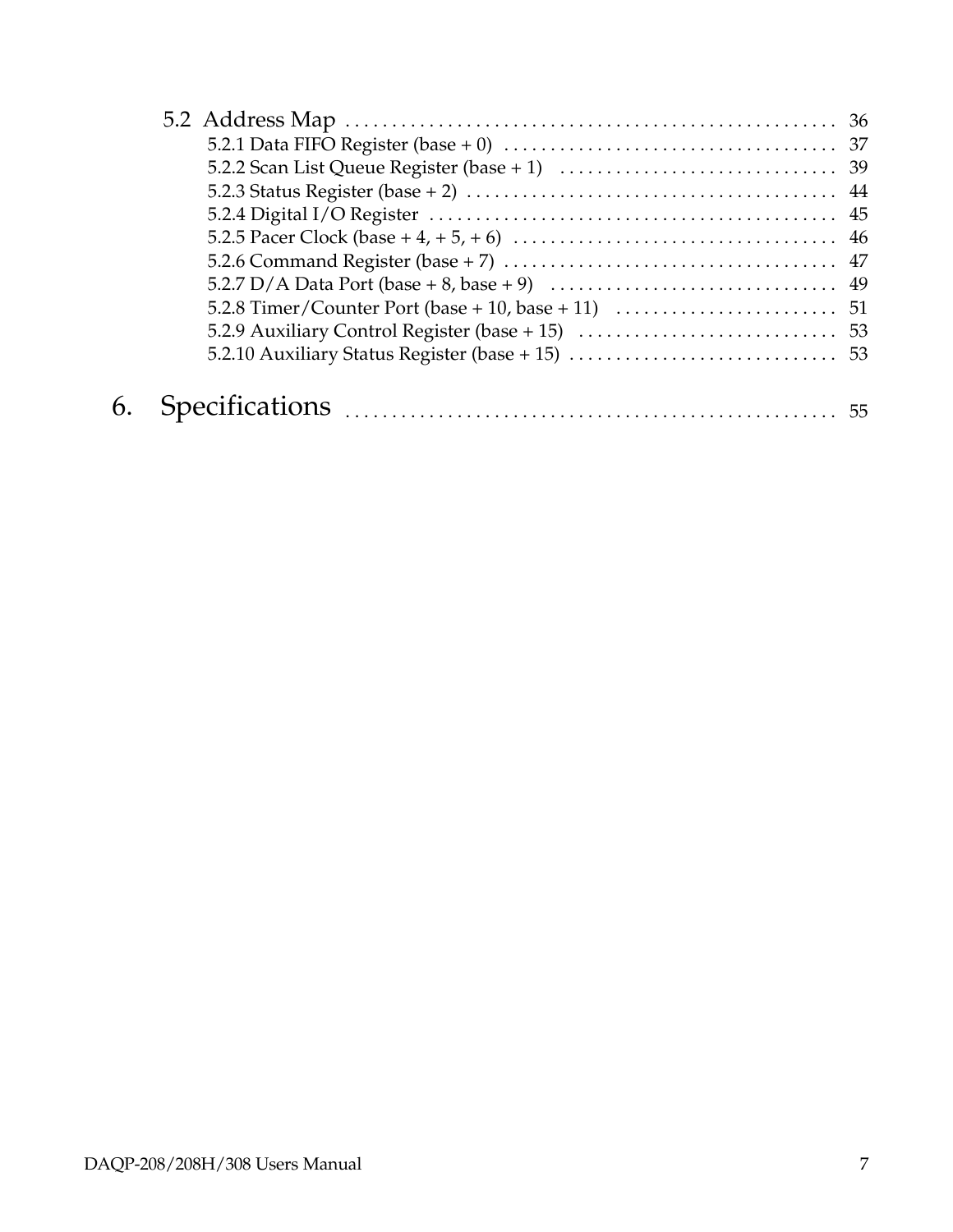## List of Figures and Tables

|                                                   | 46 |
|---------------------------------------------------|----|
|                                                   |    |
|                                                   |    |
|                                                   |    |
|                                                   |    |
|                                                   |    |
|                                                   |    |
|                                                   |    |
|                                                   |    |
|                                                   |    |
|                                                   |    |
|                                                   |    |
|                                                   | 39 |
| Table 5-10. Scan List Queue Programming Example 1 | 40 |
|                                                   | 40 |
|                                                   | 41 |
|                                                   | 44 |
|                                                   | 45 |
|                                                   | 45 |
|                                                   | 47 |
|                                                   | 48 |
|                                                   | 49 |
|                                                   | 50 |
|                                                   | 51 |
|                                                   | 53 |
|                                                   | 54 |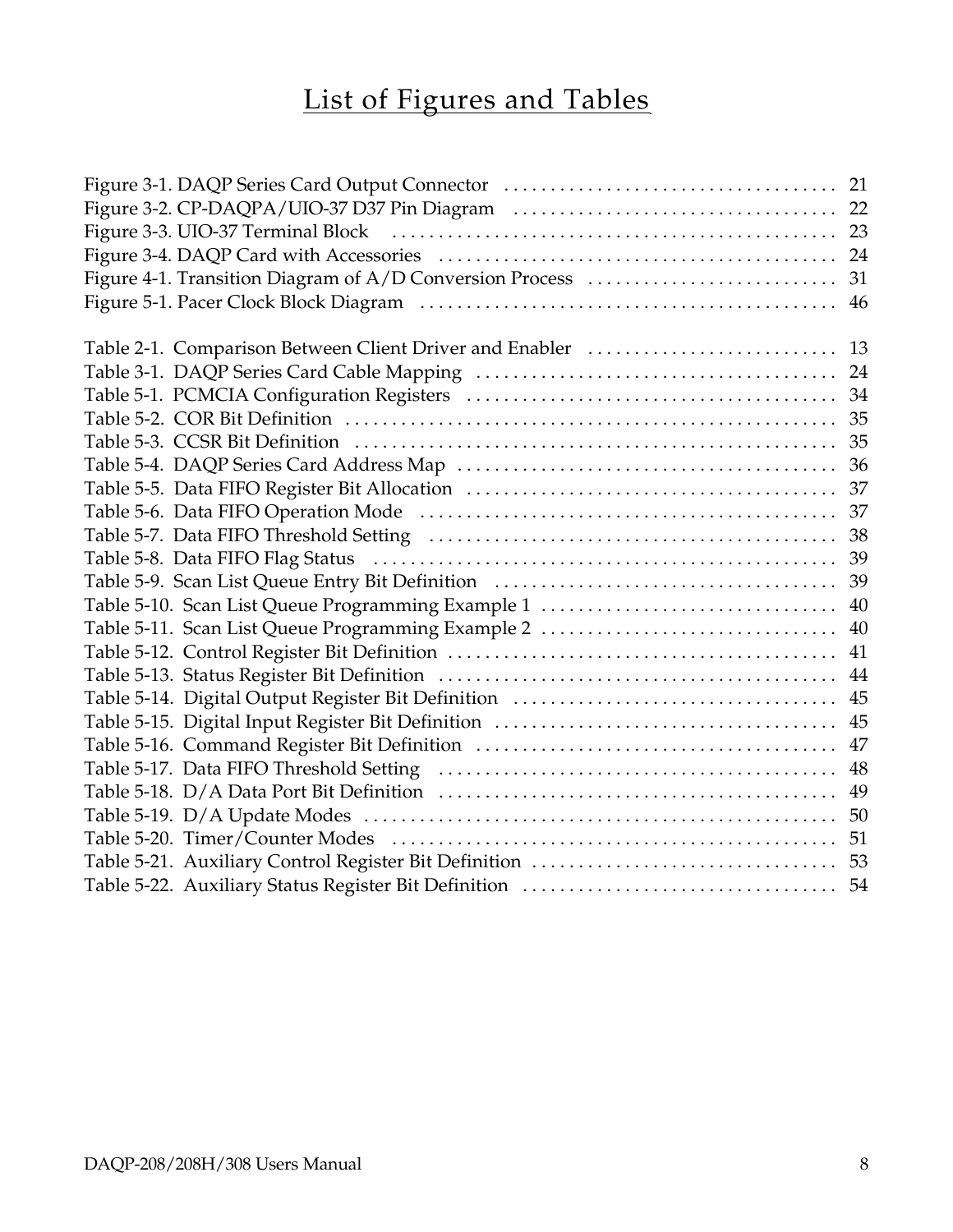## 1. Introduction

DAQP series cards are PCMCIA type II data acquisition adapters with 4 differential or 8 single-ended analog input channels. The number of input channels can be expanded to 128 when used with input expansion cards. DAQP series products include the DAQP-208, the DAQP-208H and the DAQP-308. Card features include:

- $\mathscr E$  Sampling rate up to 100 kHz with 12 or 16 bit resolution
- $\mathcal Z$  4 differential or 8 single-ended analog input channels, expandable to 128 channels
- $\mathcal Z$  Two 12 bit D/A channels with direct or synchronized update
- $\approx$  Bipolar input range up to  $\pm$ 10 volts with programmable gain of 1, 2, 4 or 8 (DAQP-208/308) or gain of 1, 10, 100 or 1000 (DAQP-208H)
- $\mathcal Z$  Programmable scan list with up to 2048 channel and gain entries, plus selectable scan speed of 10, 20 or 40 µs
- $\mathcal{L}$  Additional 16 bit timer/counter with auto reload, read-out/overflow latches and internal/external gate control and clock sources



 $\mathscr{\mathscr{E}}$  Software, TTL or analog trigger with programmable threshold and pre-trigger capability

Equipped with a 4K data FIFO, the DAQP card can achieve high speed data acquisition under various operating platforms. Also equipped with a 2048 entry scan FIFO, the DAQP supports full speed, random order channel scanning and gain selection for all input channels including expansion channels.

The DAQP card uses a 24-bit pacer clock and a programmable divide-by-2, by-10 or by-100 pre-scaler. The pacer clock can be used with either an internal or external clock source. DAQP series cards are also equipped with two independent 12 bit D/A output channels with a bipolar range of  $-5$  to  $+5$  volts. D/A channels can be updated directly when writing the corresponding D/A port (direct mode) or simultaneously with a synchronization signal.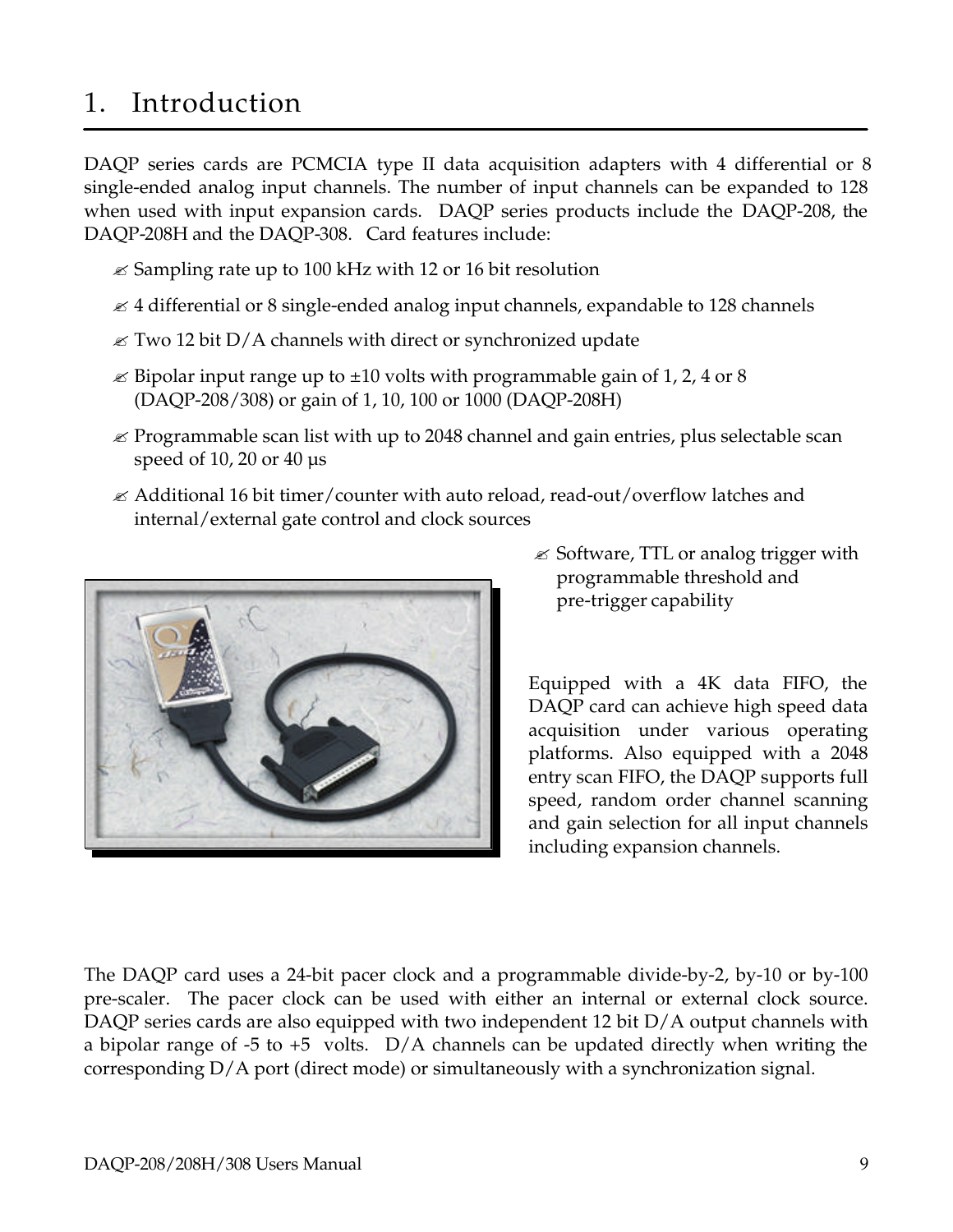#### 2.1 Software Installation: Windows 95/98/2000 ®

An "INF" file (daqpcard.inf) is included on the root directory of the DaqSuite CD to allow easy configuration in the Windows environment. Windows uses the "INF" file to determine the system resources required by the DAQP card, searches for available resources to fill the requirements and then updates the Windows hardware registry with entries to allocate the resources. Follow the instructions below to configure your DAQP series card under Windows.

#### Card Information Structure (CIS) Differences

DAQP series cards come with 12 and 16 bit versions. Each version may also have different product names and descriptions depending on the manufacturer or vendor name associated with the card. This results in differences in the CIS for the specific DAQP card version. Windows will configure the DAQP card in the same manner regardless of CIS differences. It is strongly recommended that the DaqSuite CD "INF" file be used to configure the DAQP card and that it should only be used if Windows 95/98/2000 does not recognize the card upon insertion. It is not necessary to install the INF file if Windows recognizes the card when inserted due to the presence of an older INF file in the system. Do not try to modify, merge, rename or delete the system INF files. If difficulties are encountered during installation, contact the technical support department at the number shown on the cover of this manual.

#### 2.1.1 Windows 2000

- 1. Insert the DAQP card into any available PC Card socket. The first time a new PC Card type is installed the "New Hardware Found" window will open. Click Next to continue.
- 2. The New Hardware Found window provides several options to configure the DAQP card. Select the "Search for a suitable driver for my device" radio button. Click Next to continue.
- 3. Insert the DaqSuite CD, select the "CD-ROM drive" check box and click Next to continue. Windows 2000 will browse the CD until it finds the file "x:\daqpcard.inf", where "x" is the CD-ROM drive letter. Click Next to continue.
- 4. When Windows finishes the configuration process, click Finish to exit the New Hardware Found Wizard.
- 5. Hardware Configuration is not complete until the user has run the desired driver support installation from the DaqSuite CD demo. This support installation is required to install Windows 2000 drivers for your DAQP card. Refer to Section 2.3: Data Acquisition Software and Drivers for a list of driver installation options.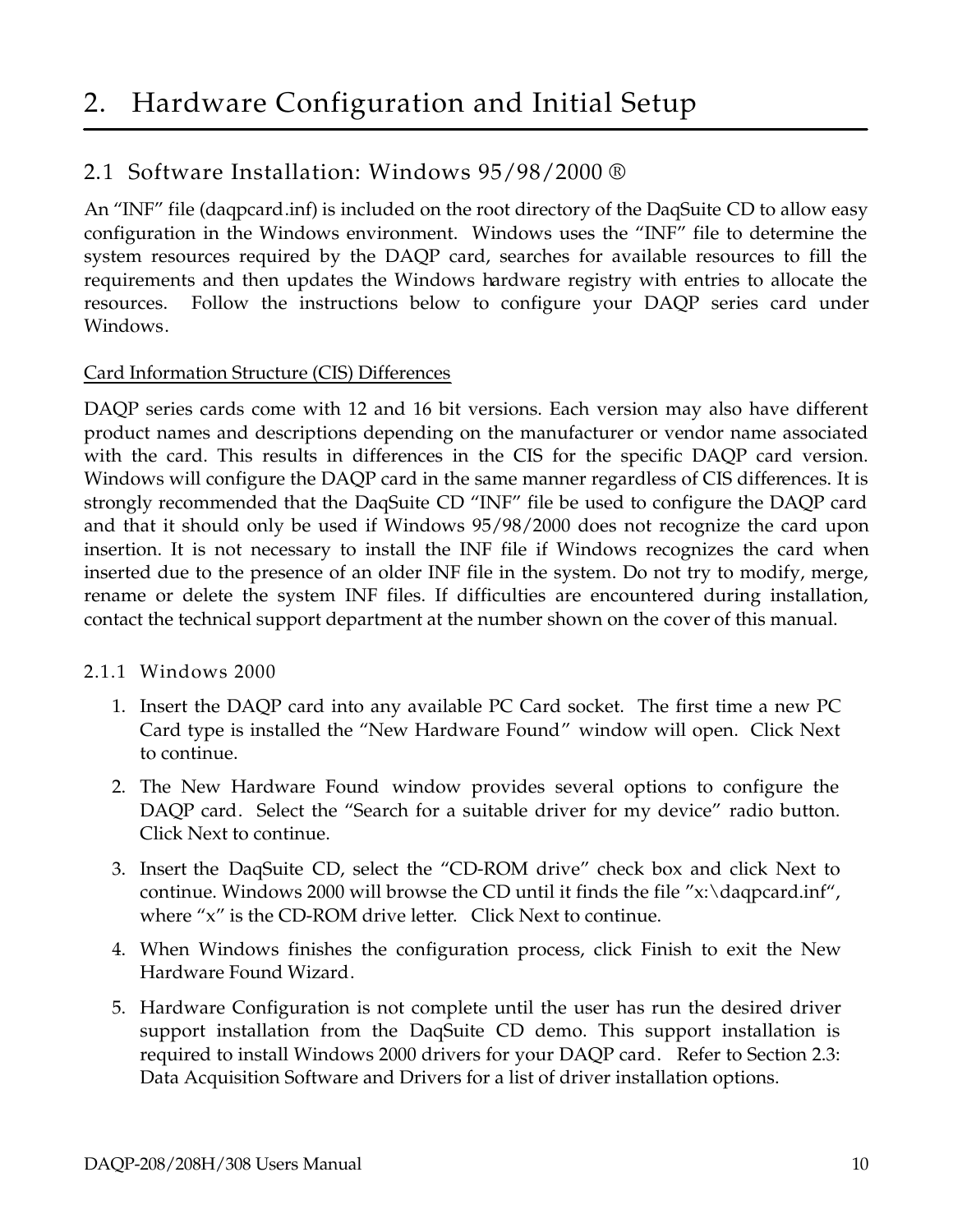#### 2.1.2 Windows 98

- 1. Insert the DAQP card into any available PC Card socket. The first time a new PC Card type is installed the "Add New Hardware Wizard" window will open. Click Next to continue.
- 2. The Add New Hardware Wizard provides several options to configure the DAQP card. Select the recommended option radio button: "Search for the best driver for your device". Click Next to continue.
- 3. An Install from Disk dialog box will open. Insert the DaqSuite CD, either type in or browse for the correct CD-ROM drive letter and then click OK. Windows 98 will browse the CD until it finds the file "x:\daqpcard.inf", where "x" is the CD-ROM drive letter. Click Next to continue.
- 4. When Windows finishes the configuration process, click Finish to exit the New Hardware Found Wizard.
- 5. Hardware configuration is not complete until the user has run the desired driver support installation from the DaqSuite CD demo. This support installation is required to install Windows 98 drivers for your DAQP card. Refer to Section 2.3: Data Acquisition Software and Drivers for a list of driver installation options.

#### 2.1.3 Windows 95

- 1. Insert the DAQP card into any available PC Card socket. The first time a new PC Card type is installed the "New Hardware Found" window will open. Select the "Driver from disk provided by hardware manufacturer" radio button and click OK to continue.
- 2. An Install from Disk dialog box will open. Insert the DaqSuite CD, either type in or browse for the correct CD-ROM drive letter and then click OK. Windows 95 will browse the CD until it finds the file "x:\daqpcard.inf", where "x" is the CD-ROM drive letter and then proceed to configure the hardware.
- 3. Hardware configuration is not complete until the user has run the desired driver support installation from the DaqSuite CD demo. This support installation is required to install Windows 95 drivers for your DAQP card. Refer to Section 2.3: Data Acquisition Software and Drivers for a list of driver installation options.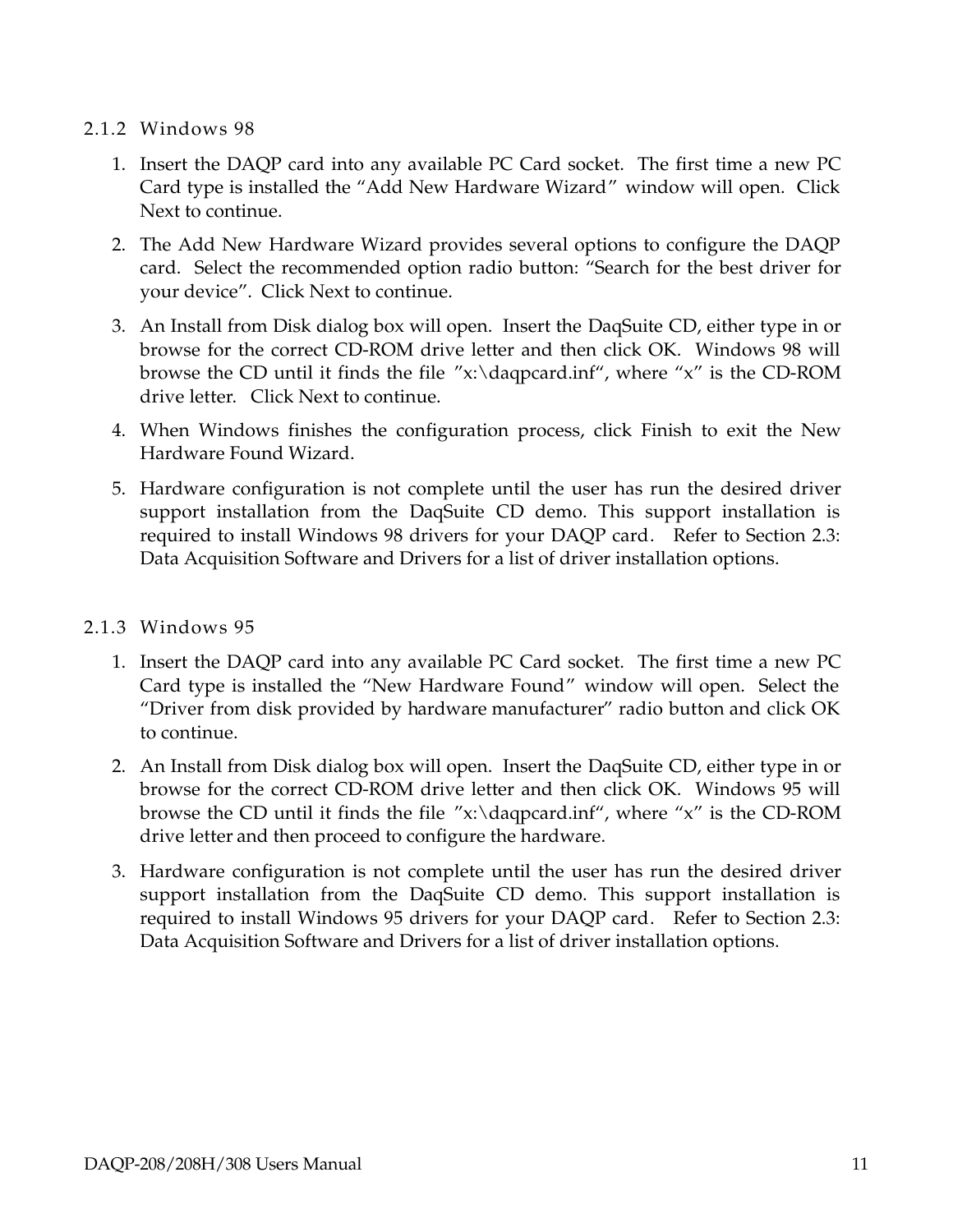#### 2.1.4 Viewing Resources with Device Manager

Follow the instructions provided here to view resources used by the DAQP card using the "Device Manager" utility in Windows.

- 1. Double click the My Computer icon located on the Windows desktop and then double click the Control Panel icon. Double click the System icon to open the System Properties window.
- 2. Click the "Device Manager" tab located at the top of the dialog box. (Windows 2000 users must click the "Hardware" tab and then press the "Device Manager" button). The Device Manager lists all hardware devices inside the Windows registry. Additional information is available on any of these devices by clicking on the device name and then selecting the Properties button.
- 3. Double click the device group "Data\_ Acquisition". The DAQP card model name should appear on the list below this category. Double click on the model name to open the Hardware Properties window.
- 4. Click the Resources tab located along the top of the dialog box to view the resources Windows has allocated to the DAQP card.

#### 2.2 Software Installation: Windows NT 4.0 ®

Windows NT 4.0 does not use the "Add New Hardware" wizard to configure new hardware. Once the DAQP card is installed, run the desired driver support installation from the DaqSuite CD demo to install Windows NT 4.0 drivers. During the installation process, NT 4.0 registry entries are created to automatically start and run your hardware. Refer to Section 2.3: Data Acquisition Software and Drivers for a list of driver installation options. After installing the drivers, the base address and IRQ level must be determined and saved in the corresponding configuration file for the resources to be assigned to the device. Determine what I/O Port number and IRQ levels are available from the windows NT diagnostics. Save these to the device's configuration file (see section 2.2 in the daqdrive manual for a description on how to use the configuration utility). You must reboot at this point for these setting to take effect and to determine installation success. To determine if your DAQP card is correctly installed and to view its assigned resources, follow the instructions listed below.

- 1. From within Windows NT 4.0, Select Start | Programs | Administrative Tools (Common) | Windows NT Diagnostics.
- 2. When the Windows NT Diagnostics window opens, click the "Resources" tab located at the top of the dialog box. Press the Devices button located in the bottom right corner. The DAQP card driver name is "DAQPDRV". This name should be listed under the category "Device".
- 3. To view the resources assigned to the DAQP card, press the IRQ and I/O Port buttons at the bottom of the Windows NT Diagnostics window.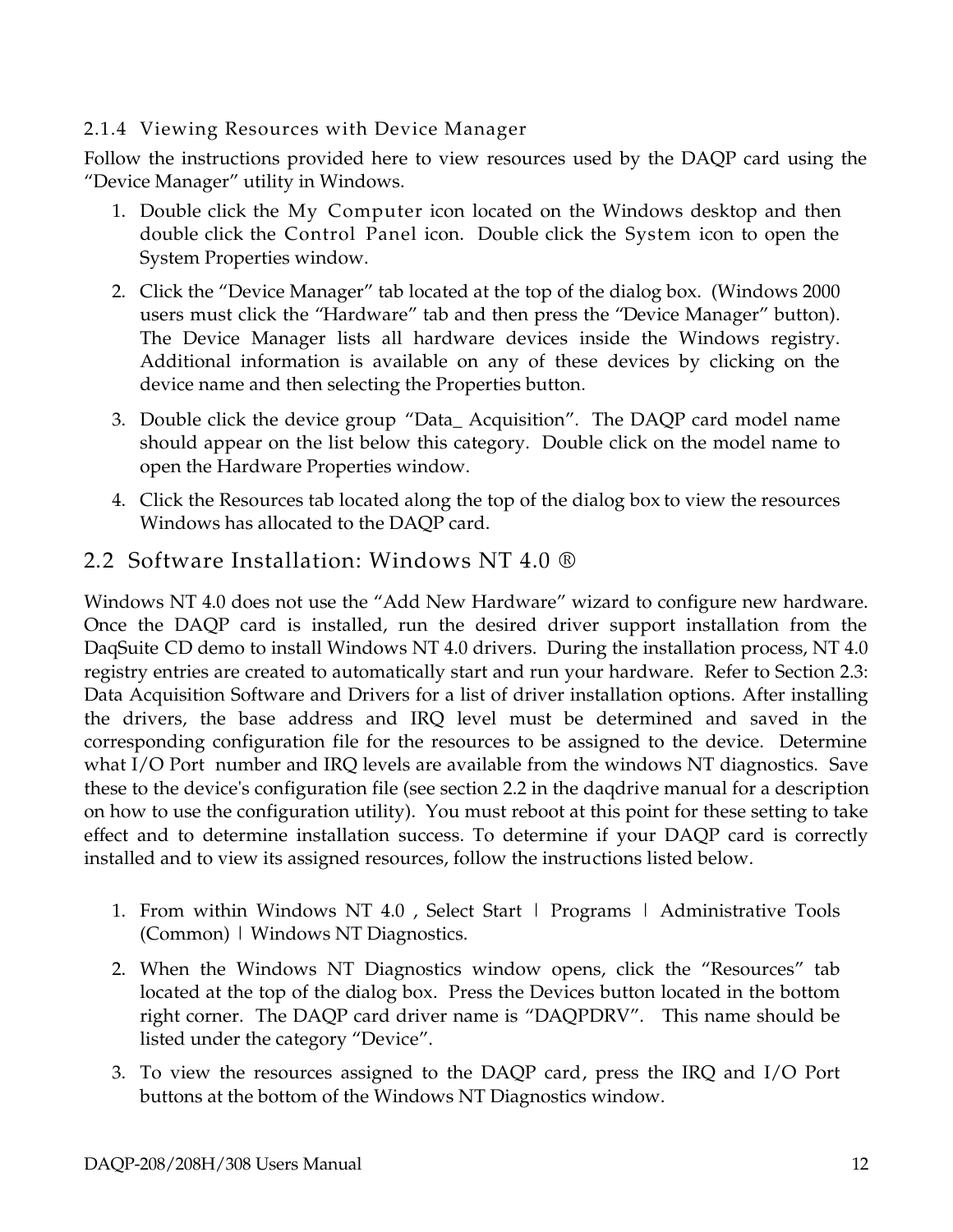To remove the DAQP card from your Windows NT 4.0 system, run the associated driver support uninstallation program using the Add/Remove Programs icon located in the Control Panel folder. (This will remove all registry entries applicable to your hardware). When the uninstallation is complete, shut down your computer and remove the hardware. To verify these actions, reboot and follow steps 1 and 2 above to ensure the "DAQPDRV" listing no longer appears under the "Device" category.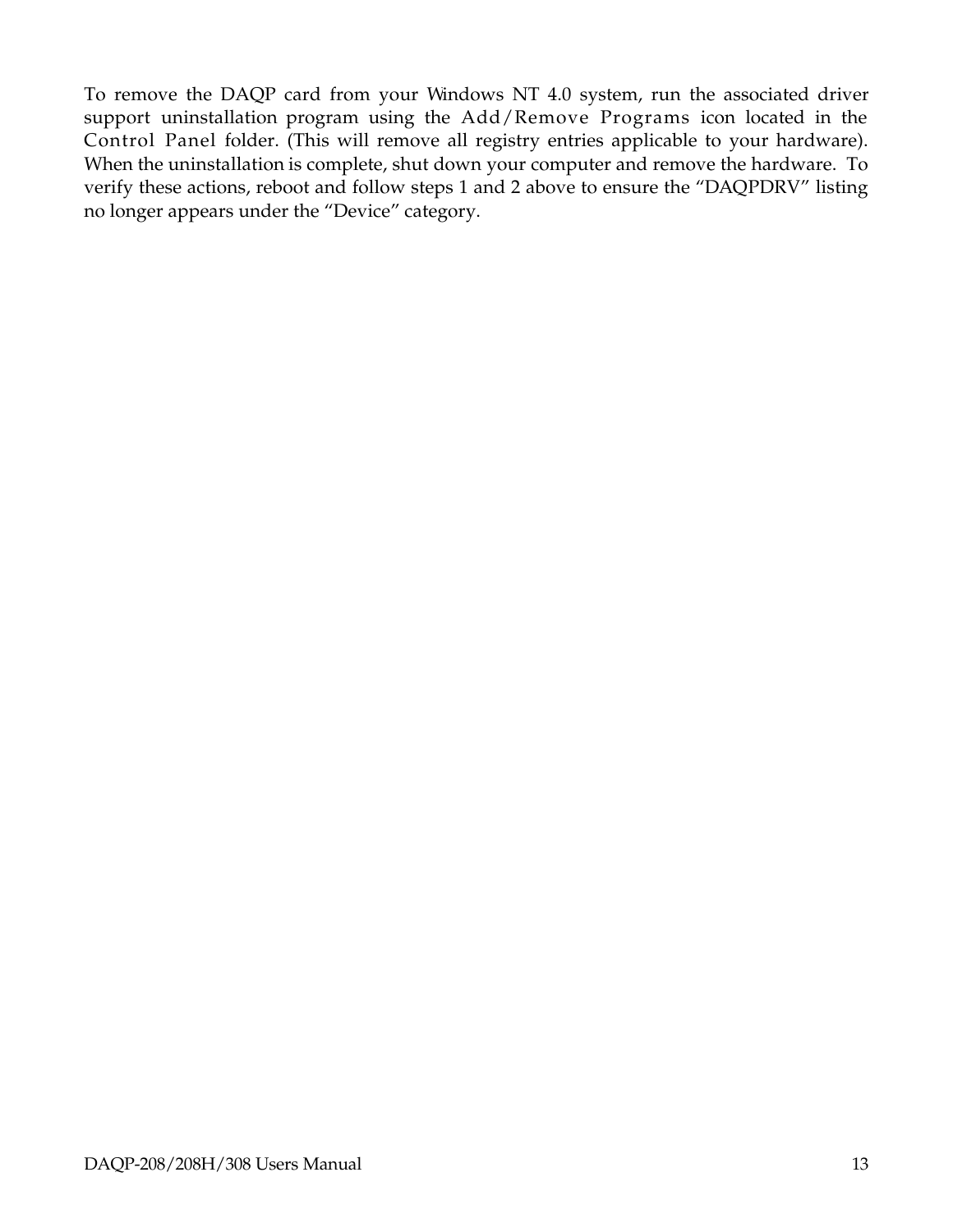#### 2.3 Data Acquisition Software and Drivers

Data acquisition software and driver support installations are available from the DaqSuite CD demo main menu.

- 1. Quatech's DaqEZ**?** This software package was specifically designed to support all Quatech's data acquisition adapter functions and is included free of charge with your hardware. DaqEZ is an easy to use application that requires no programming knowledge and allows the user to graphically acquire and display real time data using customized channel labels, charts and displays. (Includes hardware drivers for Windows 95 or 98).
- 2. DASYTEC's DASYLab DASYLab is designed to solve sophisticated data acquisition and control tasks quickly. Module symbols representing inputs/outputs, display instruments or operations to be performed are inserted into a work sheet and graphically connected. This approach allows complex applications to be constructed without programming knowledge.

The DaqSuite CD includes a fully functional 30 day evaluation version of DASYLab. (Includes hardware drivers for Windows 95, 98, 2000 and NT 4.0).

3. 3rd Party Driver Support - Hardware drivers for Windows 95, 98, 2000 and NT 4.0 are available for the following 3rd party data acquisition software packages:

DASYLab from DASYTEC? - Run this installation if DASYLab software is already installed on the system that will use your Quatech hardware.

LabVIEW? from National Instruments? - Run this installation if LabVIEW software is already installed on the system that will use your Quatech hardware.

TestPoint? from Capital Equipment Corporation - Run this installation if TestPoint software is already installed on the system that will use your Quatech hardware.

4. Drivers/Programming Support - Quatech's Daqdrive? provides hardware drivers, a hardware configuration utility and data acquisition programming examples for Microsoft? and Borland? C/C++, Visual Basic? and Borland Dephi? . (Includes hardware drivers for Windows 95, 98, 2000 and NT 4.0).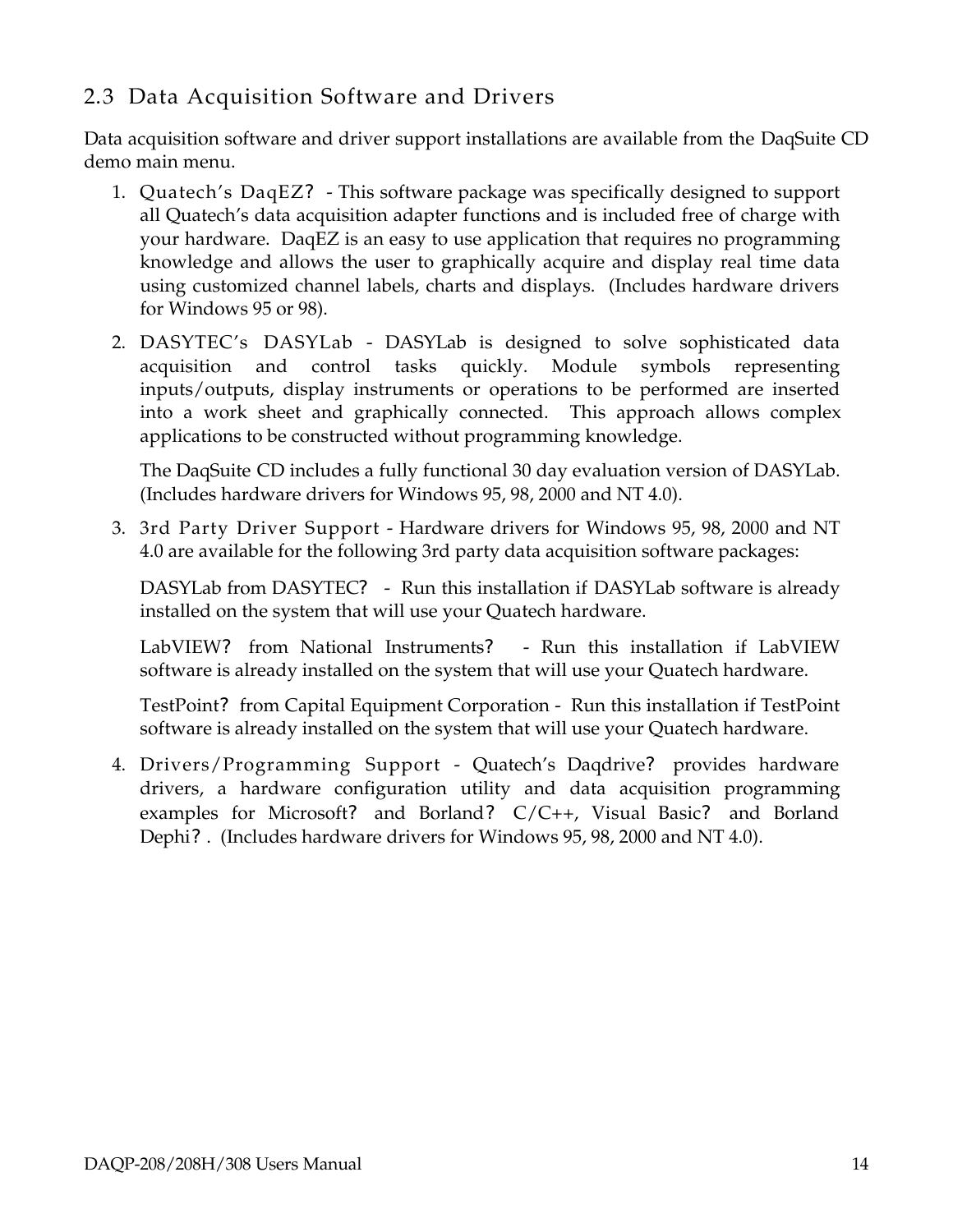#### 2.4 Software Installation: Windows 3.x and MS-DOS®

Two software configuration programs are provided with the DAQP card: a Client Driver named DAQPA\_CL.SYS and a card Enabler named DAQPA\_EN.EXE. Either one of these programs may be used to configure the card but only one may be used at a time. Table 2-1 below highlights the differences between the Client Driver and the Enabler programs. Detailed instructions for installation and usage of the Client Driver and Enabler programs are discussed the following sections.

| Client Driver                     | Enabler                                  |
|-----------------------------------|------------------------------------------|
| DAQPA_CL.SYS                      | DAQPA_EN.EXE                             |
| Interfaces to PCMCIA Card and     | Interfaces directly to Intel 82365SL and |
| Socket Services software (PCMCIA  | other PCIC compatible PCMCIA host        |
| host adapter independent)         | adapters                                 |
| Allows automatic configuration of | Does not support automatic               |
| DAQP card upon insertion (Hot     | configuration of DAQP card upon          |
| Swapping)                         | insertion (Hot Swapping)                 |
| Requires PCMCIA Card and Socket   | Does not require PCMCIA Card and         |
| Services software                 | Socket Services software                 |

Table 2-1. Comparison Between Client Driver and Enabler

On systems with Card and Socket Services installed, the Client Driver is the preferred method of installation. To determine if Card and Socket Services software is installed, install the DAQP series Client Driver. When loaded, the Client Driver will display an error message if Card and Socket Services software is not detected.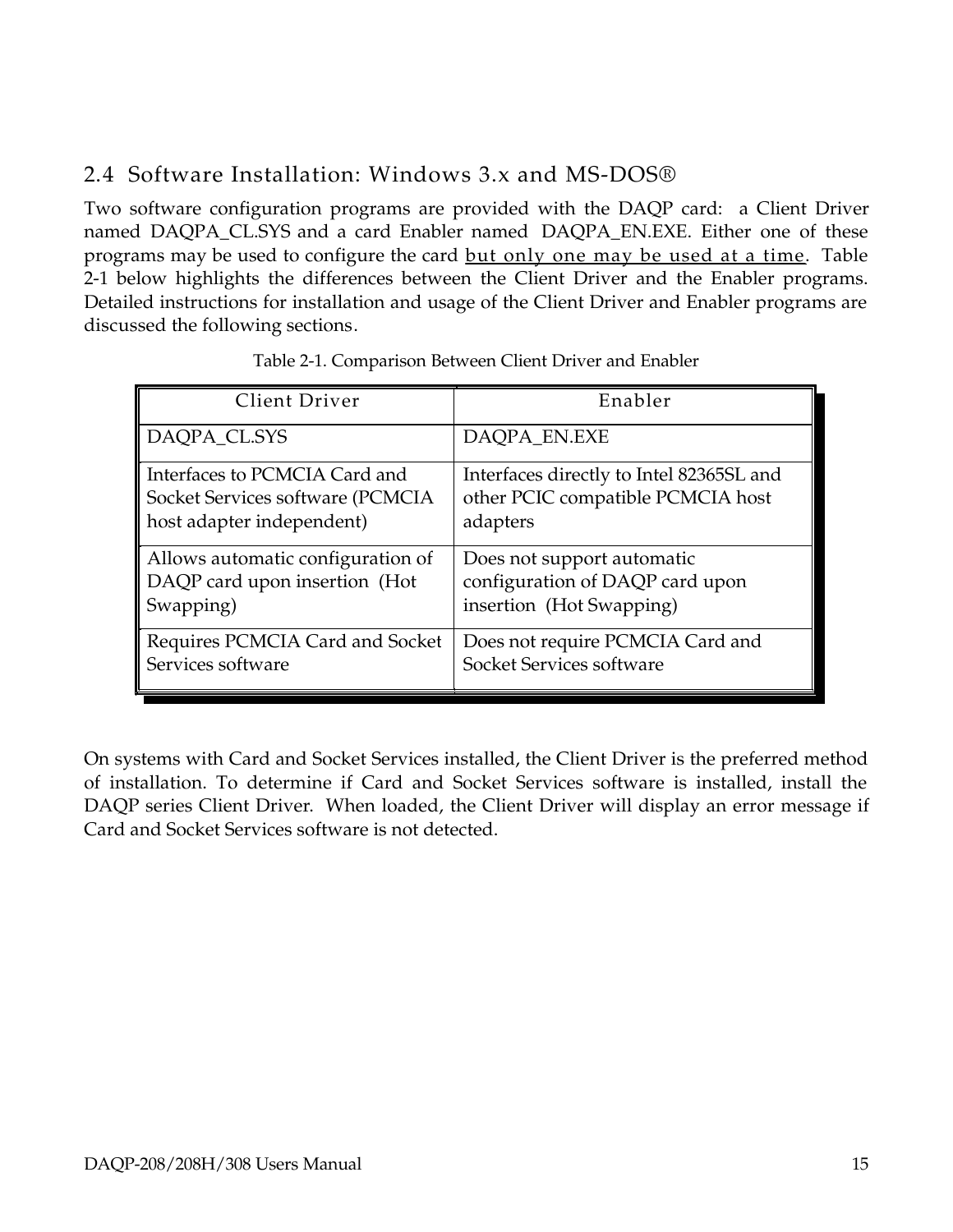#### 2.4.1 Client Driver for MS-DOS

For systems using MS-DOS and PCMCIA Card and Socket Services software, a Client Driver named "DAQPA\_CL.SYS" is provided to configure the DAQP series cards. PCMCIA Card and Socket Services software is not provided with your DAQP card, but is available from your vendor.

Some versions of Card and Socket Services dated before 1993 do not support general purpose I/O cards. After careful installation of the Client Driver, if the DAQP card still does not configure or operate properly, an updated version of Card and Socket Services software may be required. The following procedures are used to install the DAQP series Client Driver:

- 1. Copy the file DAQPA\_CL.SYS located in the PCMCIA\DOS\CLIENTS directory of the DaqSuite CD onto the root directory of the system hard drive.
- 2. Using an ASCII text editor, open the system's CONFIG.SYS file located in the root directory of the boot drive.
- 3. Locate the line in the CONFIG.SYS file where Card and Socket Services software is installed.
- 4. AFTER the line installing the Card and Socket Services software, add the following line to the CONFIG.SYS file:

DEVICE = drive:\DAQPA\_CL.SYS (options)

where (options) are the DAQP series Client Driver command line options discussed on the following pages.

- 5. Save the CONFIG.SYS file and exit the text editor.
- 6. Insert the DAQP card into one of the system PCMCIA slots.

NOTE: Since the DAQP series Client Driver supports "Hot Swapping", it is not necessary to have the DAQP card installed when booting the system. By inserting the card before booting, the Client Driver will report the card configuration during the boot process and thereby verify changes made to CONFIG.SYS.

7. Reboot the system and note the message displayed when the Client Driver is loaded. If the Client Driver reports an "invalid command line option", correct the entry in the CONFIG.SYS file and reboot the system again. If the Client Driver reports "Card and Socket Services not found", then either Card and Socket Services software must be installed on the system or the DAQP series Enabler program must be used to configure the card. If the Client Driver reports the desired card configuration, the installation process is complete and the DAQP card may be removed and inserted from the system as desired. On each insertion into the PCMCIA socket, the DAQP card will automatically be reconfigured to the specified settings.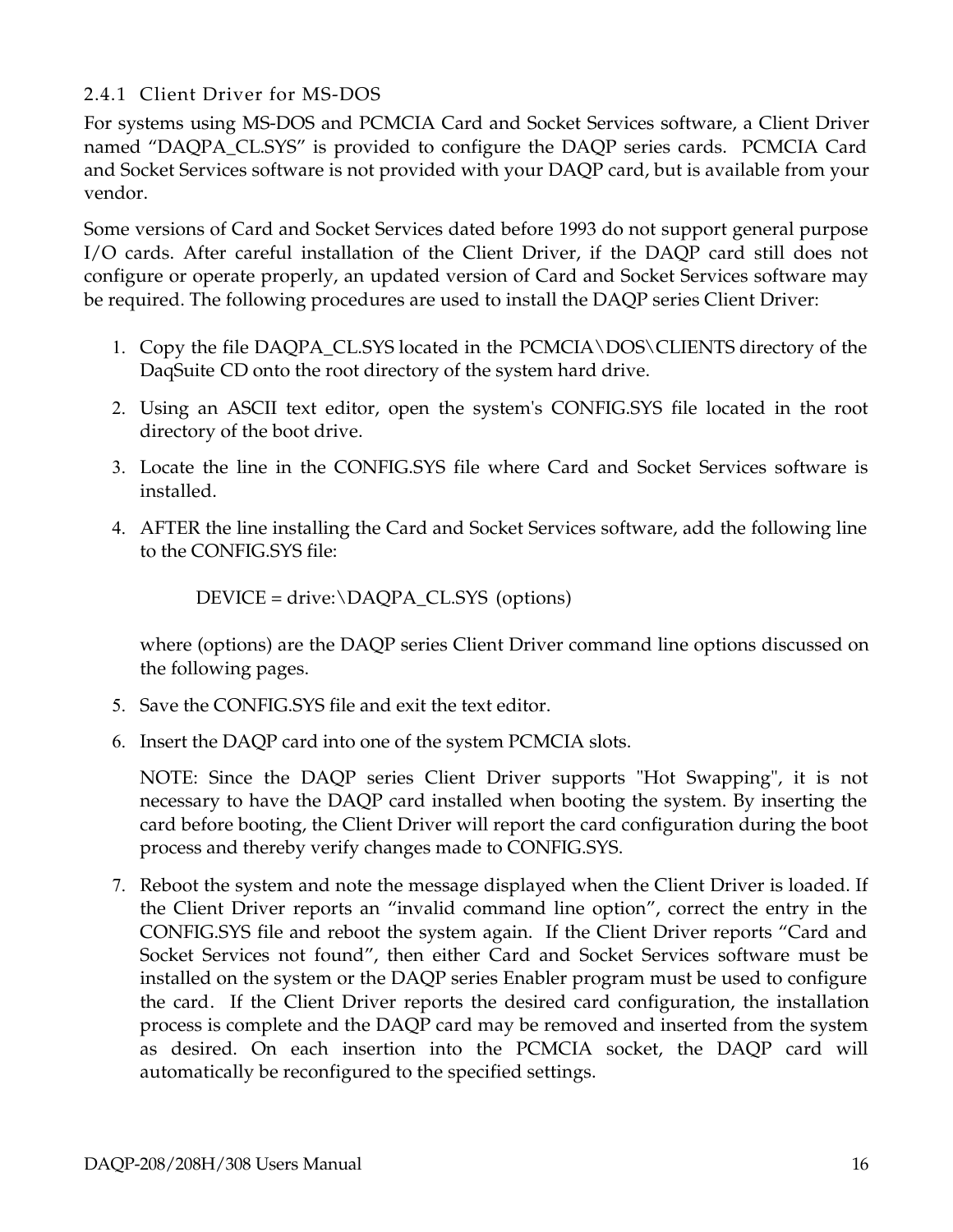#### 2.4.1.1 Client Driver Command Line Options

The DAQP series Client Driver accepts up to eight command line arguments from the user to determine the configuration of the DAQP card. If any arguments are provided, the Client Driver will attempt to configure any DAQP card with the options specified in the order they are entered on the command line. Each argument must be enclosed in parenthesis and must be separated from other arguments by a space in the command line. Inside an argument, a comma (no space) should be used to separate the parameters from each other if there are two or more parameters. Within each argument, any or all of the following parameters may be specified:

- b address Specifies the base I/O address of the DAQP card in hexadecimal. "Address" must be in the range 100H - 3F8H and must reside on an even 8-byte boundary ("address" must end in 0 or 8). If this option is omitted, a base address will be assigned by Card and Socket Services software.
- i irq Specifies the interrupt level (IRQ) of the DAQP card in hexadecimal. "Irq" must be one of the following values: 3, 4, 5, 7, 9, 10, 11, 12, 14, 15 or 0 if no IRQ if desired. If this option is omitted, an interrupt level will be assigned by Card and Socket Services software.
- s socket Specifies the PCMCIA socket number to configure. "Socket" must be in the range 0 - 15. If this option is omitted, the configuration argument will be applied to any available DAQP card inserted into any socket in the system.

#### 2.4.1.2 Client Driver Installation Examples

With the Client Driver, the user may specify a list of selections (in the form of command line arguments) for the configuration of the DAQP series cards. The Client Driver scans this list from left to right until it finds a selection that is currently available in the system. If none of the preferred selections are available, the Client Driver requests a configuration from Card and Socket Services software.

Example 1  $DEVICE = C:\D{DAQPA_CL.}$ 

In example 1, no command line arguments are specified. The Client Driver will configure the DAQP card into ANY socket with a base address and IRQ level assigned by Card and Socket Services.

#### Example 2  $DEVICE = C:\D{DAQPA\_CL.SYS}$  (b300)

In this example, a single command line argument is provided. The Client Driver will attempt to configure a DAQP card inserted into ANY socket with a base address of 300H and an IRQ level assigned by Card and Socket Services. If the base address 300H is not available, the DAQP card will NOT be configured.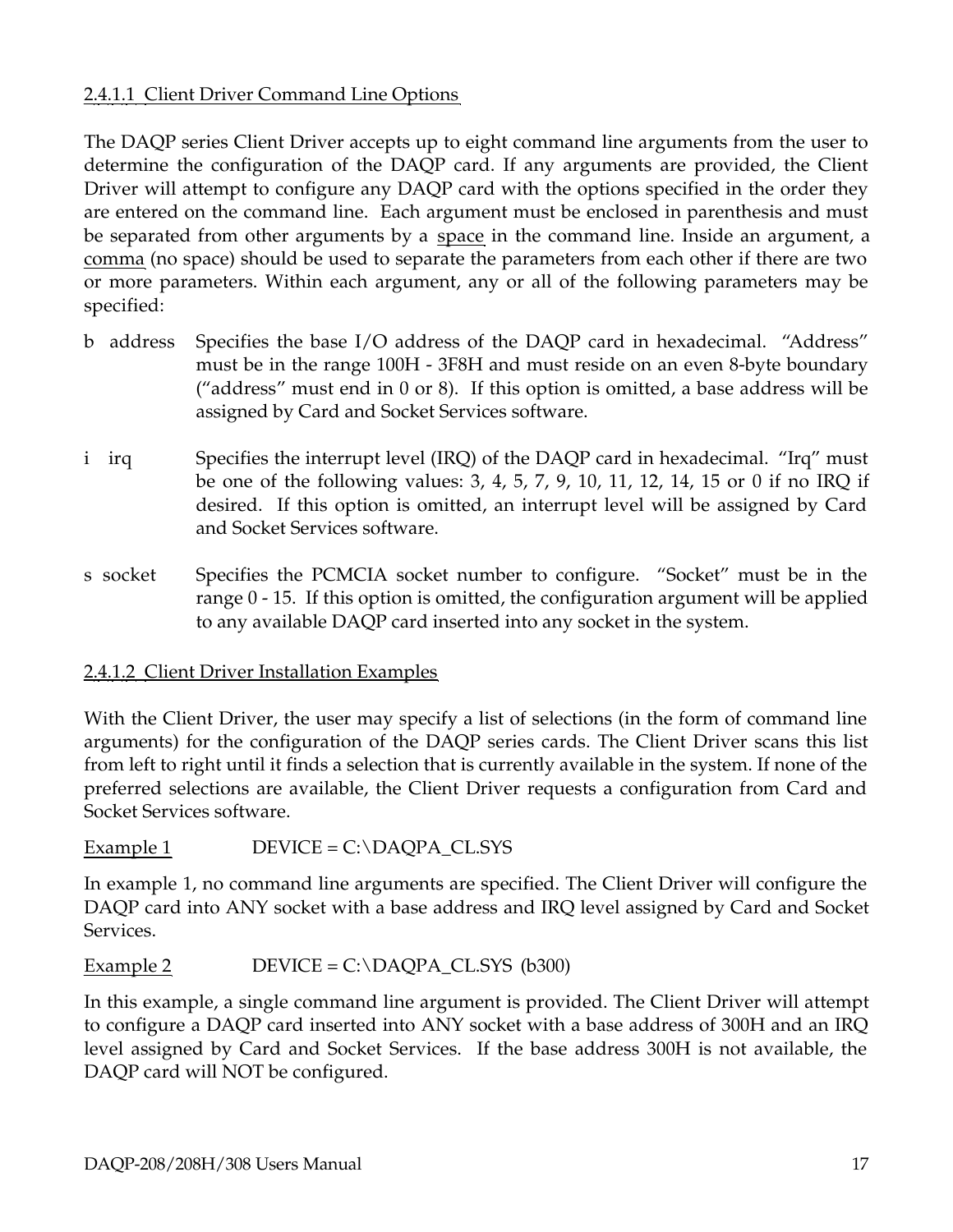Example 3  $DEVICE = C:\D{DAQPA\_CLSYS (s0,b300,i5)}$ 

Example 3 is also a single command line argument. The client Driver will attempt to configure the DAQP card inserted in socket 0 at base address 300H and IRQ level 5. If either address 300H or IRQ level 5 is unavailable, the card will NOT be configured. In addition, the Client Driver will NOT configure any DAQP card inserted into any socket except socket 0.

Example 4 DEVICE = C:\DAQPA\_CL.SYS (b300,i5) (i10) ()

Three command line arguments are provided in this example. The Client Driver will first attempt to configure a DAQP card inserted into any socket with a base address 300H and IRQ level 5. If either address 300H or IRQ level 5 is unavailable, the Client Driver will proceed to the second command line argument and attempt to configure the card with a base address assigned by the Card and Socket Services and IRQ level 10. If IRQ level 10 is also unavailable, the Client Driver will then go to the third command line argument and attempt to configure it with a base address and an IRQ level assigned by Card and Socket Services.

Example 5 DEVICE = C:\DAQPA\_CL.SYS ( $b300,i5$ ) () (i10)

The difference between example 5 and example 4 is the order of the second and third command line arguments. The Client Driver will first attempt to configure a DAQP card inserted into any socket with a base address 300H and IRQ level 5. If either address 300H or IRQ level 5 is unavailable, the Client Driver will proceed to the second command line argument and attempt to configure the card with a base address and IRQ level assigned by Card and Socket Services. Since the second command line argument includes all available address and IRQ resources, the third command line argument will never be reached by the Client Driver. The user must ensure command line arguments are placed in a logical order.

Example 6 DEVICE = C:\DAQPA\_CL.SYS (s0,b300,i5) (s1,b310,i10)

There are two command line arguments in example 6, which is desirable in systems where two or more DAQP cards are to be installed. The Client Driver will attempt to configure the DAQP card in socket 0 with base address 300H and IRQ 5. If there is a DAQP card in socket 1, it will be configured with base address 310H and IRQ 10. This allows the user to force the card address and IRQ settings to be socket specific as required by software or cable connections. If the requested resources are not available, the DAQP cards will not be configured.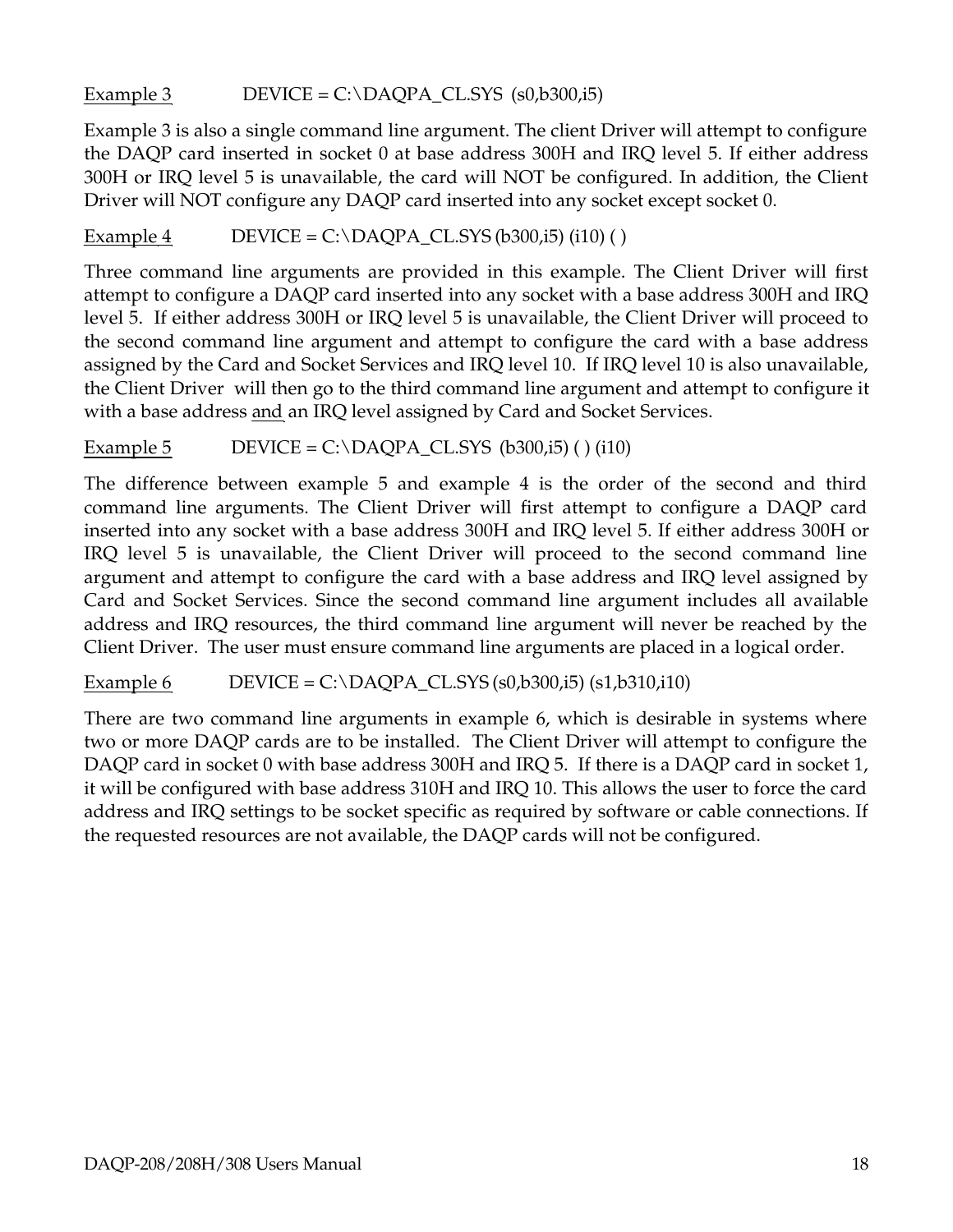#### 2.4.1.3 Common Problems

#### Generic Client Drivers

Many Card and Socket Services packages include a generic client driver (or SuperClient) which configures standard I/O devices. If one of these generic client drivers is installed, it may configure the DAQP card and cause the DAQP series Client Driver to fail installation. If this is the case, try the following:

Modify the operation of the generic client driver so that it will not configure the DAQP card by placing the DAQP series Client Driver before the generic client driver in the CONFIG.SYS file. Consult the Card and Socket Services documentation for availability and details of this feature.

#### Available Resources

One function of Card and Socket Services software is to track which system resources (memory addresses, I/O addresses, IRQ levels, etc.) are available for assignment to inserted PCMCIA cards. Sometimes, however, the Card and Socket Services assumes or incorrectly determines that a particular resource is unavailable when it actually is available. Most Card and Socket Services generate a resource table, typically in the form of an ".INI" file, which the user can modify to adjust the available system resources. Consult the Card and Socket Services documentation for the availability and details of this feature.

#### Multiple Configuration Attempts

Some Card and Socket Services have a setting which aborts the configuration process after a single configuration failure (such as a configuration request for an unavailable resource). The user should change this setting to allow for multiple configuration attempts. Consult the Card and Socket Services documentation for the availability and details of this feature.

#### Older Versions of Card and Socket Services

Some versions of Card and Socket Services dated before 1993 do not support general purpose I/O cards like the DAQP series PC cards. If after careful installation of the DAQP series Client Driver the DAQP card still can not be configured or operated properly, an updated version of Card and Socket Services may be required.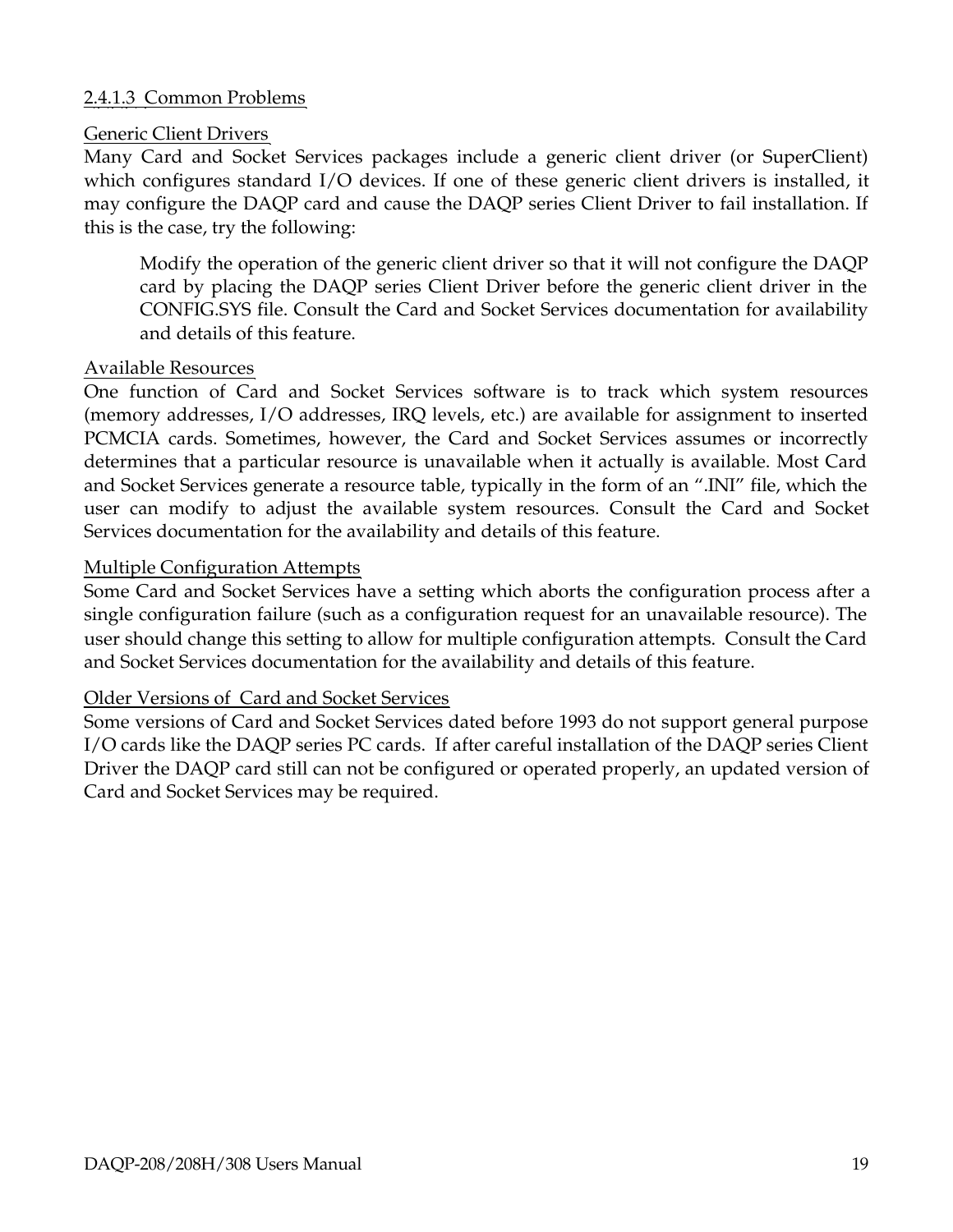#### 2.4.2 Enabler for MS-DOS

For systems that are not operating PCMCIA Card and Socket Services software, the DAQP series card includes an Enabler program to enable and configure the DAQP card. This Enabler, DAQPA\_EN.EXE, will operate in any DOS system using an Intel 82365SL or PCIC compatible PCMCIA host adapter.

In order to use the DAQP series Enabler for DOS, the system must NOT be configured with Card and Socket Services software. If Card and Socket Services software is installed, the Enabler may interfere with its operation and the devices it controls. Therefore use either the DAQP series Client Driver or Enabler exclusively.

The DAQP series Enabler does not support automatic configuration of PCMCIA cards upon insertion, more commonly referred to as "Hot Swapping". This means the card must be installed in one of the system's PCMCIA sockets before executing DAQPA\_EN.EXE. If more than one adapter is installed in a system, the Enabler must be executed separately for each card. Furthermore, DAQPA\_EN.EXE should be executed to release the resources used by the card before it is removed from the PCMCIA socket. Since PCMCIA cards do not retain their configuration after removal, any card removed from the system must be reconfigured with the Enabler after being reinserted into it's PCMCIA socket.

The Enabler requires a region of high DOS memory when configuring the DAQP card. This region is 1000H (4096) bytes long and by default begins at address D0000H (it may be changed by the "w" option as described in following sections). If a memory manager such as EMM386, QEMM or 386MAX is installed on the system, this region of DOS memory must be excluded from the memory manager's control (normally by using the "x" switch). Consult the documentation provided with the memory manager software for instructions on how to exclude this memory region. Follow the procedures listed here to install the DAQP Enabler:

- 1. Copy the file DAQPA\_EN.EXE located in the PCMCIA\DOS\Enablers directory of the DaqSuite CD onto the root directory of the system hard drive.
- 2. Using an ASCII text editor, open the system's CONFIG.SYS file located in the root directory of the boot drive.
- 3. Add the following line to the CONFIG.SYS file:

DEVICE = drive:\DAQPA\_EN.EXE (options)

where (options) are the DAQP series Enabler command line options discussed on the following pages. Save the CONFIG.SYS file and exit the text editor.

4. Insert the DAQP card into one of the system PCMCIA slots. NOTE: Since the DAQP series Enabler does not support "Hot Swapping", it is necessary to have the DAQP card installed when booting the system.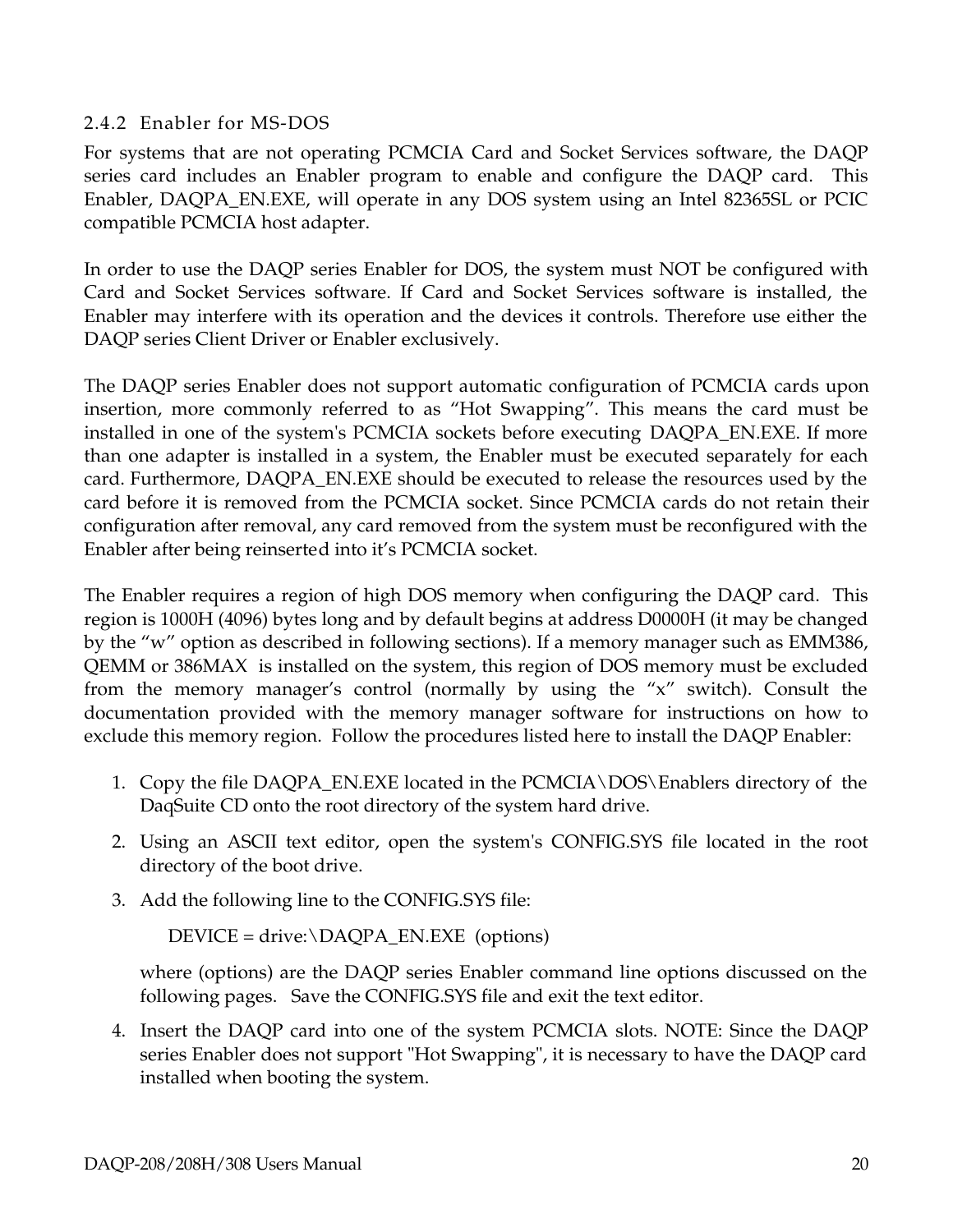6. Reboot the system and note the message displayed when the Enabler is loaded. If the Enabler reports the desired card configuration, the installation process is complete.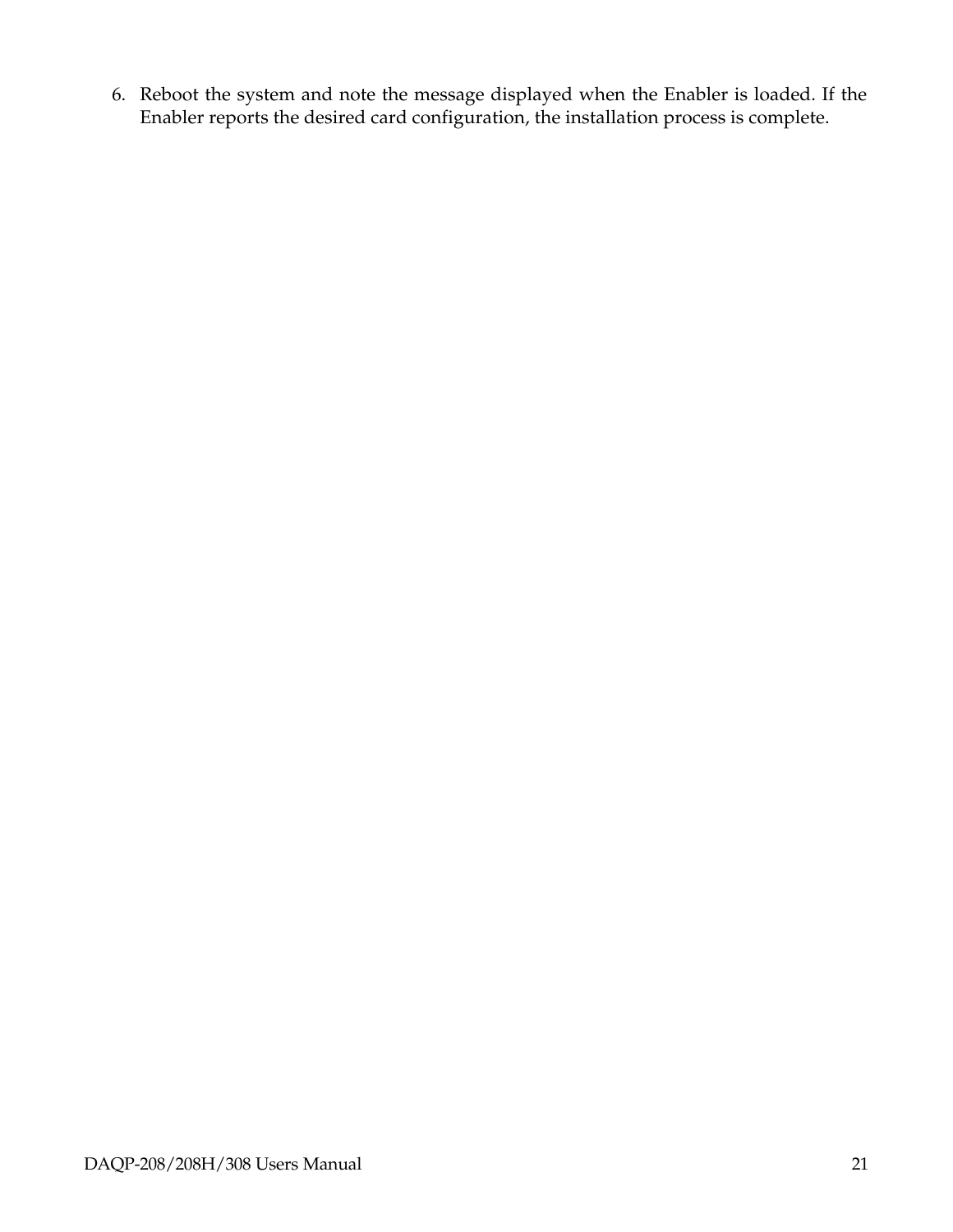#### 2.4.2.1 Enabler Command Line Options

To configure a DAQP series card, the Enabler requires one command line argument from the user to determine the configuration. This argument must be enclosed in parenthesis. Within the argument, a comma (no space) must be used to separate the parameters from each other if there are two or more parameters. The following parameters may be specified in the command line argument:

- s socket Specifies the PCMCIA socket number to configure. "Socket" must be in the range 0 - 15. This option is always required.
- b address Specifies the base I/O address of the DAQP card in hexadecimal. "Address" must reside on an even 8-byte boundary ("address" must end in 0 or 8). This option is required if the "r" option is not used.
- i irq Specifies the interrupt level (IRQ) of the DAQP card in hexadecimal. "Irq" must be one of the following values: 3, 4, 5, 7, 9, 10, 11, 12, 14, 15, or 0 if no IRQ is desired. This option is required if the "r" option is not used.
- w address Specifies the base address of the memory window required to configure the DAQP card. Set "address"= D0 for a memory window at D0000, D8 for a memory window at D8000, etc. Valid settings for address are C8, CC, D0, D4, D8, and DC. If omitted, "address" = D0 is assumed.
- r Instructs the Enabler to release the resources previously allocated to the DAQP card. When this option is used, B address and I irq options will be ignored. Therefore, do NOT use this option when initially configuring the DAQP card.
- 2.4.2.2 Enabler Examples

Example 1  $DEVICE = C:\D{DAOPA}$   $EN.EXE$ No command line argument is specified. The Enabler will report an error and display the proper usage of the Enabler.

Example 2 DEVICE =  $C:\D{DAQPA_EN.EXE}$  (s0,b300,i5) In this example, the Enabler will configure the DAQP card in socket 0 with a base address 300H and IRQ level 5 using a configuration memory window at D0000H.

Example 3 DEVICE = C:\DAQPA\_EN.EXE (i10,b310,s1) In example 3, the Enabler will configure the DAQP card in socket 1 with a base address at 310H and IRQ level 10 using a configuration memory window at D0000H. Note the parameter

order is not significant.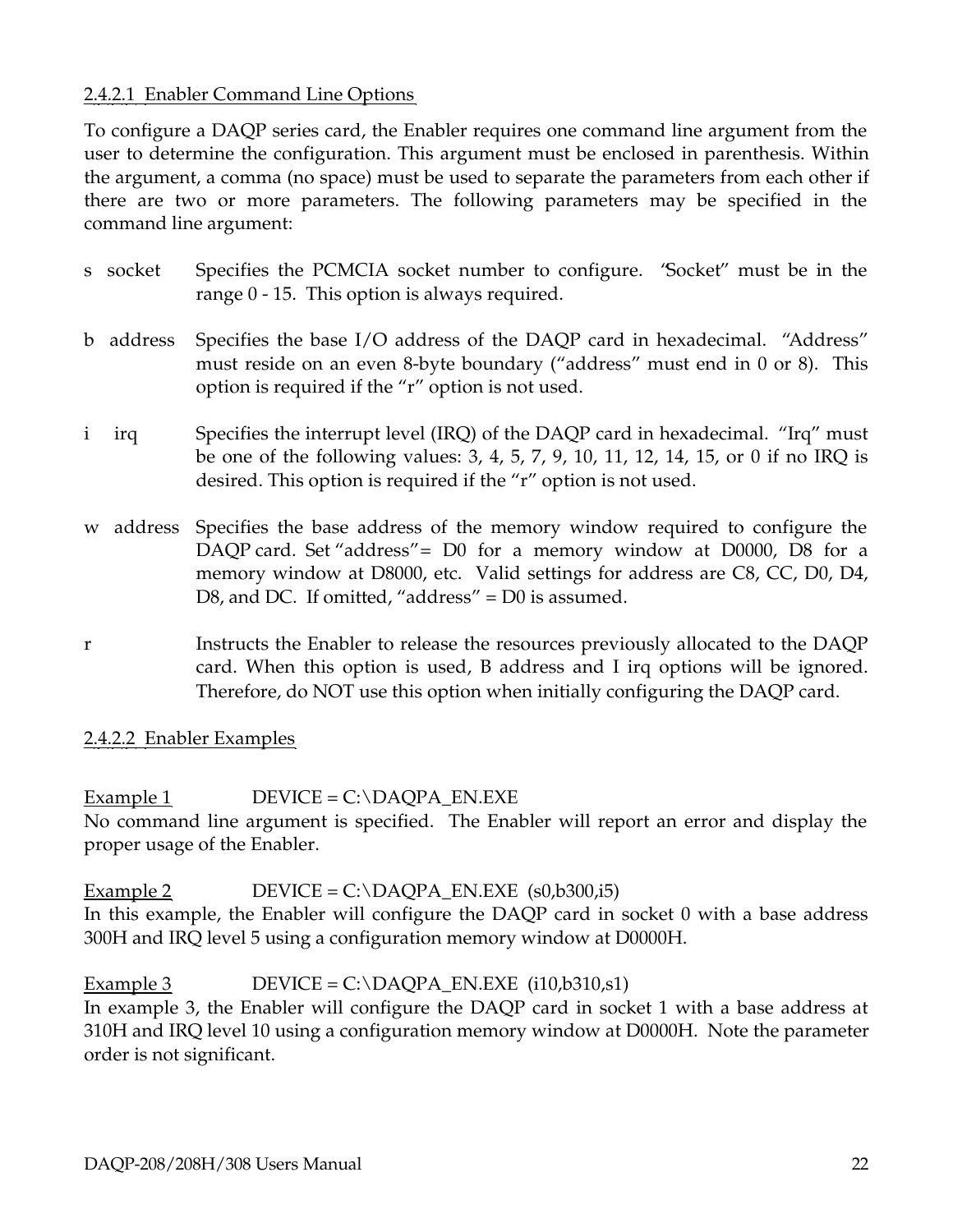Example 4 DEVICE =  $C:\D{DAQPA_EN.EXE (s0,b300,i5,wCC)}$ 

Here the Enabler will configure the DAQP card in socket 0 with a base address at 300H and IRQ level 5 using a configuration memory window at CC000H.

#### Example 5 DEVICE =  $C:\D{DAQPA_EN.EXE (s0,r)}$  $DEVICE = C:\D{DAQPA_EN.EXE (s0,r,b300,i5)}$

These two command line arguments are equivalent because of the "r" option. The Enabler will release the configuration used by the DAQP card in socket 0 using a configuration memory window at D0000H.

Example 6  $DEVICE = C:\D{DAQPA_EN.EXE (s0,r,WC8)}$ Here the Enabler will release the configuration used by the DAQP card in socket 1, using a configuration memory window at C8000H.

#### 2.4.2.3 Common Problems

#### Memory Range Exclusion

The Enabler requires a region of high DOS memory when configuring a DAQP card. This region is 1000H (4096) bytes long and by default begins at address D0000H (this default address can be changed by using the "w" option).

If a memory manager such as EMM386, QEMM or 386MAX is installed on the system, this region of DOS memory must be excluded from the memory manager's control (normally by using the "x" switch). Consult the documentation provided with the memory manager software for instructions on how to exclude this memory region.

Furthermore, some systems use the high memory area for ROM shadowing to improve overall system performance. For the Enabler to properly operate, any ROM shadowing must be disabled in the address range specified for the configuration window. This can usually be completed by using the system's CMOS setup utility.

#### Socket Numbers

The Enabler requires that the socket number be specified for the DAQP card to be configured. The DAQP card must be inserted into the socket before executing the Enabler.

For the DAQP series Enabler, the lowest socket number is always designated as socket 0 and the highest socket number as N-1, (assuming there are N sockets available). Some vendors number their sockets from 1 to N. In that case, the vendor socket number minus 1 should be used in the "s" option for the DAQP series Enabler.

#### Card and Socket Services Software

In order to use DAQP series Enabler for DOS, the system must NOT be configured with Card and Socket Services software. If Card and Socket Services software is installed, the Enabler may interfere with its operation and the devices it controls.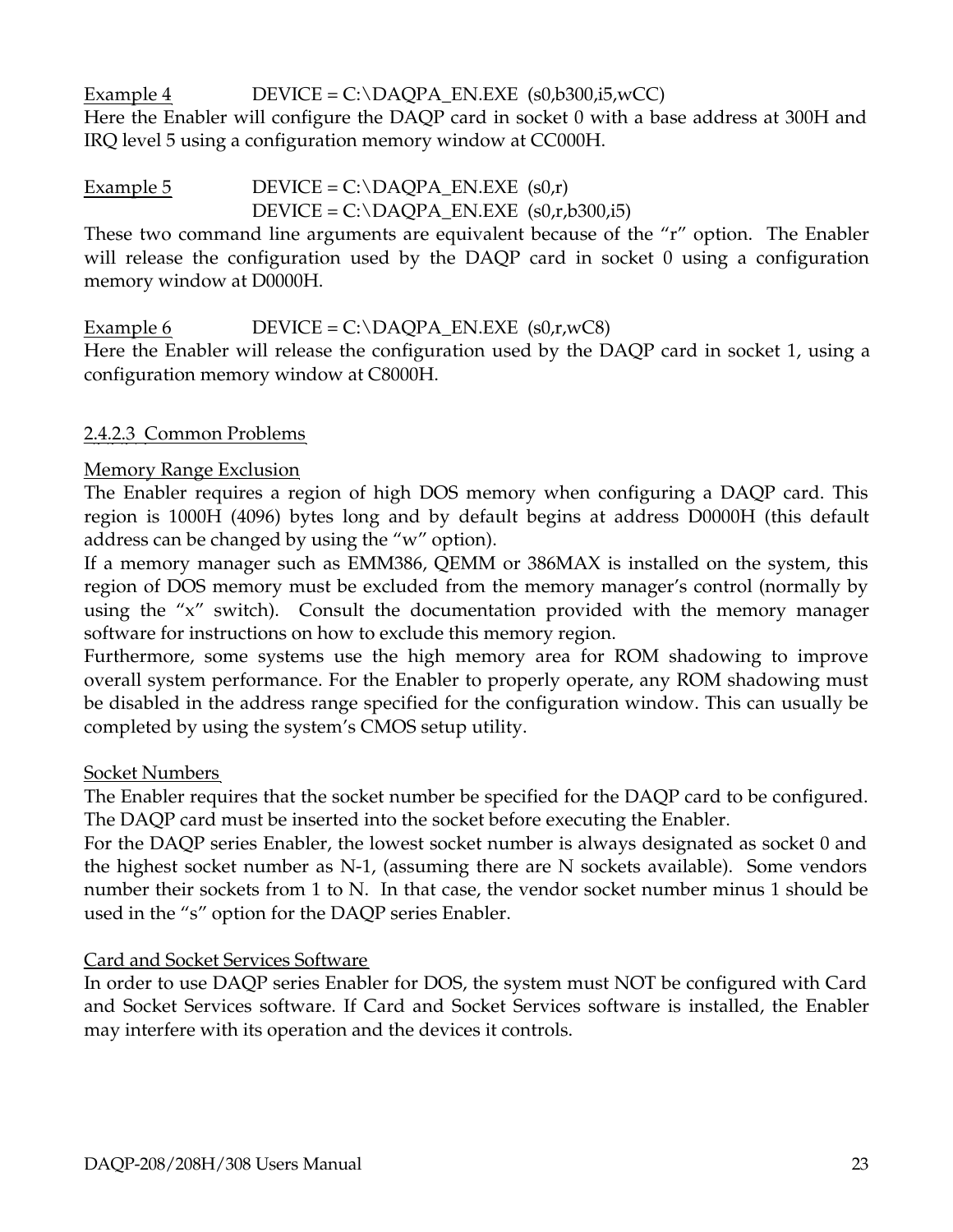## 3. Field Wiring

The DAQP card is fitted in with a 32-pin 0.8 mm shielded connector. See Figure 3-1 for pin assignments.



Figure 3-1. DAQP Series Card Output Connector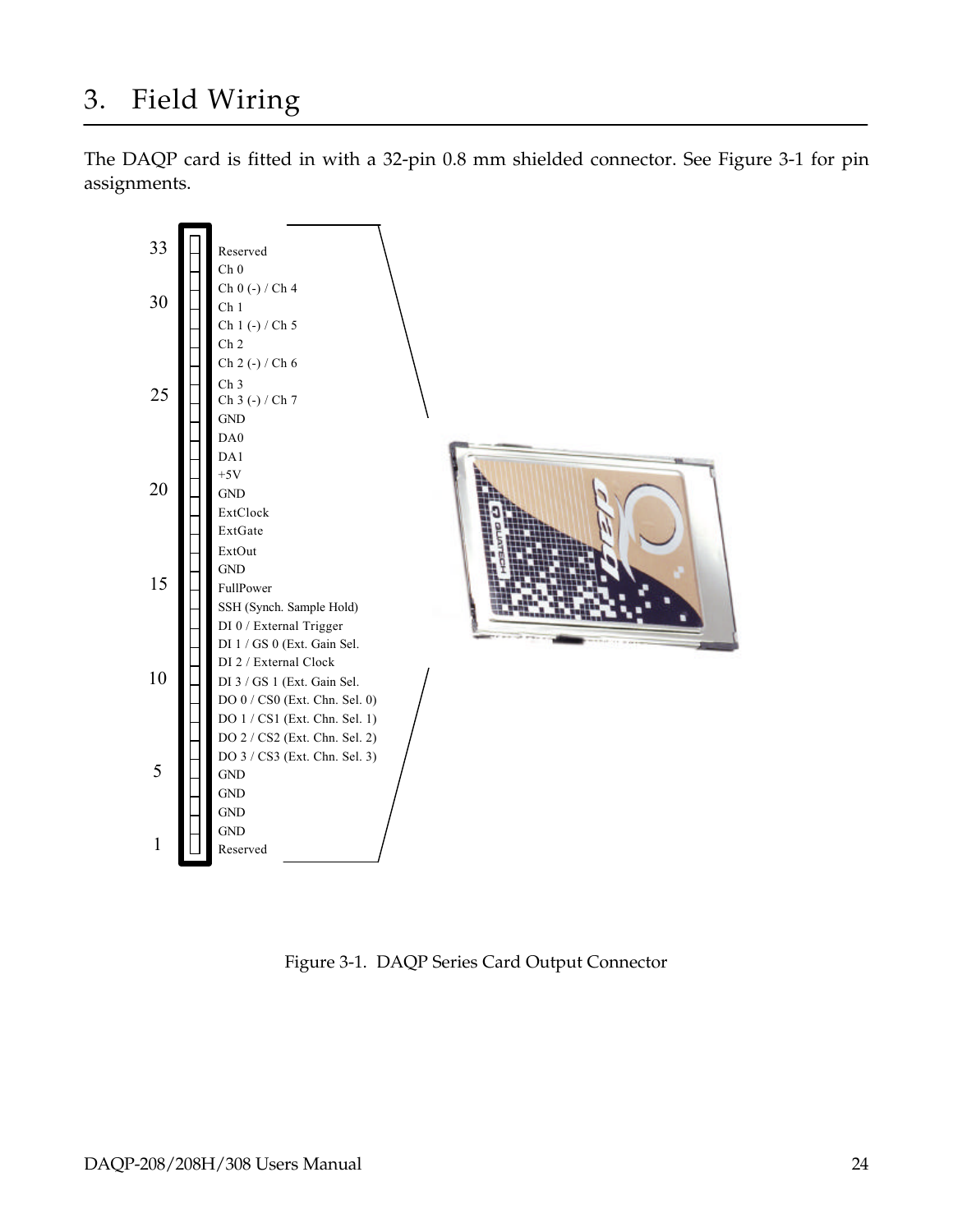#### 3.1 CP-DAQPA Cable Assembly

The cable assembly included with your DAQP card, part number CP-DAQPA, converts the card's 32 pin I/O connector to a standard D37 connector. Figure 3-2 illustrates the D37 connector pin assignments for the CP-DAQPA and the optional screw terminal block UIO-37.



Figure 3-2. CP-DAQPA/UIO-37 D37 Pin Diagram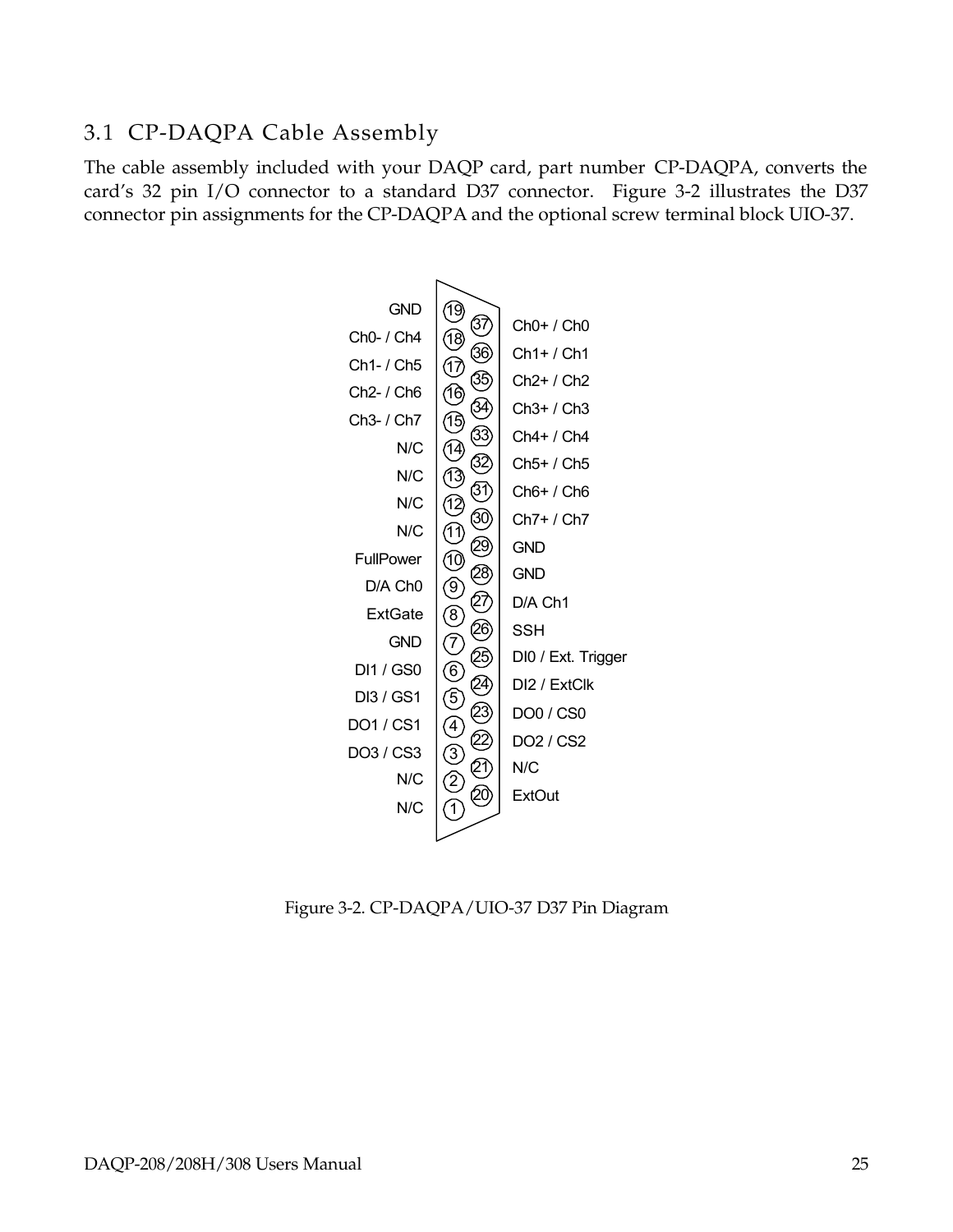| Hirose32                 | D37            | <b>Name</b>                     |                                 | <b>Description</b>                      |  |
|--------------------------|----------------|---------------------------------|---------------------------------|-----------------------------------------|--|
| 32                       | 37             | Channel 0                       | Channel 0                       | A/D input, differential / single-ended  |  |
| 31                       | 18,33          | Channel $0$ (-)                 | Channel 4                       | A/D input, differential / single-ended  |  |
| 30                       | 36             | Channel 1                       | Channel 1                       | A/D input, differential / single-ended  |  |
| 29                       | 17,32          | Channel $1(-)$                  | Channel 5                       | A/D input, differential / single-ended  |  |
| 28                       | 35             | Channel 2                       | Channel 2                       | A/D input, differential / single-ended  |  |
| 27                       | 16,31          | Channel $2$ (-)                 | Channel 6                       | A/D input, differential / single-ended  |  |
| 26                       | 34             | Channel 3                       | Channel 3                       | A/D input, differential / single-ended  |  |
| 25                       | 15,30          | Channel 3 (-)                   | Channel 7                       | A/D input, differential / single-ended  |  |
| 24                       | 19             | <b>GND</b>                      |                                 | Signal ground (analog input)            |  |
| 23                       | 9              | DA0                             |                                 | D/A channel 0 output                    |  |
| 22                       | 27             | DA1                             |                                 | D/A channel 1 output                    |  |
| 21                       | 1              | $+5V$                           |                                 | Power supply output                     |  |
| 20                       | $\overline{7}$ | <b>GND</b>                      |                                 | Power supply ground return              |  |
| 19                       | 24             | ExtClk (shared with A/D)        |                                 | Timer/Counter external clock input      |  |
| 18                       | 8              | <b>ExtGate</b>                  |                                 | Timer/Counter external gate control     |  |
| 17                       | 11             | ExtOut                          |                                 | Timer/Counter overflow pulse output     |  |
| 16                       | $\overline{7}$ | <b>GND</b>                      |                                 | Power supply ground return              |  |
| 15                       | 10             |                                 | FullPower (org. D/A 0 ref. in)  | 1/0 : Full power / Power down           |  |
| 14                       | 26             | SSH (org. D/A 1 ref. in)        |                                 | Synchronous Sample Hold                 |  |
| 13                       | 25             | Digital in bit 0 (shared)       |                                 | External trigger (same as in DAS-16)    |  |
| 12                       | 6              | Digital in bit 1 (normal mode)  |                                 | External gain, LSB (expansion mode)     |  |
| 11                       | 24             | Digital in bit 2 (shared)       |                                 | External clock (org. DAS-16 Ctr 0 Gate) |  |
| 10                       | 5              | Digital in bit 3 (normal mode)  |                                 | External gain, MSB (expansion mode)     |  |
| 9                        | 23             |                                 | Digital out bit 0 (normal mode) | External channel bit 0 (expansion mode) |  |
| $\,8\,$                  | $\overline{4}$ | Digital out bit 1 (normal mode) |                                 | External channel bit 1 (expansion mode) |  |
| $\overline{7}$           | 22             | Digital out bit 2 (normal mode) |                                 | External channel bit 2 (expansion mode) |  |
| 6                        | $\overline{3}$ | Digital out bit 3 (normal mode) |                                 | External channel bit 3 (expansion mode) |  |
| 5                        | 28             | <b>GND</b>                      |                                 | Signal ground (D/A output)              |  |
| $\overline{\mathcal{A}}$ | 28             | <b>GND</b>                      |                                 | Signal ground (D/A output)              |  |
| 3                        | 29             | <b>GND</b>                      |                                 | Signal ground (digital)                 |  |
| $\overline{2}$           | 29             | <b>GND</b>                      |                                 | Signal ground (digital)                 |  |
| $\mathbf{1}$             | N/C            | Reserved                        |                                 |                                         |  |

Table 3-1. DAQP Series Card Cable Mapping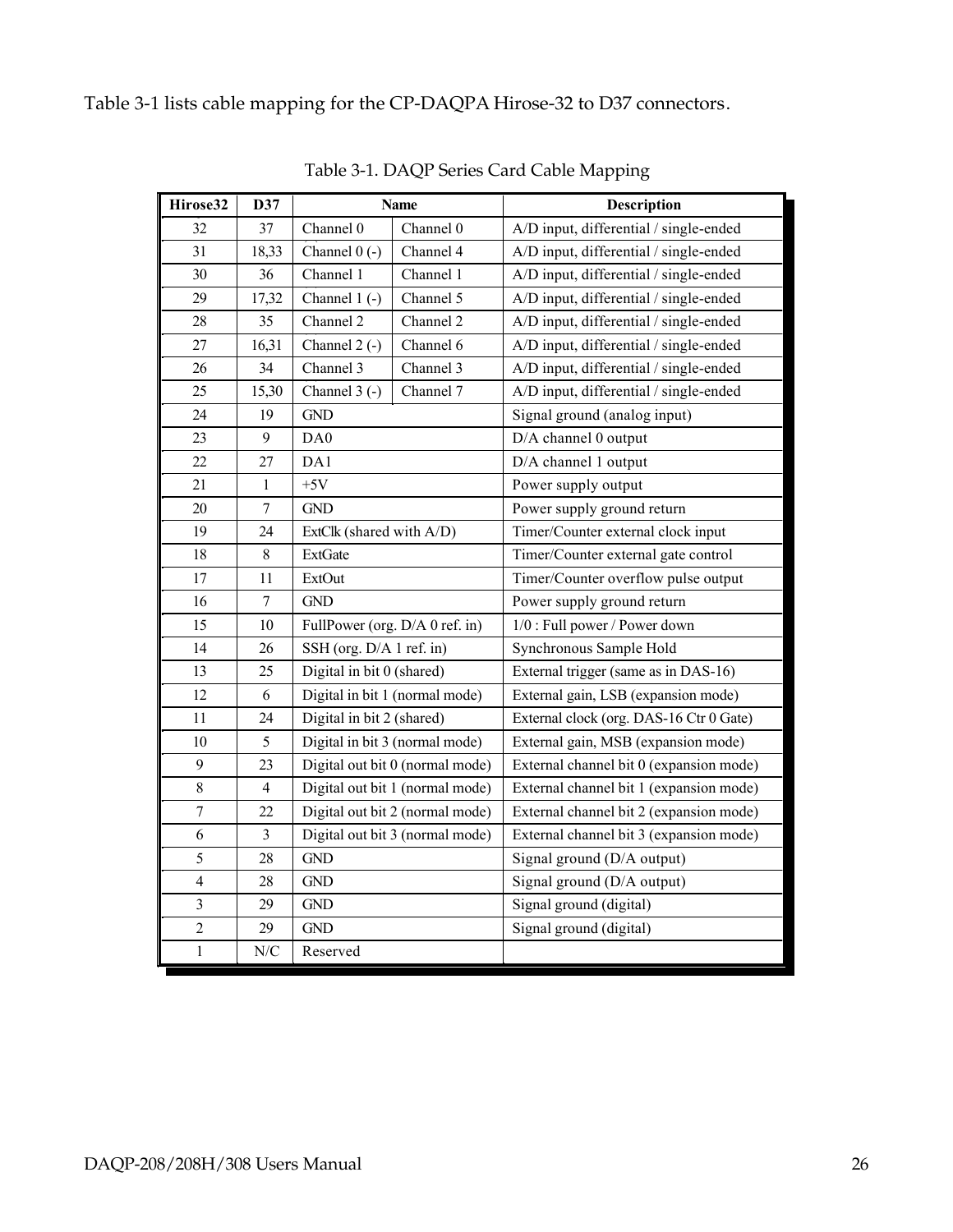#### 3.2 UIO-37 Screw Terminal Block

For applications requiring discrete wiring connections, the UIO-37 terminal block shown in Figure 3-3 provides a simple way of connecting signals to the DAQP card. The D37 connector is available in either male or female and has two rows of screw terminals. The first row is numbered from pin 1 to pin 19 and the second row from pin 20 to pin 37. Wire gage 16 through 28 is recommended for screw terminal connections. Figure 3-4 illustrates the DAQP card with accessories.



Figure 3-3. UIO-37 Terminal Block



Figure 3-4. DAQP Card with Accessories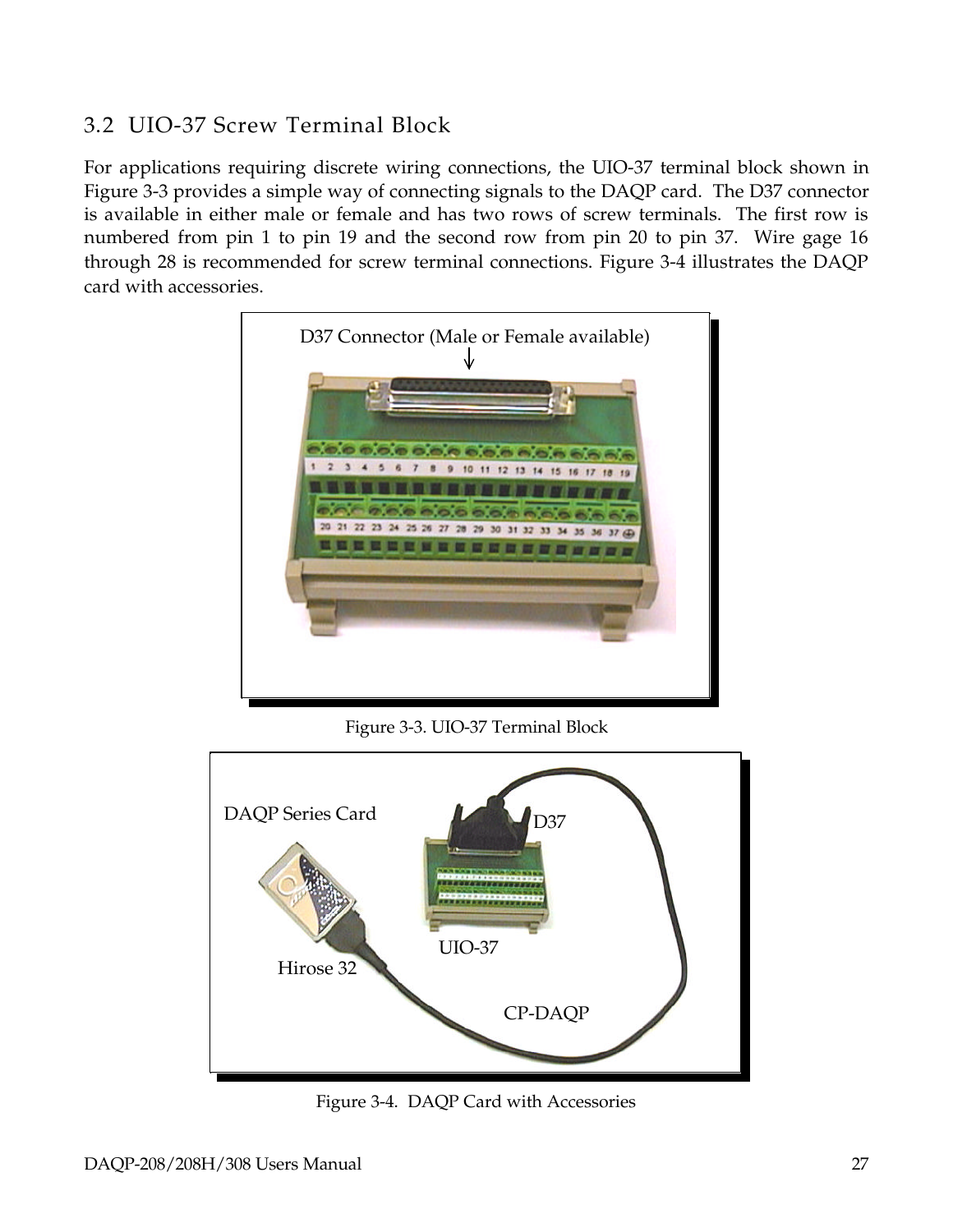## 4. Theory of Operation

The DAQP card consists of 4 differential or 8 single-ended analog input channels each with a bipolar input range of  $\pm 10v$ ,  $\pm 5v$ ,  $\pm 2.5v$  or  $\pm 1.25v$  (programmable gain of 1, 2, 4 or 8). The A/D converter, either 12 -bit or 16-bit, can be operated at a top speed of 100,000 samples per second (10 µs per sample). The A/D converter uses left-justified 2's complement coding. For the 16-bit version, the output ranges from -32768 to 32767. The 12-bit version is structured so that it's contents occupy the most significant 12 bits, padding the least significant 4 bits with all zeros to make a 16-bit output word for each converted input sample.

The DAQP card can be operated as an I/O device, occupying 16 consecutive bytes in the I/O address space. It can also be configured to operate via memory mapped I/O. The DAQP fully complies with PCMCIA standard 2.10 as a type II card. The card has no jumpers or DIP switches. All of the configurable features are software programmable.

Functionally, the DAQP card consists of the following components: the DC/DC power supply, analog input multiplexer, programmable gain control amplifier, A/D converter, data FIFO, scan list FIFO, trigger control circuit, pacer clock, interrupt/status registers, digital I/O register, D/A circuit and associated control circuits.

#### 4.1 DC/DC Power Supply

The DAQP card uses a standard +5 volt digital input power supply from the PCMCIA connector which the  $DC/DC$  power supply converts to the  $\pm 15v$  for the analog front end and the +5v power supply for the  $A/D$  converter. The DC/DC converter uses 140 mA, 67% of the 210 mA total load current, from the digital input power supply to generate the necessary voltages.

According to the PCMCIA standard, any card that draws more than 100 mA must not be automatically turned on upon insertion until it is intentionally accessed by writing to the card configuration and option register (or its allocated I/O space). The DAQP card supports this specification by providing a unique power down mode control. When the card is first powered up or after a reset, the DC/DC converter is turned off, so that only the digital portion of the DAQP card is up and running. This requires only 40 mA from the digital input +5 volt power supply. The user has the option of reading the card information memory, where the maximum power consumption is listed for reference, and then decide whether or not to "wake up" the card. If required, the card can be set to full power mode immediately when it's PCMCIA configuration and option register (COR) is written by the software.

After the card is set to full power mode for the first time by writing the PCMCIA configuration and option register, it can then be set for power down mode by writing a '1' into bit 2, the power down bit, of the PCMCIA auxiliary control register.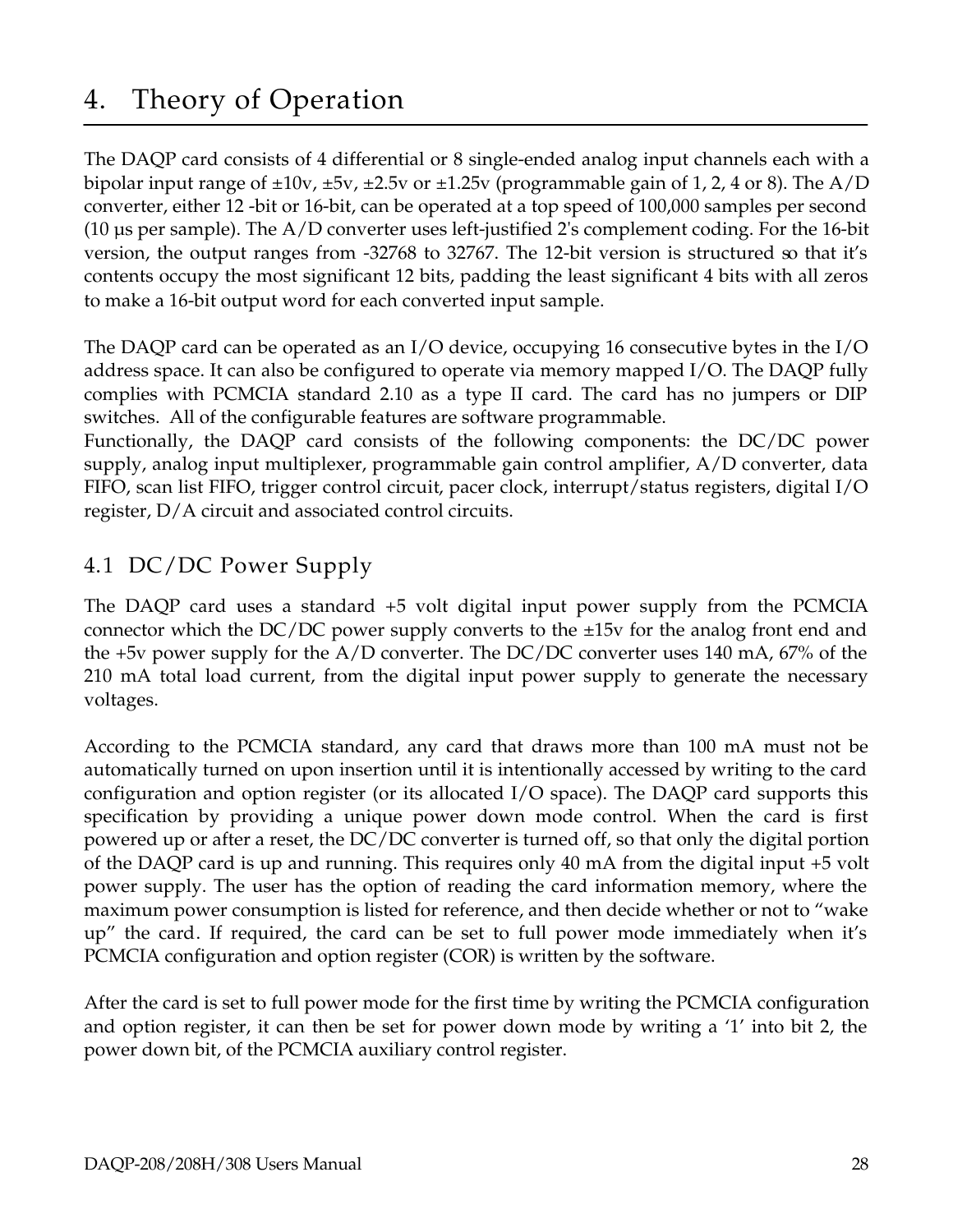#### 4.2 Analog Input Multiplexer

Differential or single-ended configuration is determined by bit 6 of the high byte in the scan list register. '1' selects differential input, while a '0' selects single-ended input. Expansion cards will only support single-ended channels. It is strongly recommended that single-ended or differential selection be uniform for all internal channels (e.g., all 4 channels as differential or all 8 channels as single-ended). Although it is possible to have some channels configured as single-ended and others as differential, this may cause confusion and unexpected signal errors.

With differential configuration, there are 4 channels. However, if the user specifies channels 4 to 7 in a differential configuration, it will short the inputs to ground for system offset measurement. The readings taken under such a circumstance can be used for offset correction. The input multiplexers have built-in protection against over-voltage when the board is at full power and when it is powered down. The protection mechanism will isolate the input from the rest of the board, as long as the input voltage is within the protection range of  $\pm 30$  volts.

#### 4.3 Programmable Gain Control Amplifier

DAQP series cards have an internal gain of 1, 2, 4 or 8. For the high gain option: DAQP-208 the internal gain choices are 1, 10, 100 and 1000. The gain can be changed "on the fly" when scanning from channel to channel by changing the configuration of the programmable gain instrumentation amplifiers. The internal gain selection is specified by the scan list entry, (bits 4 and 5 of the high byte). The contents of these two bits will determine the gain of the analog front end.

The settling time of the analog front end meets speed requirements, however, if the amplifier is saturated it may need more time to recover. This can cause distortion at the input signal to the A/D converter. It is recommended that amplifier saturation be avoided by using a low gain setting and attenuating the input signal whenever possible.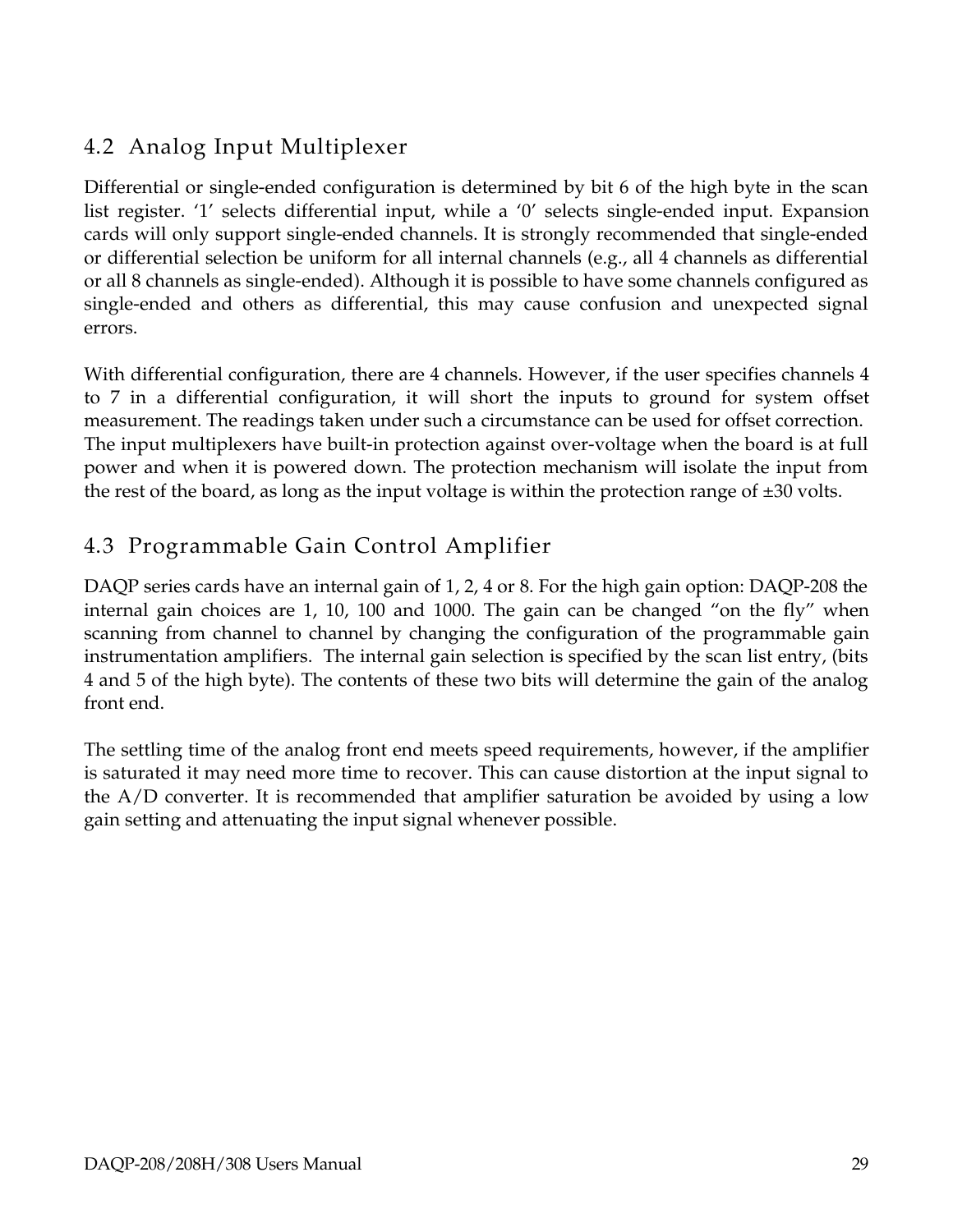#### 4.4 Scan List Register

One entry to the scan list register contains a 16-bit word or two 8-bit bytes. It specifies the internal channel and gain selection in the high byte or MSB, and the external channel and gain selection in the low byte or LSB, in addition to other control and configuration settings. The external selections are used for expansion card channels (up to 128), while the internal selections are for channels on board the DAQP card. Expansion cards are not included as part of the DAQP series data acquisition system, however, they can be purchased separately from your vendor.

The number of entries in the scan list ranges from 1 to 2048. There are no dependencies implied among the entries of the scan list. The user may choose any valid gain combination for any channel, internal or external. Channels can be scanned in any order required, repeated or not, with the same or different gain for each entry.

The scan list must be flushed before programming to guarantee the integrity of each entry. There must be an even number of bytes programmed into the scan list, with the low byte sitting at an even offset followed by the high byte, otherwise the channel scan result will be unpredictable.

It is strongly recommended that the differential/single-ended control bit (bit 14, MSB) be programmed the same for all the entries in the scan list. Single-ended configuration should be selected if there are expansion cards connected to the DAQP card. The synchronous sample hold bit (bit 6, LSB) is reserved for expansion cards.

The first channel flag (bit 7, LSB) has to be set for the first (and ONLY the first) entry of the scan list. The DAQP card hardware relies on this bit to tell the end (or the start) of the scan. In normal operations, the DAQP card starts one scan when triggered, (software or TTL trigger in one-shot mode or sampling pulse triggers from the pacer clock in continuous mode). During the scan, each entry in the scan list will be processed until it finds the entry that has the first channel flag set to '1'. The hardware then stops scanning and waits for the next trigger. The scan will continue indefinitely if none of the list entries has the flag set to '1'. On the other hand, if more than one entry has the flag set to '1', the scan list will then be chopped into pieces. Each piece will require a trigger to be scanned. Should the flag be set to '1' on an entry other than the first, a "starting offset" will be introduced to the scan list. Channel scanning will start from the entry with the flag set to '1', run through the list, turn around and end at the one before it. Although this may be useful for diagnosis or special applications, it is the abnormal way of setting the first channel flag and should be avoided unless absolutely necessary.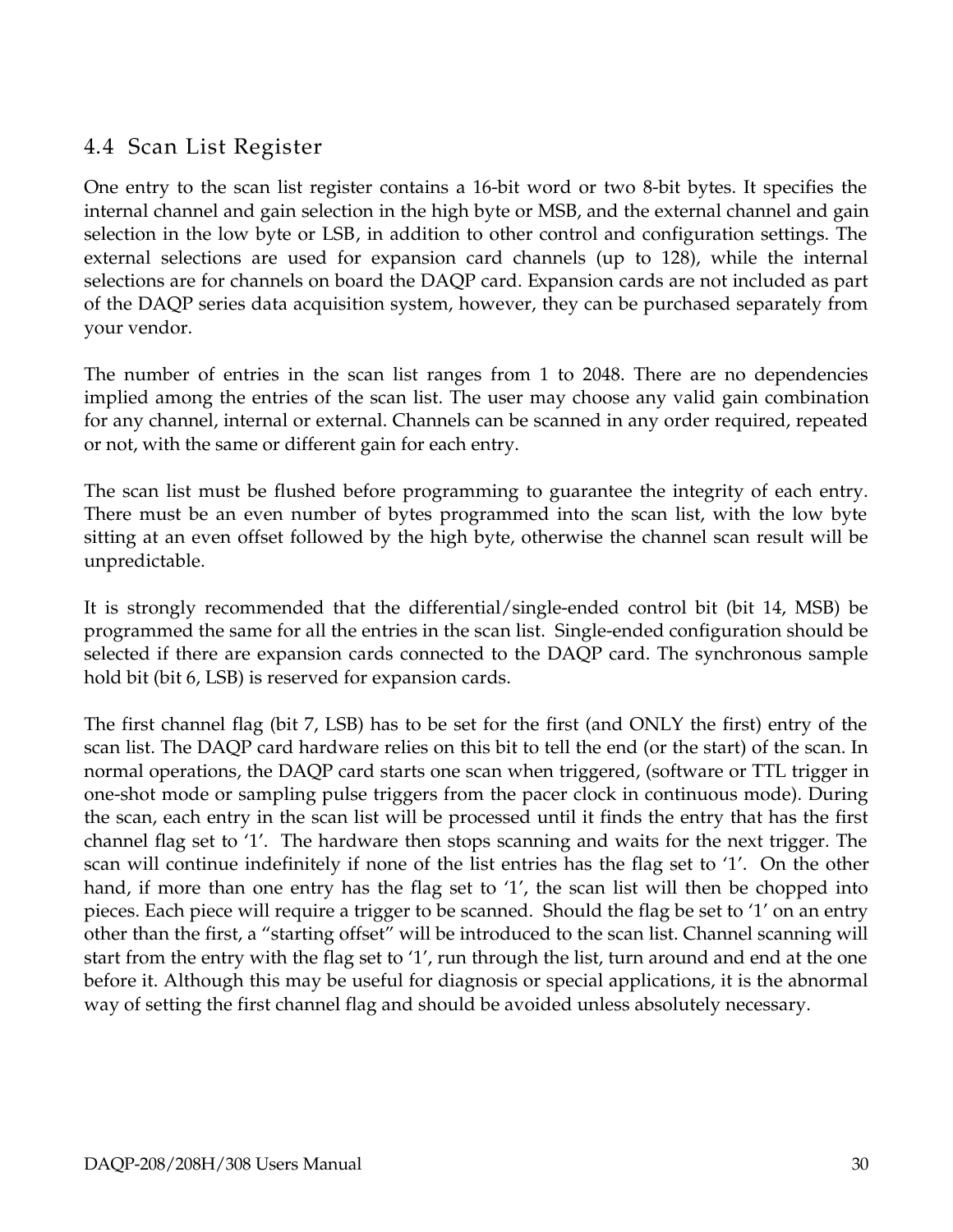#### 4.5 Trigger Circuit

The DAQP card can be triggered by software, an external TTL signal, the analog input passing through the preset threshold or the pacer clock. For the TTL or analog trigger, an active trigger edge can be selected for either the low-to-high or high-to-low transition.

In one-shot trigger mode, one trigger (either internal or external), will start one and only one scan of all channels specified in the scan list. (The pacer clock has no effect in this mode although it is good practice to program the pacer clock with a divisor greater than 2). Multiple scans can be initiated by issuing multiple triggers.

In continuous trigger mode (without pre-trigger), the software, TTL or analog trigger initiates a series of scans. The first scan begins immediately on receiving a trigger, while the rest are carried out each time the pacer clock fires. The process will continue until an A/D stop command is received.

If the internal trigger (or the software trigger) is selected, the trig/arm command will serve as a trigger when received by the DAQP card. For the external trigger sources (TTL or analog), the same command will be taken as an arm command, which arms the DAQP card so that the first proper trigger edge following the arm command will serve as the trigger. Unexpected edge transitions during the trigger source configuration are totally ignored if the DAQP card is not armed. The pre-trigger option can be selected in continuous mode (not in one-shot mode) with external trigger sources (not with an internal trigger). If the option is selected, the arm command starts the pacer clock so the input channels specified in the scan list will be scanned each time the pacer clock fires. The results will then be stored in the data FIFO. Once the data FIFO almost full threshold is reached, (it should be programmed as an integer multiple of the scan list length), the least recent scan is automatically discarded and the most recent scan is placed into the data FIFO. This cycle will continue until the external trigger (TTL or analog) is received. From then on, no more scans are discarded and the normal data acquisition process starts with FIFO half full of data samples. In fact, the A/D event bits (bits 3 and 4 in the status register at base  $+ 2$ ) will not be set until the trigger is received. This guarantees that no interrupts will be sent before the trigger is received.

The trigger position in the received data can be determined by subtracting the offset of the programmed data FIFO threshold. The position resolution will be within one pacer clock cycle. However, the trigger position cannot be determined if the trigger comes before the data FIFO is filled to it's programmed threshold. The data lost bit in the status register will be set to indicate this error.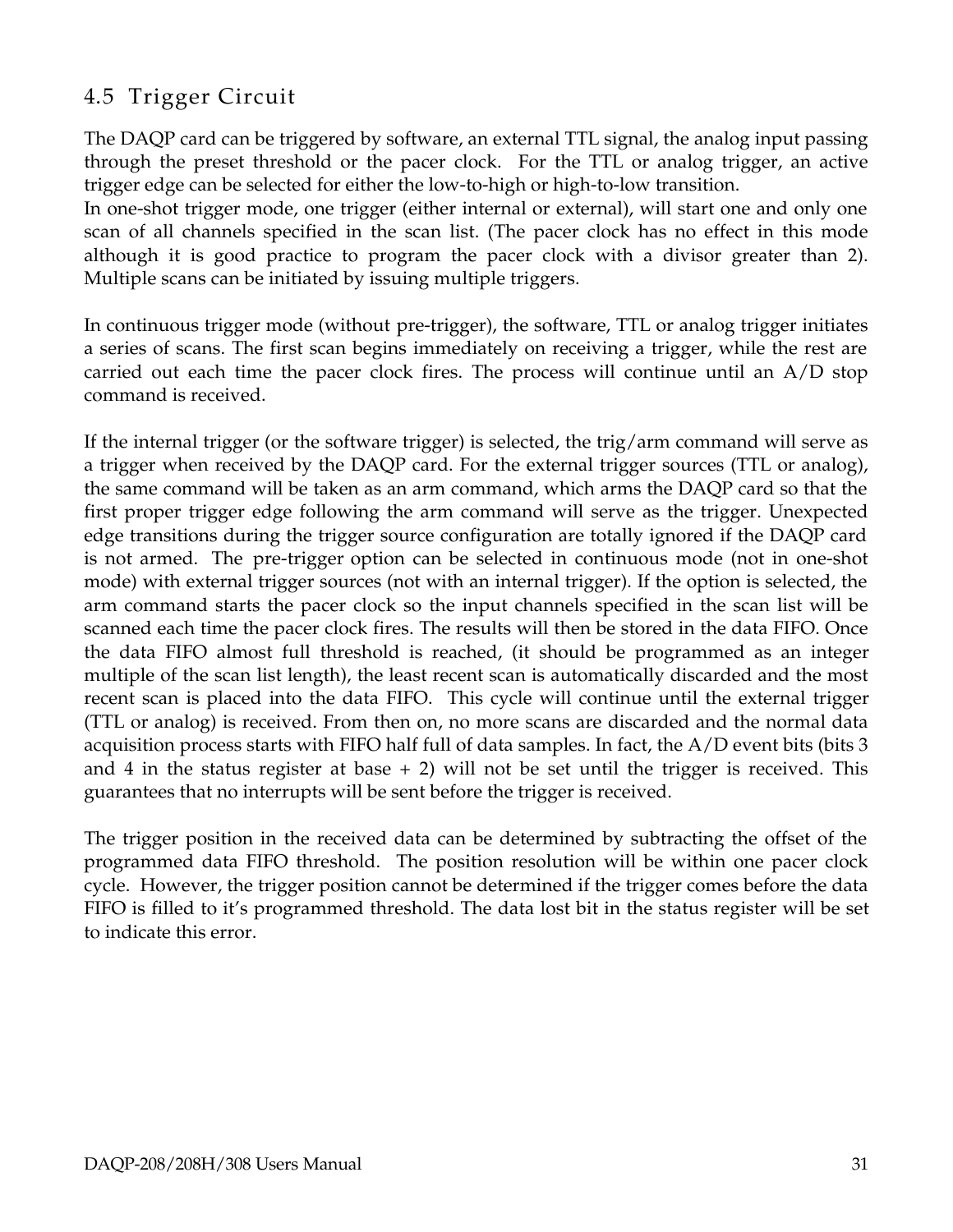#### 4.6 A/D Converter and Data FIFO

The DAQP card always assumes a bipolar input range of  $\pm 10V$  if the gain is one. The output data format will always be in 2's complement (and left justified for 12-bit versions). The data acquisition time of the  $A/D$  converter is 2 µs while it's conversion time is no more than 8 µs. The output of the A/D converter is fed into a data FIFO providing data buffering of up to 512 samples (2048 with 2K option installed).

The A/D converter, once triggered, will complete conversion for every analog input channel specified in the scan list at the specified scan speed and then feed the results into the data FIFO. In between scans, the DAQP card waits until another trigger is received (one-shot mode) or the pacer clock fires (continuous mode).

The data FIFO has two programmable thresholds, one for almost full and the other for almost empty. The DAQP card uses the almost full threshold and ignores the other one.

The data FIFO should always be flushed prior to using the arm/trig command to start data acquisition. When the FIFO is flushed or emptied by the host reading its content, the FIFO empty flag will be set. As long as there are samples left in the data FIFO, the empty flag will be cleared.

When the number of data samples in the FIFO becomes greater than the programmed almost full threshold, the almost full flag is set. When the number becomes less than or equal to the specified almost full threshold, the flag will be cleared. On power up or reset, the threshold is defaulted at 7 bytes to full (3.5 samples). Correct setting of the threshold will help achieve optimal performance of the card.

When the FIFO is full, the full flag will be set, and no more samples can be written into the FIFO. At the end of each scan, the DAQP card will set the data lost flag if the data FIFO is already full. This flag will not be set before or during the scan, but at the end of it. Once the data lost flag is set, it will not be cleared until the status register is read.

The data lost bit in the status register (base  $+ 2$ ) will be set when data continues to enter the A/D data FIFO while it is already full. With the pre-trigger option, the data lost bit is also set when an external trigger is received before the programmed data FIFO threshold is reached.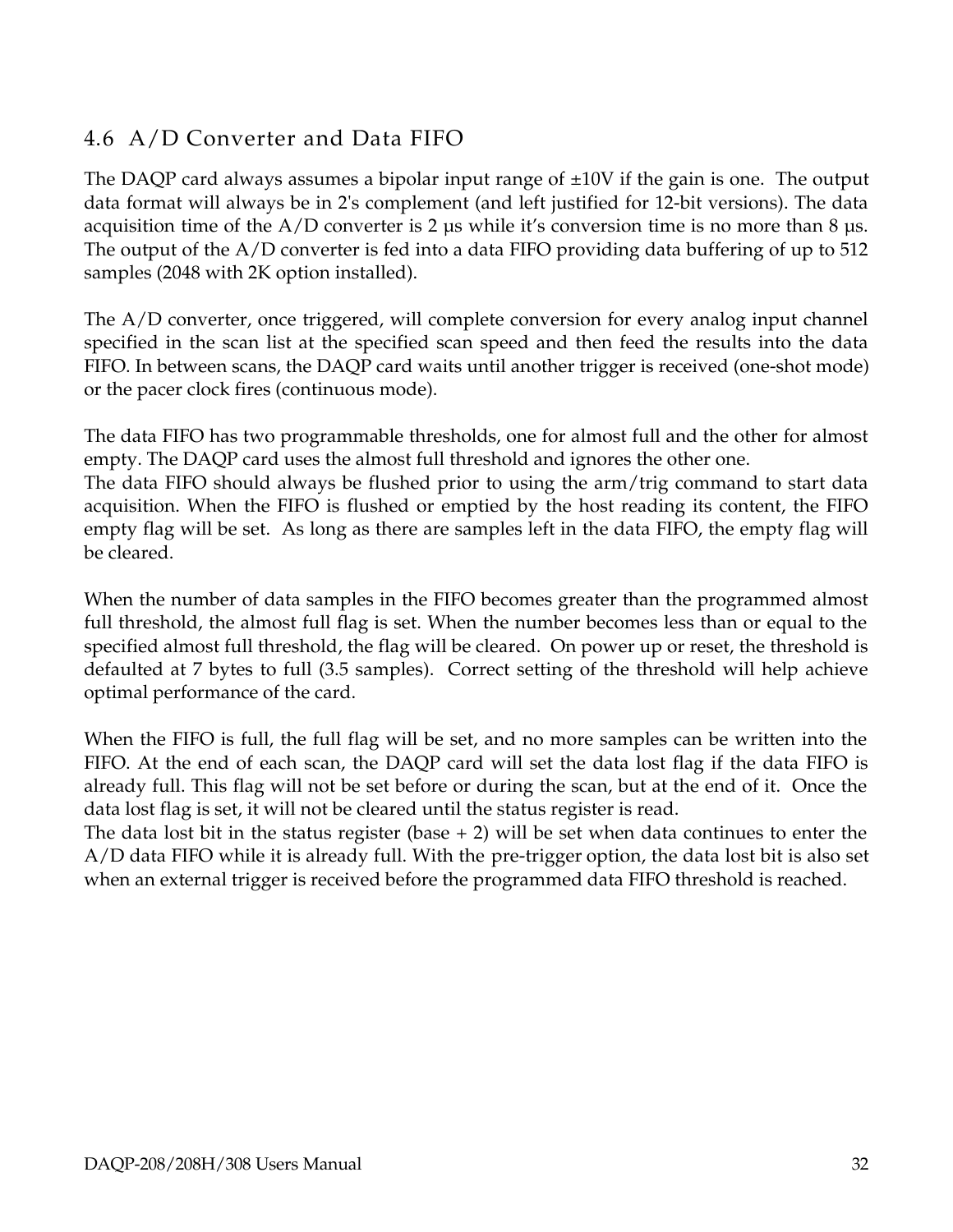#### 4.7 Interrupt and Status

The DAQP card has three interrupt sources, the end-of-scan (EOS) interrupt, the FIFO threshold interrupt and the timer interrupt. The control register (base + 2, write only) has two bits to enable or disable the EOS and FIFO interrupts independently. However, it is strongly recommended that the two interrupts be used exclusively. Bit 5 of the auxiliary control register (base + 15, write only) enables or disables the timer interrupt.

When the EOS interrupt is enabled, an interrupt is sent to the host at the end of each scan of the channel list. If there is only one channel in the scan list, the EOS interrupt is reduced to an EOC (end-of-conversion) interrupt.

The FIFO threshold interrupt, when enabled, is sent to the host when the almost full flag is set. The host can then use the "string input" instruction to move a block of samples from the FIFO. The EOS and FIFO threshold event bits in the status register (base + 2, read only) and will be set whenever the corresponding event happens. These bits can be used for indicating the source of the interrupt. Once set, the event bits will not be cleared until the host reads the status register.

When the timer interrupt is enabled, an interrupt is sent to the host whenever the timer overflows. The corresponding event bit is in the auxiliary status register (bit 4 at base +15, read only). Reading the register will not clear this event. It can only be cleared by writing a "0" to bit 5 of the auxiliary control register which disables the timer interrupt.

#### 4.8 Digital I/O

The DAQP card has one digital input port (base + 3, read only) of four bits (bits 0-3), and one digital output port (base + 3, write only) of four bits (bits 0-3). The output port is latched, but the input port is not.

Four input lines are connected to the digital input port, each representing one bit in the port. When reading the digital input port, the CURRENT status of the digital input lines are returned to the host.

All four input lines are shared with other functions. Bit 0 is shared as the external trigger input, while bit 2 is shared as the external clock input. Bits 1 and 3 are taken over as the external gain selection lines if there is an expansion card(s) connected and the expansion bit in the control register is set to '1'. In this case, the digital output lines are driven by the external channel selection bits of the current scan list entry. Otherwise, they will be connected to the latched bits 0-3 of the digital output port. The current status of the digital input lines will always be returned when the host reads the digital input port regardless of whether the lines are shared or not.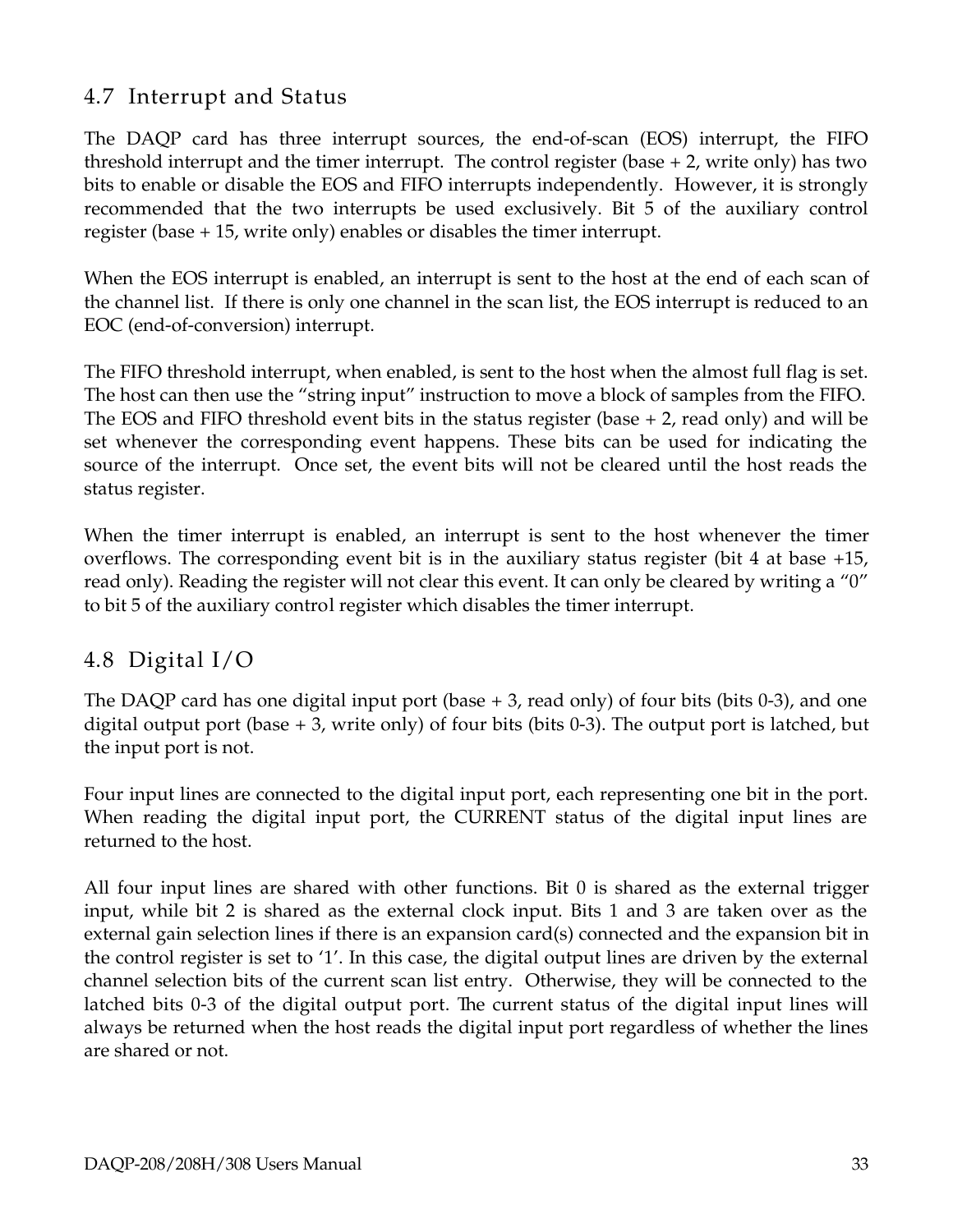#### 4.9 A/D State Machine

The DAQP card has an internal state machine that controls A/D operation, (see Figure 4-1). The state machine defaults to S0 after power up or reset. The normal state flow would be first S0 to S3, initiated by a scan list (queue) flush command (RSTQ). Then the queue must be programmed by writing into the queue (base  $+ 1$ ). With the queue being programmed, the next step is moving the state machine from S3 back to S0. This is done by issuing a flush data FIFO command (RSTF), which sets up the gain and channel selections for the first channel in the scan list and then waits for a trigger to start the scan. When the trigger (ADCLK) comes, the state machine moves from S0 to S1 and then A/D conversion is started. The state machine will wait at S2 until the conversion is completed. It then moves to S4, where the A/D conversion result is written into the data FIFO. The scan rate is determined by the time the state machine moves from S1 to S4, which can be programmed as either 10, 20 or 40 ms. If there are more channels left in the scan list, the state machine will skip to S1 for another conversion loop. Otherwise it will return to S0, waiting for another trigger (or a sampling pulse from the pacer clock if in continuous trigger mode). Any time during data acquisition, an A/D stop command will stop the data acquisition by moving the state machine back to S0.



Figure 4-1. Transition Diagram of A/D Conversion Process

It is important that the sequence of S0-S3-S0 be followed as described above. The user must issue two commands to the DAQP card: the flush scan list command (RSTQ) and the flush data FIFO command (RSTF). This guarantees that the scan list and the data FIFO are flushed properly for the expected data acquisition. Once the flush data FIFO command is issued, the DAQP card will prepare the first channel in the scan list and then return to state S0 waiting for the first trigger. Anytime the data FIFO is flushed, the default threshold setting will be restored (7 bytes to full) by the hardware. The data FIFO threshold should always be programmed after flushing if the required threshold is different from the default threshold.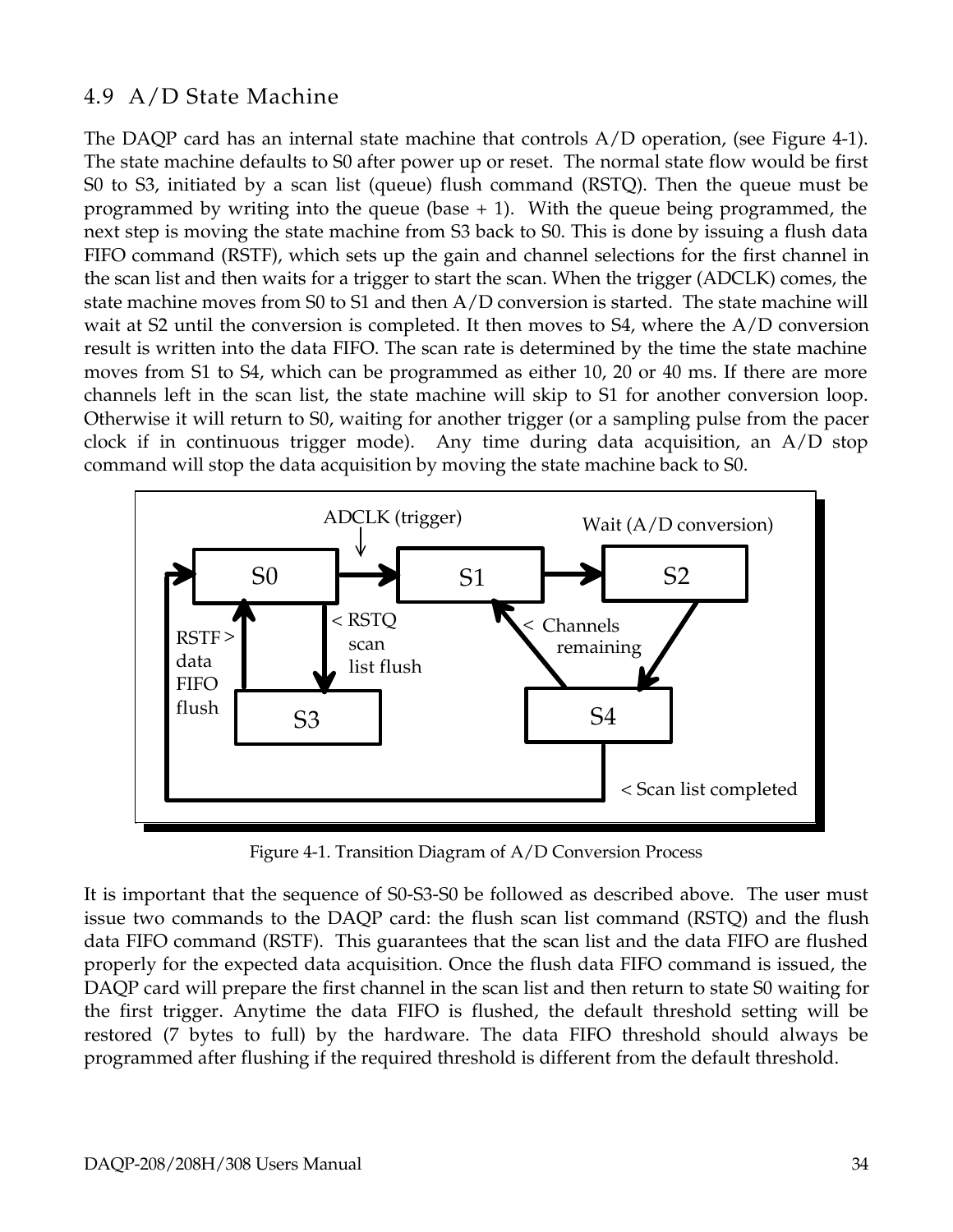#### 4.10 D/A Circuit

The DAQP series PC card is equipped with two D/A channels. The 12-bit D/A converter is a serial converter supporting synchronous update and is configured for a bipolar output range from -5V to +5V. The 12-bit output data format is always in 2's complement (right justified), with the upper 4 bits indicating the output channel number (binary '0000' for channel 0 and '0001' for channel 1).

The  $D/A$  data port occupies two bytes (write only) in the I/O space, base  $+8$  being the low byte and base + 9 the high byte. It is recommended that the data port be accessed with a single 16 bit I/O write instruction. If an 8 bit I/O instruction is used, the low byte should be written first, followed by the high byte.

The serial link from the D/A port to the D/A converter contains a 16 bit buffer register and a 16 bit shift register. A data word written into the  $D/A$  port is first written into the buffer register, then is loaded to the shift register and finally sent to the input register of the corresponding  $D/A$  channel. Bit 5 of the auxiliary status register (base  $+15$ , read) indicates whether the  $D/A$  port buffer register is occupied ('1') or empty ('0'). It is recommended that the D/A port be accessed only when this bit is "0" to prevent possible data loss or corruption.

Inside the D/A converter, each channel has a 16 bit shift register, plus a 12 bit input and a 12 bit output register. The data loaded to the output register determines the analog output of the D/A channel.

The DAQP series PC card has 4 D/A operation modes (mode 0 to 3). Mode 0 is the direct update mode. The corresponding  $D/A$  channel output register will be updated immediately after the data word is written into the  $D/A$  port (if byte I/O is used, after the high byte is written). There is no synchronization between the two channels in this mode.

Modes 1, 2 and 3 all use synchronized update in which the two  $D/A$  channels are updated synchronously upon certain event. In mode 1, the event is the independent timer/counter overflow. In mode 2, the event is external gate control moving from low to high. In mode 3, the event is the pacer clock. In synchronous update modes, the data word written to each D/A channel will be buffered in it's input register first and then gets loaded into the output register when the corresponding event (depending on the mode) is received. Synchronous update modes can be used to generate waveforms with accurate phase requirements, such as orthogonal sinusoidal waveforms (sine and cosine).

#### 4.11Timer/Counter

In addition to the 24 bit pacer clock, the DAQP series card is equipped with an independent 16 bit timer/counter. It has an internal clock source of 1 MHz and an external clock input that is shared with the pacer clock external input. The timer circuit contains a 16 bit reload register, a 16 bit up-counter and a 16 bit read-latch register. The reload register holds the initial value for the counter. The initial value is also set each time it overflows. The read-latch register will latch the current count of the counter each time it receives the latch command (writing '1' into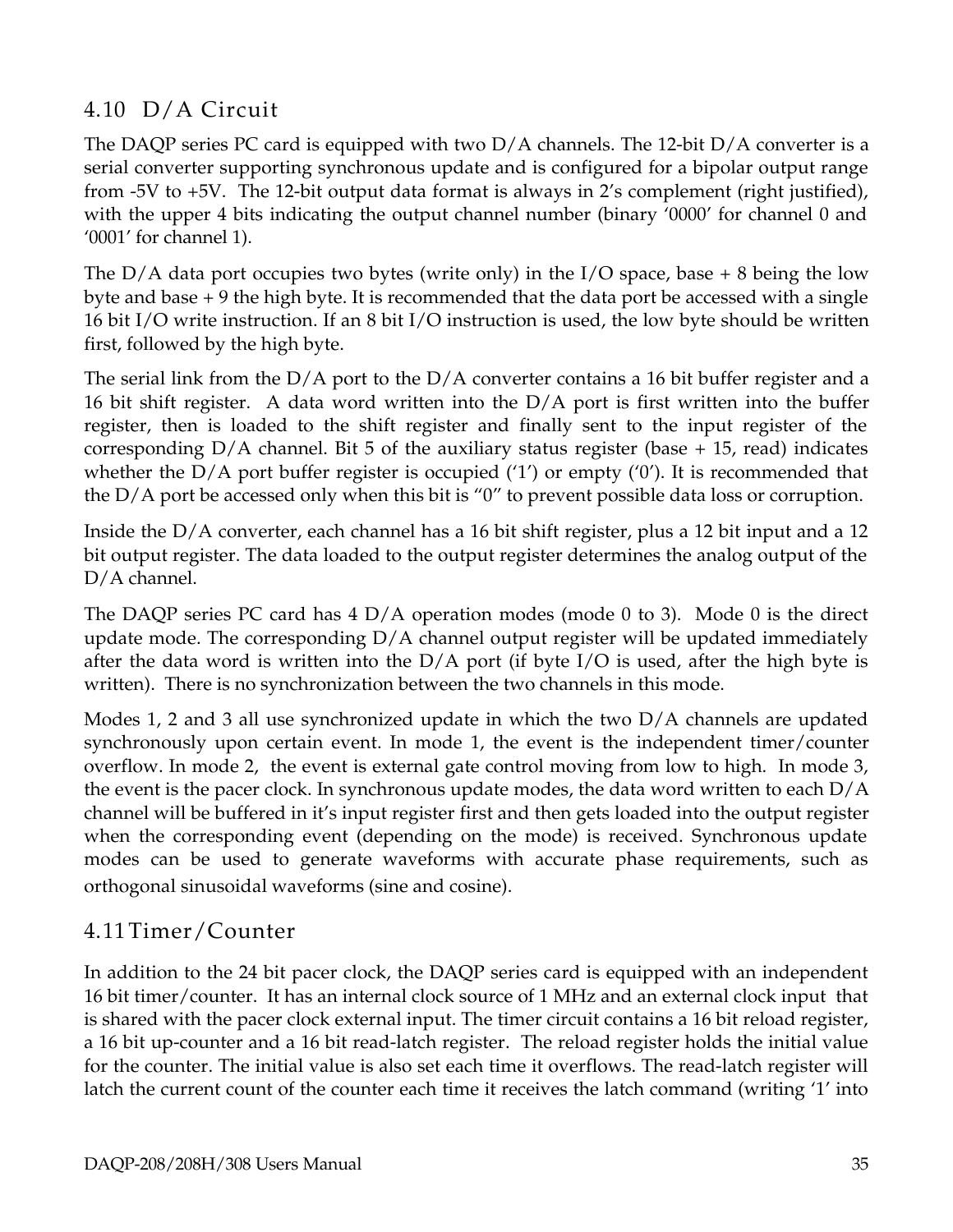bit 3 of the command register at base  $+ 7$ ). The integrity of the latched count is guaranteed by the logic design.

The timer port is allocated at base  $+10$  (low byte) and base  $+11$  (high byte). The 16 bit reload register is accessed when writing to the port, while the read-latch register is accessed when reading the port. The up-counter cannot be accessed directly.

Bit 4 of the auxiliary control register selects the timer clock source. The 1 MHz internal clock source will be selected if the bit is set to "0". The external clock source (or the counter pulse input) is selected if the bit is set to "1". Because of the I/O pin confinement, the timer external clock input is shared with the pacer clock external input (also shared as digital input bit 2).

Bits 3 and 2 in the auxiliary control register (base + 15) control the timer operation. There are four modes (modes 0, 1, 2 and 3 corresponding to 00, 01, 10 and 11 respectively). In mode 0, the counter will stop and reload the initial value when it detects the rising edge of the selected clock source. In mode 1, the counter will pause counting, but not reload as it does in mode 0. Mode 2 is the counting mode in which the counter will count up each time it detects the rising edge of the selected clock source. In mode 3, the counter will be controlled by the external gate signal. Counting proceeds when the gate signal is high and pauses when it is low.

Three I/O pins are associated with the timer: the external clock source input (shared with the pacer clock), external gate control (shared with the D/A) and the timer overflow pulse output (TTL) which goes high when the timer reaches its final count (hexadecimal FFFF).

The reload register can be set up for both counting and timing operations. The value written into the reload register, referred to as X for the sake of discussion, determines the divisor or modulus for timing and counting. Since the final count before reloading is always 65535 (hexadecimal FFFF) for the up-counter, the reload (initial) value determines where the counting will start. Therefore, 65536 - X will be the divisor for timing operations or the modulus for counting operations. For example, a divide-by-2 timer (or modulus 2 counter) can be configured by setting X equal to 65534, while  $X = 0$  implies the divisor is 65536 (or the modulus is 65536). It is recommended that  $X = 65535$  (hexadecimal FFFF) be avoided because the timer will stick at this final count even though the hardware will not reject or indicate such a setting. Changing the reload register "on the fly" is allowed, but the setting will not take effect until the up-counter reaches its final count (65535 or hexadecimal FFFF). The next clock rising edge will load the counter with the new setting.

Bit 5 in the auxiliary control register (base  $+ 15$ ) enables (when set to 1) or disables (when set to 0) the timer interrupt. When enabled, an interrupt will be sent each time the up-counter overflows (passes through its final count). Whether the timer interrupt is enabled or not, setting bit 4 in the auxiliary status register to "1" indicates the overflow event has been detected at least once since the last time the bit was cleared by writing a "1" into bit 5 of the auxiliary control register. Reading the auxiliary status register will not clear this bit.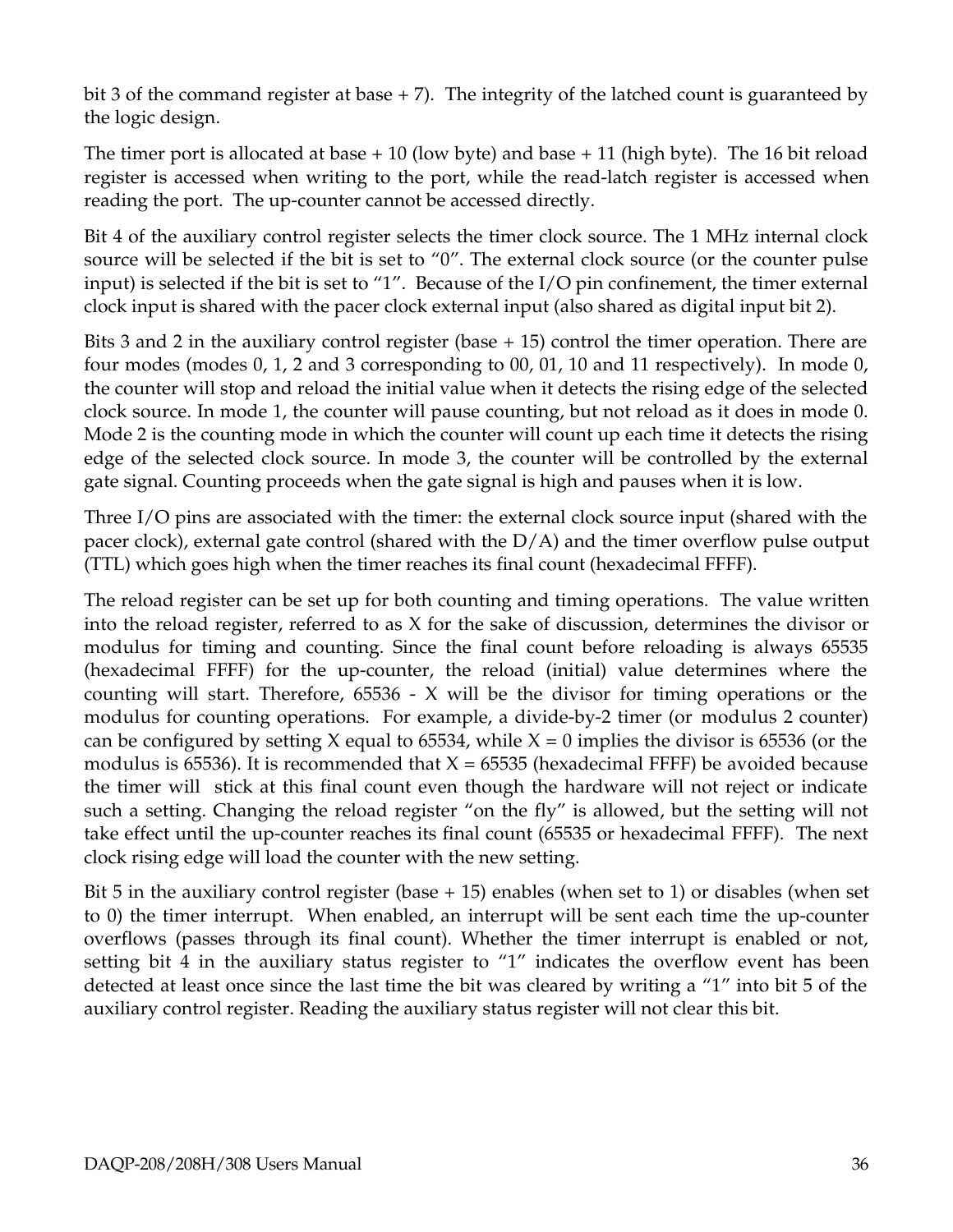## 5. I/O Registers

#### 5.1 PCMCIA Interface

The information in this section is provided for those who need low level PCMCIA interface details for the DAQP card. The client driver or enabler that comes with the DAQP card will be sufficient for most applications.

The DAQP card performs data acquisition for all host computers equipped with a version 2.10 compliant PCMCIA interface. The DAQP card has a form factor of type II (5 mm thick). The card is highly flexible with respect to addressing and interrupt level use. It can be configured either as a memory only interface or as an I/O interface and can be powered up or down with the help of PCMCIA card and socket services. The DAQP card provides a single interrupt that can be routed to any system interrupt via the PCMCIA socket controller.

There are two sets of registers on the DAQP card: the program registers and the configuration registers.

Program registers fall under program control and belong to the DAQP card. The I/O location of these registers is controlled by the PCMCIA socket configuration and by the contents of the PCMCIA configuration registers.

The configuration registers are as those defined in the PCMCIA 2.10 specification and are located in the DAQP card's configuration space at offset 8000H. The configuration space also contains the Card Information Structure (CIS) which is located at offset 0000H. The CIS memory contains information about the DAQP card as defined by the PCMCIA 2.10 specification. It is recommended that configuration and power up/down control of the DAQP card be carried out through the standard card and socket services although an enabler can be used to complete these tasks.

Two PCMCIA configuration registers are supported by the DAQP card, (see Table 5-1): the Configuration Option Register and the Card Configuration and Status Register.

|                          | Offset   Access   Description          |
|--------------------------|----------------------------------------|
| $\vert 0x8000 \vert R/W$ | <b>Configuration Option Register</b>   |
| $0x8002$ R/W             | Card Configuration and Status Register |

Table 5-1. PCMCIA Configuration Registers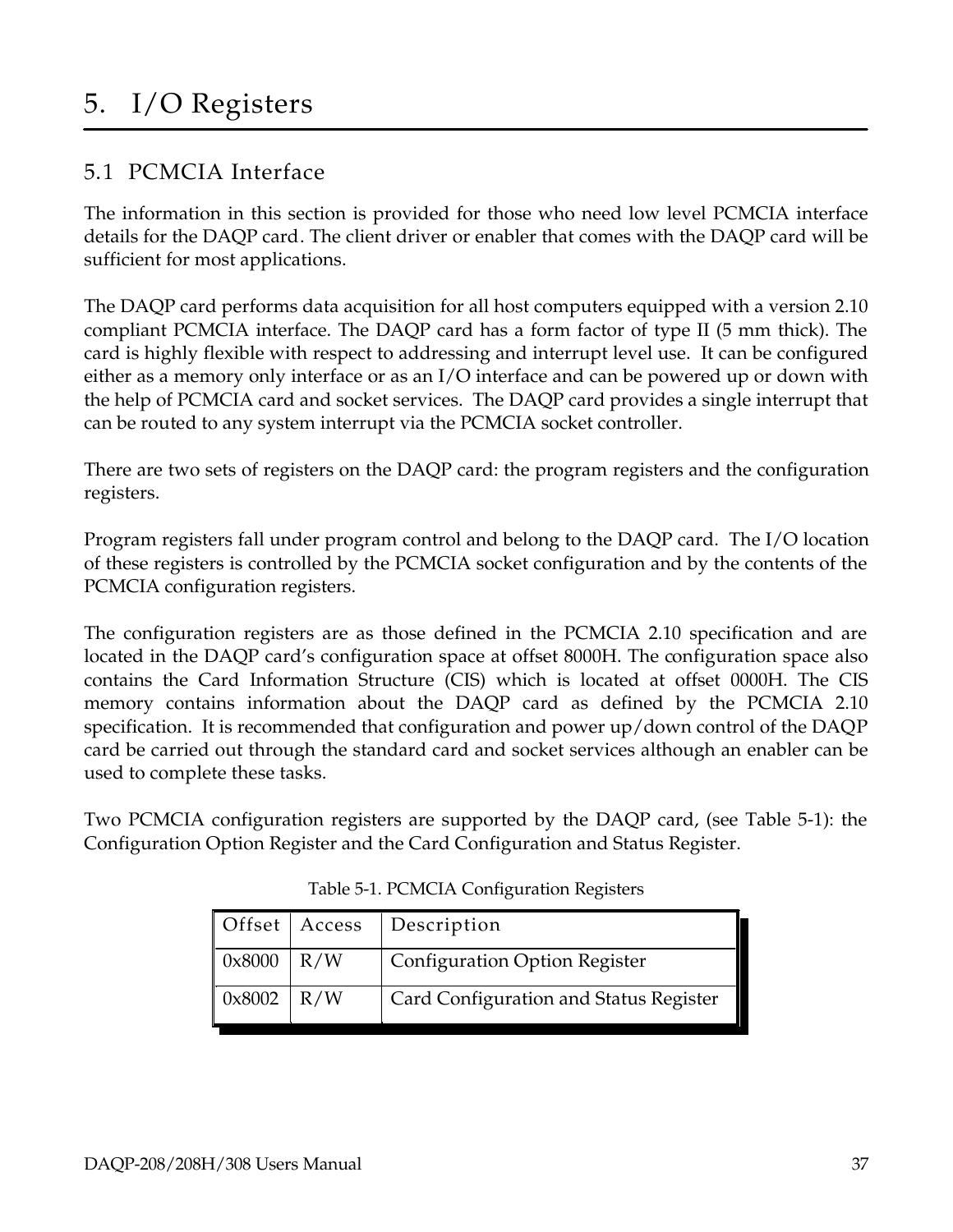#### 5.1.1 Configuration and Option Register (COR)

Bits 7 and 6 of the Configuration Option Register are defined by the PCMCIA standard as the SRESET and the LevlREQ Bits. A "1" written into the SRESET bit puts the card in reset state, while a "0" moves it out of reset state. In reset state, it behaves as if a hardware reset is received from the host. The LevlREQ bit controls the type of interrupt signal generated by the DAQP card. Setting the Configuration Index bits to "0" makes the DAQP card a memory only card (accessed only by memory read/write operations), while setting it to "1" enables the card for standard I/O. Table 5-2 lists the COR bit definition.

| Bit   | Name              | Description                                                         |
|-------|-------------------|---------------------------------------------------------------------|
|       | <b>SRESET</b>     | $1 = Put$ the card into reset state<br>$0 =$ Get out of reset state |
|       | LevlReq           | $1 =$ Level mode interrupt<br>$0 =$ Edge mode interrupt             |
| $5-0$ | <b>Index Bits</b> | $000000 =$ Memory mode<br>$000001 = I/O$ mode                       |

| Table 5-2. COR Bit Definition |  |  |  |  |  |
|-------------------------------|--|--|--|--|--|
|-------------------------------|--|--|--|--|--|

#### 5.1.2 Card Configuration and Status Register (CCSR)

The DAQP card uses two bits in this register. When bit 1 is set to "1", it indicates a pending interrupt. The bit will remain as "1" until the interrupt source is cleared. Bit 2 is used for power down control. Setting a "1" at this bit will put the card into power down mode, while a "0" brings it back to full power mode. The remaining bits are not used. Table 5-3 lists the CCSR bit definition.

| Table 5-3. CCSR Bit Definition |
|--------------------------------|
|--------------------------------|

| Bit            | Name     | Description                                           |
|----------------|----------|-------------------------------------------------------|
| $7 - 3$        | Not Used | Reserved, all '0' when writing and reading            |
| $\overline{2}$ | PwrDwn   | $1 = Power$ down mode<br>$0 =$ Full powered mode      |
|                | Intr     | $1 =$ Interrupt pending<br>$0 = No$ interrupt pending |
|                | Reserved | Reserved as '0'                                       |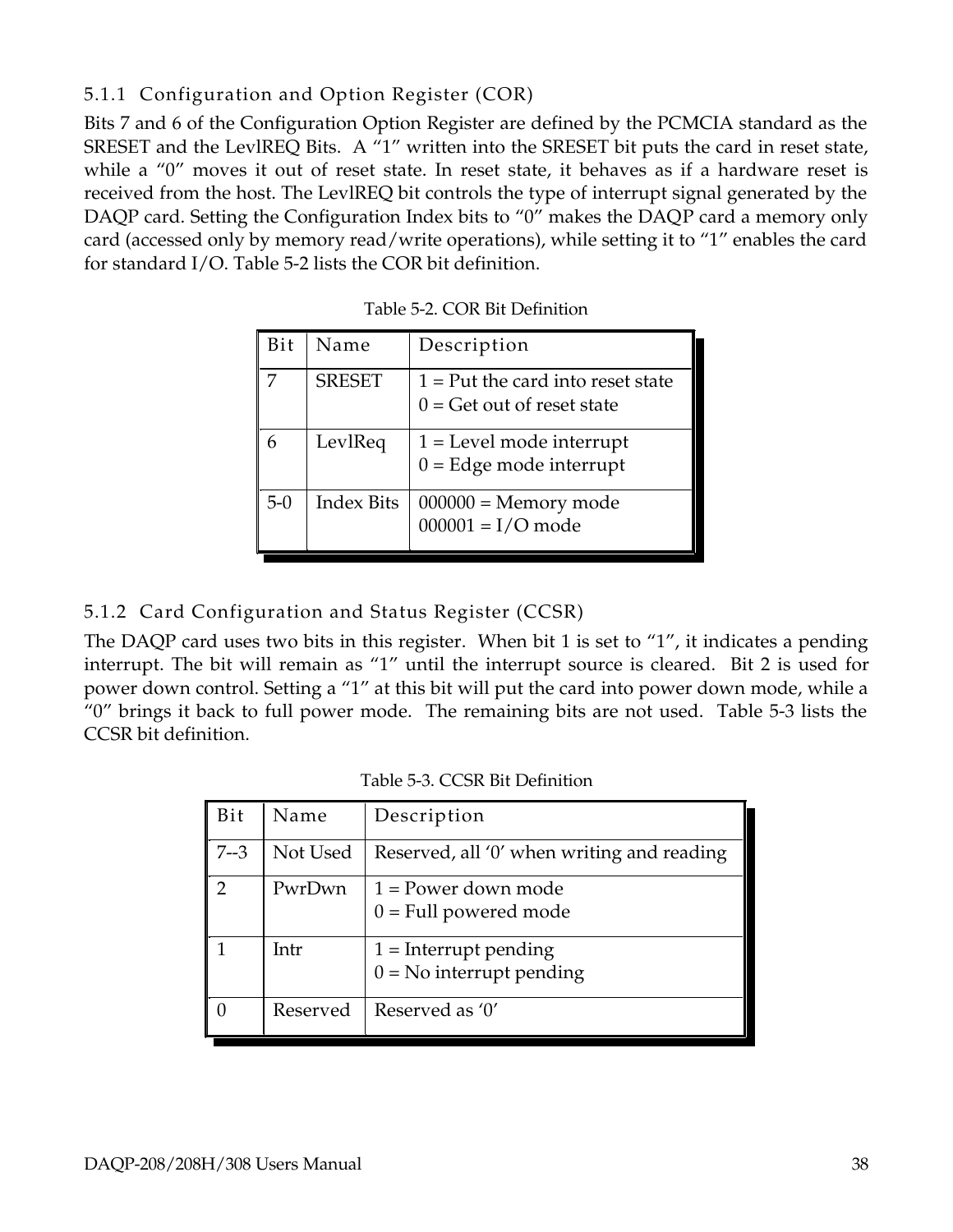#### 5.2 Address Map

The DAQP card uses eight consecutive I/O locations within the system I/O address space. The base address of the adapter is determined during hardware configuration. The eight I/O locations are used by the DAQP card as summarized in the following table.

| Address<br>Lines<br>(A3A2A1A0) | I/O Address         | Port Access   | Register Description                                                  |
|--------------------------------|---------------------|---------------|-----------------------------------------------------------------------|
| 0000                           | $base + 0$          | Read/Write    | Data FIFO                                                             |
| 0001                           | $base + 1$          | Write Only    | Scan List (Queue)                                                     |
| 0010                           | $base + 2$          | Write<br>Read | Control Register<br><b>Status Register</b>                            |
| 0011                           | $base + 3$          | Write<br>Read | Digital Output Register<br>Digital Input Register                     |
| 0100                           | $base + 4$          | Write Only    | Pacer Clock, low byte                                                 |
| 0101                           | $base + 5$          | Write Only    | Pacer Clock, middle byte                                              |
| 0110                           | $base + 6$          | Write Only    | Pacer Clock, high byte                                                |
| 0111                           | $base + 7$          | Write Only    | <b>Command Register</b>                                               |
| $1000 - 1001$                  | base $+8,9$         | Write Only    | $D/A$ port                                                            |
| $1010 - 1011$                  | $base + 10, 11$     | Write<br>Read | Timer port (re-load)<br>Timer port (read latch)                       |
| $1100 - 1110$                  | $base + 12, 13, 14$ |               | reserved                                                              |
| 1111                           | $base + 15$         | Write<br>Read | <b>Auxiliary Control Register</b><br><b>Auxiliary Status Register</b> |

Table 5-4. DAQP Series Card Address Map

The D/A and timer port can be accessed as 16 bit I/O registers and with 8 bit I/O instructions. The remaining registers are 8 bits. Each is discussed in detail in the following sections.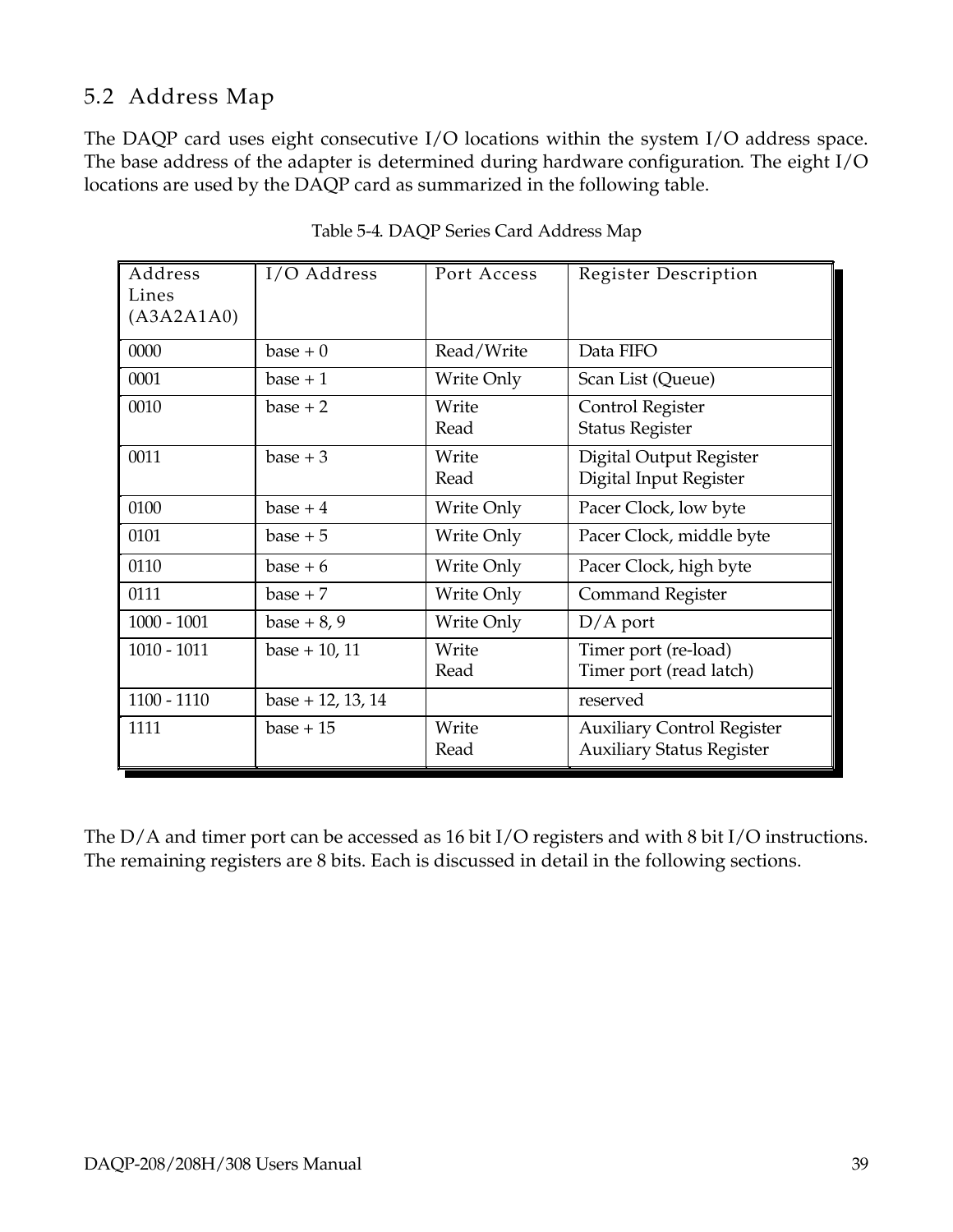#### 5.2.1 Data FIFO Register (base + 0)

The data FIFO register is considered as the access port to the data FIFO, which holds up to 2048 data words from the A/D conversion results. The port is also used for programming the data FIFO thresholds, as explained later in this section.

Note: Although the data FIFO register is 8 bits wide, it is strongly recommended that the register be accessed as a 16 bit word to guarantee integrity. The low byte (LSB or the least significant byte) should always be accessed first, followed by the high byte (MSB or the most significant byte). Two consecutive bytes should be read from or written into the port each time it is accessed. The following table illustrates bit allocation.

|                                                   |                                             |  |  |  | Bit 7   Bit 6   Bit 5   Bit 4   Bit 3   Bit 2   Bit 1   Bit 0 |
|---------------------------------------------------|---------------------------------------------|--|--|--|---------------------------------------------------------------|
|                                                   | LSB   D7   D6   D5   D4   D3   D2   D1   D0 |  |  |  |                                                               |
| MSB   D15   D14   D13   D12   D11   D10   D9   D8 |                                             |  |  |  |                                                               |

Table 5-5. Data FIFO Register Bit Allocation

#### 5.2.1.1 Data FIFO Operation Modes

Depending on the mode of operation, the 16-bit word read from or written into the register has different meanings as shown in the following table.

Table 5-6. Data FIFO Operation Mode

| Mod      | Selection Bit | A/D  | Acces         | Operation                                                 |
|----------|---------------|------|---------------|-----------------------------------------------------------|
| e        |               |      | S             |                                                           |
| $\theta$ | 0, threshold  | Idle | Read<br>Write | Verify data FIFO threshold<br>Program data FIFO threshold |
| 1        | 1, data FIFO  | Idle | Read<br>Write | Read data FIFO<br>Write data FIFO (diagnosis)             |
| 2        | 0, threshold  | Run  | Read<br>Write | Verify data FIFO threshold<br>Not allowed                 |
| 3        | 1, data FIFO  | Run  | Read<br>Write | Read data FIFO<br>Not allowed                             |

The "selection bit" is also called the "program/access" control bit, as defined in the auxiliary control register (base  $+ 7$ ). Mode 0 is the FIFO program mode, under which the two consecutive words (four bytes) written into the register address will set the almost full and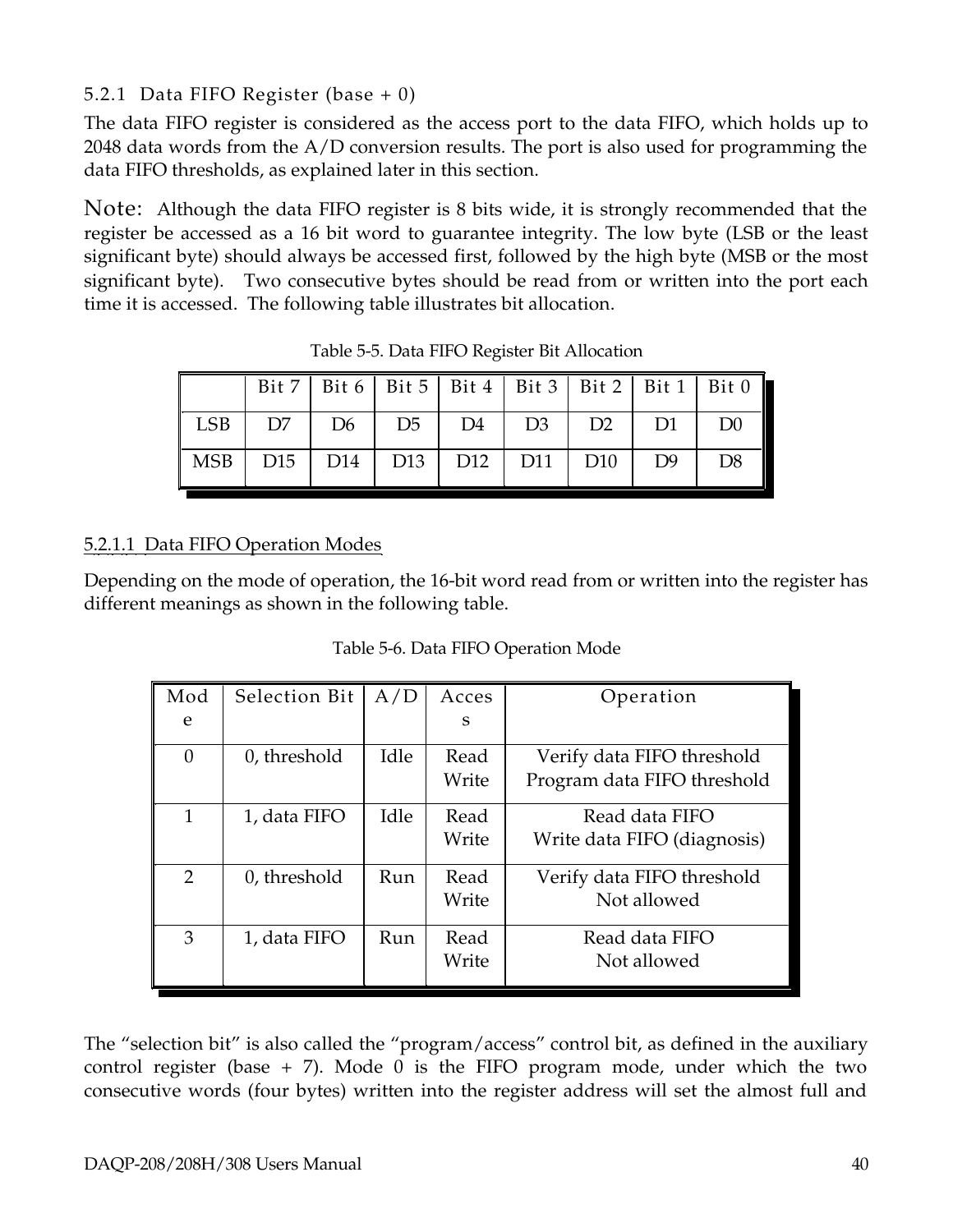almost empty thresholds (in bytes). The first word specifies the almost empty threshold, (not used, can be set to anything), while the second word determines the almost full threshold.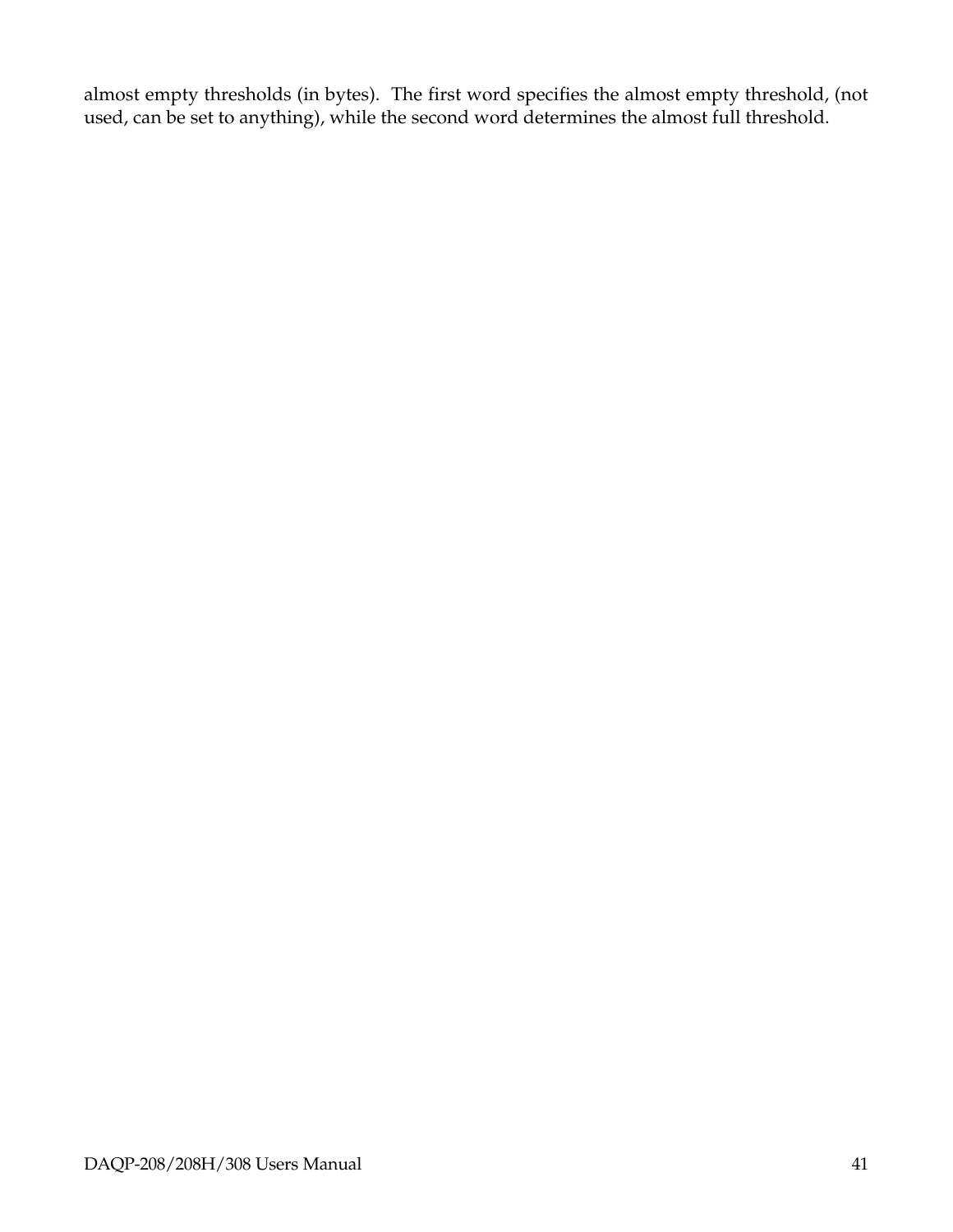The threshold should be set to a value from 1 to FIFO size minus 1. (Default is set to 7 at reset or power up). Refer to Table 5-7 for FIFO threshold settings.

| Threshold           | Defaul | Threshold Range | <b>Suggested Value</b> |
|---------------------|--------|-----------------|------------------------|
|                     |        |                 |                        |
| <b>Almost Empty</b> |        | Irrelevant      | Irrelevant             |
| Almost Full         |        | 14095           | 2048                   |

Table 5-7. Data FIFO Threshold Setting

Mode 1 is FIFO test mode, in which data bytes will be written into the data FIFO and read back from it. The FIFO flags (empty, almost full, and full) will change according to the data bytes available in the data FIFO and the configured threshold.

Mode 2 should be avoided. Data bytes cannot be written into the FIFO under this mode. Bytes read from the FIFO will be the same as in mode 0.

Mode 3 is data transfer mode. Data bytes will be written into the FIFO by the A/D converter. The data byte read from the address is the first available byte in the data FIFO if it is not empty. If the FIFO is empty then the most recent byte written into the FIFO will be returned. The data FIFO register is read-only under this mode.

#### 5.2.1.2 Mode Setting

The FIFO operation mode setting is always initiated by the data FIFO flush command with the access/program bit set to '0' (bit 0 at base  $+ 7$ ) before data acquisition is started. This will set mode 0 (threshold setting mode). After the threshold is programmed or verified, set the bit to '1' so the following read/write operations to the FIFO will be taken as data access operations.

The A/D circuit is in idle mode before it is moved into run mode by a trigger command (or an arm command with pre-trigger). For one-shot operation, the  $A/D$  circuit will be set to run mode after it receives the trigger signal. It will not return to idle mode until the specified scan list is completed or an A/D stop command is received. For continuous trigger operation, the A/D circuit will stay in run mode after being triggered (or armed with the pre-trigger option) until an A/D stop command is received.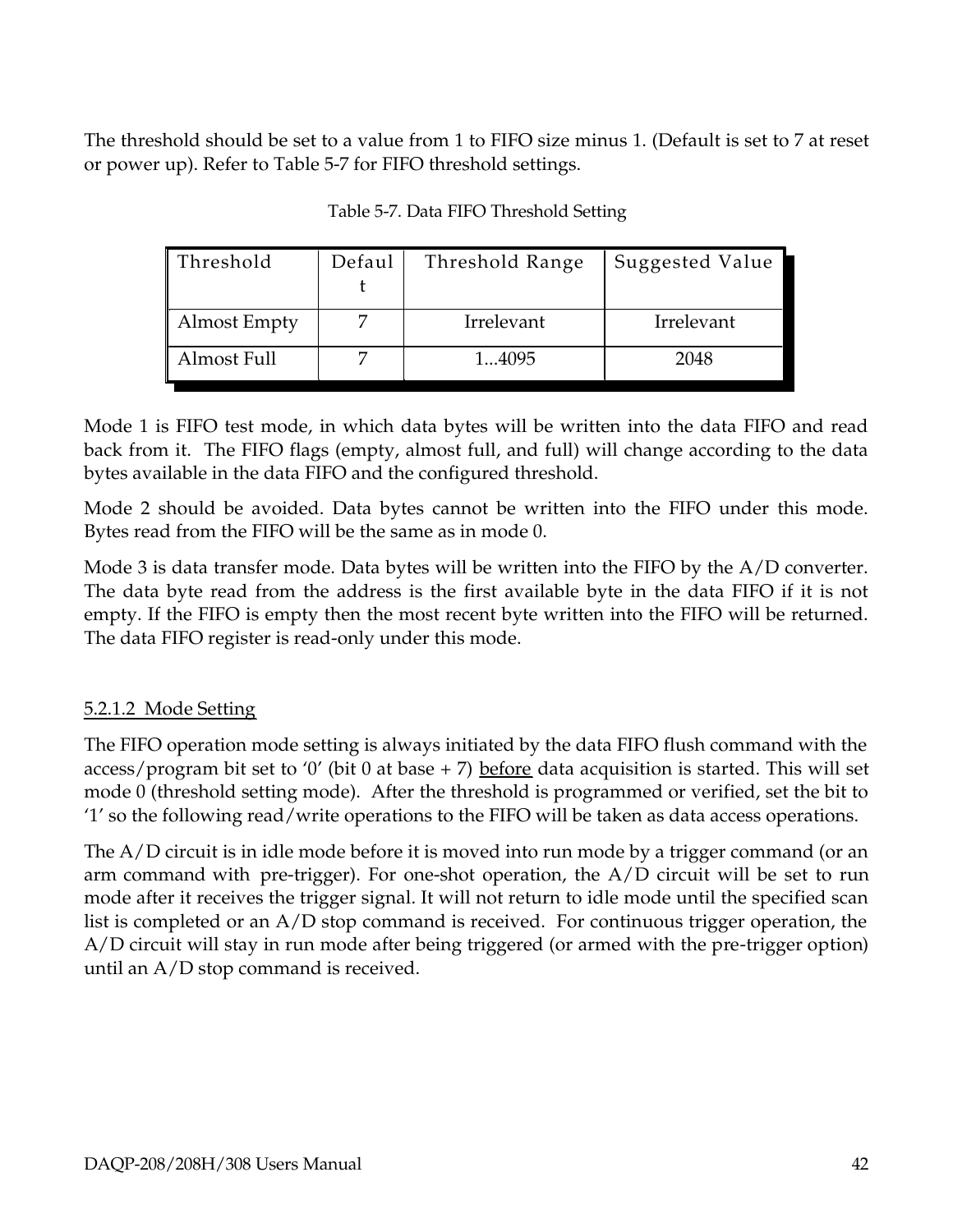#### 5.2.1.3 FIFO Flags

When reading the register under mode 1 or 3, the first available data byte from the data FIFO will be returned if it is not empty, otherwise the returned byte is not defined. The FIFO full flag will be cleared after the data FIFO register is read provided there are no more data bytes written into the FIFO by the A/D converter under mode 1 or 3. The same will happen to the FIFO almost full flag if the data bytes available in the FIFO are less than the almost full threshold. The FIFO empty flag will be set immediately after the last byte is read from the FIFO. FIFO size is measured in bytes and is 4096.Table 5-8 lists the FIFO flag status.

| Data bytes in FIFO           | Empty | Almost Full | Full  |
|------------------------------|-------|-------------|-------|
|                              | True  | False       | False |
| 1 to $(Threshold - 1)$       | False | False       | False |
| Threshold to (FIFO size - 1) | False | True        | False |
| FIFO size (4096)             | False | 'rue        | True  |

Table 5-8. Data FIFO Flag Status

#### 5.2.2 Scan List Queue Register (base + 1)

The Scan List Queue Register is considered the access port to the scan list queue which can hold up to 2048 entries (each has two bytes). Each entry specifies an analog input channel and it's associated gain as well as other settings.

Note: Although the scan list queue register is 8 bits wide, it is required that the register be accessed as a 16-bit word to guarantee integrity. The low byte (LSB or the least significant byte) should always be accessed first, followed by the high byte (MSB or the most significant byte). The bit definition is explained in Table 5-9.

| Bit       | Byte       | Definition                 | Explanation                         |
|-----------|------------|----------------------------|-------------------------------------|
| 15        | <b>MSB</b> | Reserved                   | as 0                                |
| 14        | <b>MSB</b> | Analog input mode          | $1/0$ : differential/single-ended   |
| $13 - 12$ | <b>MSB</b> | Internal gain selection    | 00/01/10/11:1/2/4/8                 |
| 11        | <b>MSB</b> | Not in use                 | don't care                          |
| $10 - 8$  | <b>MSB</b> | Internal channel selection | 00001111 : channel 07               |
| 7         | <b>LSB</b> | Starting channel mark      | Set to '1' for the 1st entry in the |
| 6         | <b>LSB</b> | Reserved                   | for expansion cards (SSH)           |
| $5 - 4$   | <b>LSB</b> | External gain selection    | 00/01/10/11:1/2/4/8                 |
| $3-0$     | <b>LSB</b> | External channel selection | 00001111 : channel 07               |

Table 5-9. Scan List Queue Entry Bit Definition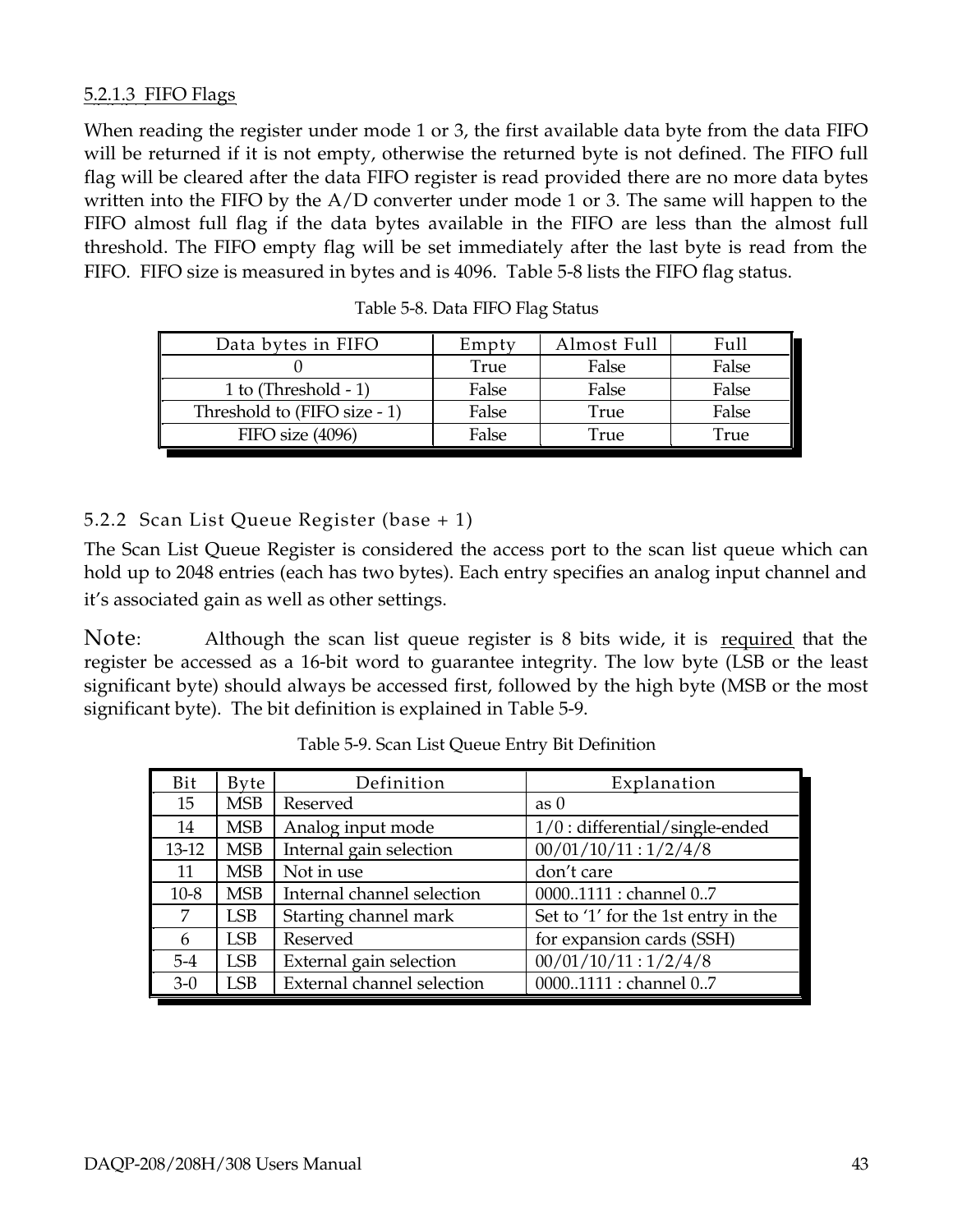#### 5.2.2.1 Scan List Queue Programming

The scan list queue must be programmed when the A/D circuit card is idle. Each queue entry contains two bytes as described above and the integrity of the entry must be guaranteed. (The scan list queue is write only). The queue should be flushed before writing into it. Refer to the Auxiliary Control Register section for information on scan list queue reset. The first entry of the queue should have bit 7 (LSB) set to "1" as the first channel mark. For the remaining entries, set the bit to "0". The synchronous sample hold bit (LSB) is not used by DAQP card and is reserved for expansion cards that support synchronous sample hold.

#### Example 1

Table 5-10 lists the required queue entries to specify a scan list of three single-ended internal channels: 0, 12, and 7; with a gain of 2 for channel 0 and a gain of 4 for channels 12 and 7:

| Entry | Binary              | Hex         | Explanation                         |
|-------|---------------------|-------------|-------------------------------------|
|       | 0001 0000 1000 0000 | 1080        | Select channel 0, gain 2, 1st entry |
|       | 0010 1100 0000 0000 | <b>2C00</b> | Select channel 12, gain 4           |
|       | 0010 0111 0000 0000 | 2700        | Select channel 7, gain 4            |

Table 5-10. Scan List Queue Programming Example 1

#### Example 2

Table 5-10 lists the required queue entries to specify a scan list of 4 differential internal channels: 2, 1, 6 and 7; with gain of 1 for all channels:

| Entry | Binary              | Hex  | Explanation                         |
|-------|---------------------|------|-------------------------------------|
|       | 0100 0010 1000 0000 | 4280 | Select channel 2, gain 1, 1st entry |
|       | 0100 0001 0000 0000 | 4100 | Select channel 1, gain 1            |
| 3     | 0100 0110 0000 0000 | 4600 | Select channel 6, gain 1            |
|       | 0100 0111 0000 0000 | 4700 | Select channel 7, gain 1            |

Table 5-11. Scan List Queue Programming Example 2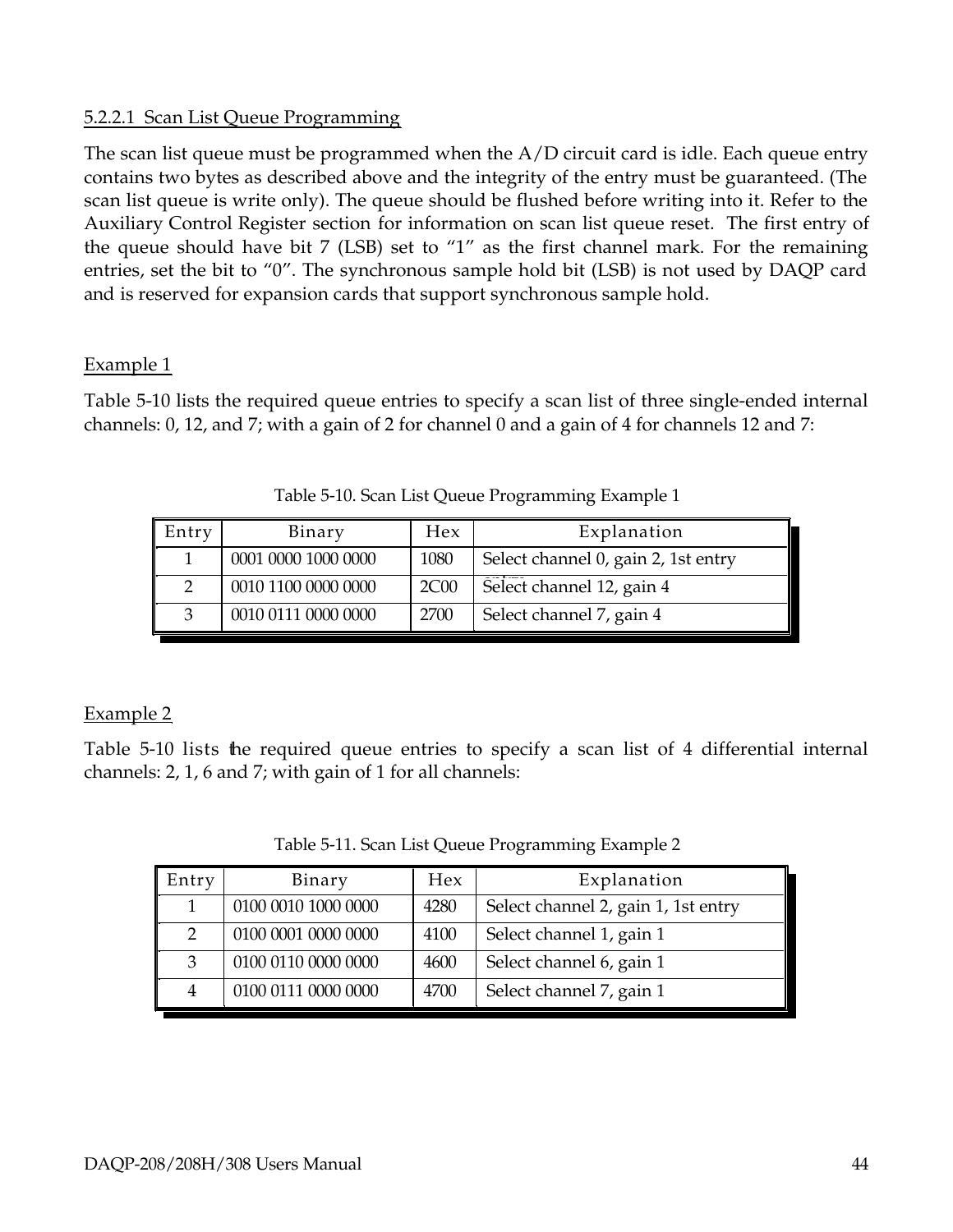#### 5.2.2.2 Channel Configuration

Bits 5 and 4 (LSB) in a queue entry specify the gain of the external expansion card for the external channel selected by bits 0-3 of the same byte. Each expansion card has up to 16 channels (0, 1, 2, ..., 15). Each channel may have a gain of 1, 2, 4 or 8 (low gain voltage input card) or 1, 10, 100 or 1000 (high gain voltage input card). If there is no expansion card for the internal channel specified then the external channel and gain selection in the LSB will be ignored. However, the first channel mark on bit 7 should always be properly set. The internal channel is selected by bits 8-11 (MSB), while the internal gain for the selected channel is specified by bit 12 and 13 (MSB). The internal gain can only be 1, 2, 4 or 8. Bit 14 (MSB) determines whether the input is differential (1) or single-ended (0). There are 8 singled-ended channels, but only 4 differential channels. This bit should always be set to "0" if the selected internal channel is connected to an expansion card because the expansion channels are always single-ended. Bit 15 (MSB) is not used by the DAQP card and should be set to "0".

#### 5.2.2.3 Analog Input Offset Correction

The input to the A/D converter is shorted to ground if bit 14 (MSB) is set to "1" while the internal channel selection bits (8-10) specify an internal channels 4-7 (bit 11 is not used). This configuration can be used for analog input offset correction.Control Register (base + 2)

The control register specifies the pacer clock source and pre-scaler, expansion mode, A/D interrupt enable control and part of the A/D trigger control. Table 5-12 lists the control register bit definition.

| Bit            | Function           | Explanation                 |
|----------------|--------------------|-----------------------------|
| $7-6$          | Pacer clock source | 00 : External clock         |
| 5              | Expansion mode     | $0/1$ : disable/enable      |
| 4              | EOS interrupt      | $0/1$ : disable/enable      |
| 3              | FIFO interrupt     | $0/1$ : disable/enable      |
| $\overline{2}$ | Trigger mode       | $0/1$ : one-shot/continuous |
|                | Trigger source     | $0/1$ : internal/external   |
|                | Trigger edge       | $0/1:$ rising/falling       |

Table 5-12. Control Register Bit Definition

#### 5.2.2.4 Clock Source

If selected, the external clock source must not exceed 5 MHz with a minimum pulse width of 200 ns. The external clock frequency can be as low as necessary or even a DC signal and there is no limit on maximum pulse width.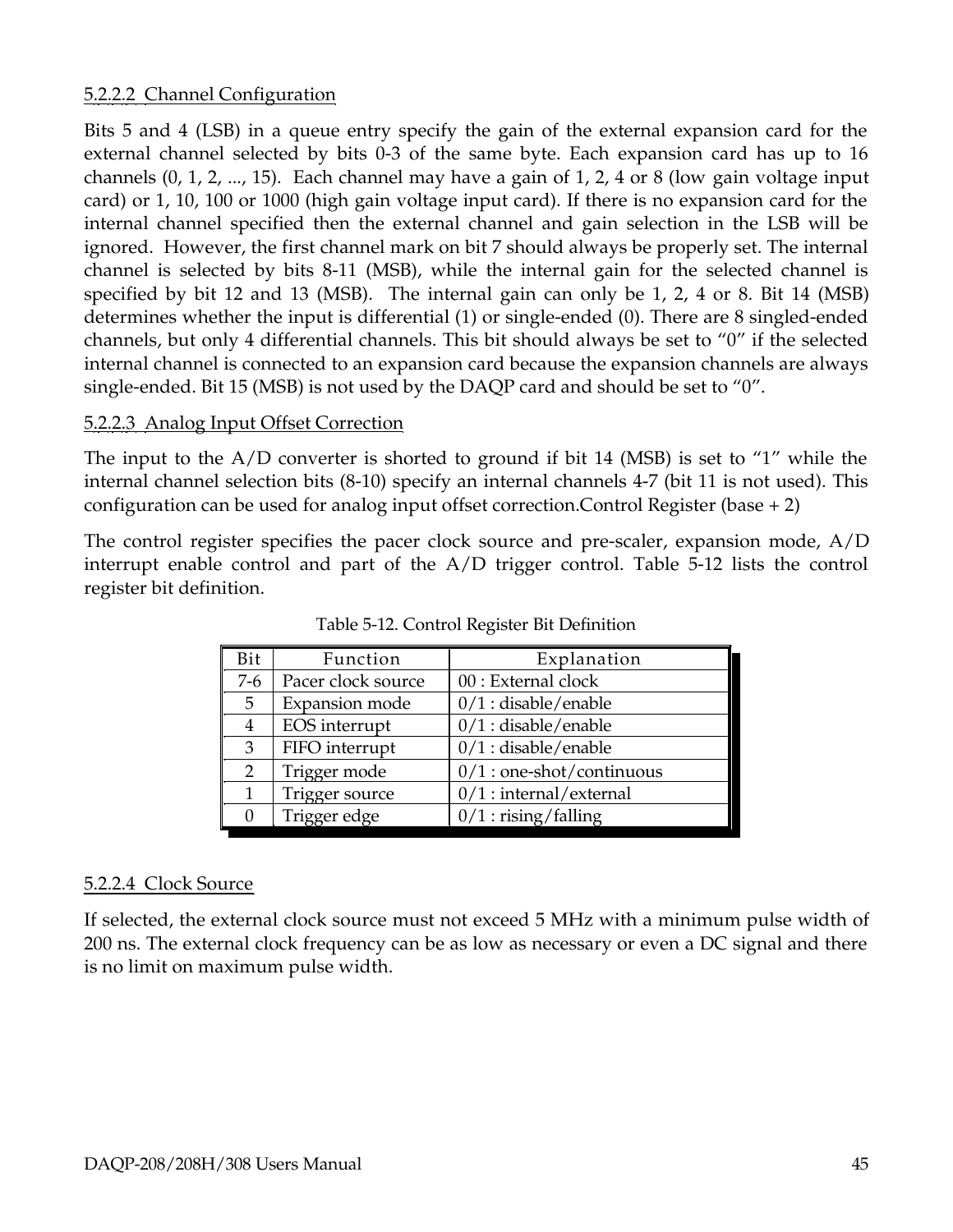#### 5.2.2.5 Expansion Mode

Bit 5 must be set to "1" if there is an expansion card(s) connected to the DAQP card. All of the digital output lines (bits 0-3) will be used for external channel selection and two of the four digital input lines (bit 1 and 3) will be used for external gain selection.

#### 5.2.2.6 Interrupt Enable

Bits 4 and 3 are used for interrupt enable control. The end-of-scan (EOS) interrupt will be enabled (disabled) by setting bit 4 to "1" ("0"). Setting bit 3 to "1" ("0") will enable (disable) the data FIFO interrupt when the A/D data available in the FIFO passes the almost full threshold. Since the EOS and FIFO threshold events are latched into the status register, temporarily disabling and then re-enabling the interrupt will not cause an interrupt to be lost as long as there are no repeated events during the time the interrupt is disabled.

#### 5.2.2.7 Trigger Mode/Source

Bit 2 determines the trigger mode and is set to "0" for one-shot mode and "1" for continuous trigger mode. In one-shot mode, each trigger signal will start one scan of the analog input channels specified by the scan list. In continuous mode, the trigger signal will start the first scan of the analog input channels specified by the scan list and then subsequent scans will be intiated each time the pacer clock fires until an A/D stop command is received.

Bit 1 specifies the trigger source and is set to "1" for external trigger (either TTL or analog depending on the setting of bit 7 in the auxiliary control register) and "0" for internal trigger (software trigger). When set to internal trigger, the trigger edge selection can be ignored. The external trigger signal shares the same pin on the interface connector with digital input bit 0.

#### 5.2.2.8 Trigger Edge

Bit 0 selects the external trigger edge. To chose the falling edge of the external trigger signal, set this bit to "1", otherwise the rising edge is selected. Edge selection is ignored if the internal trigger source is specified.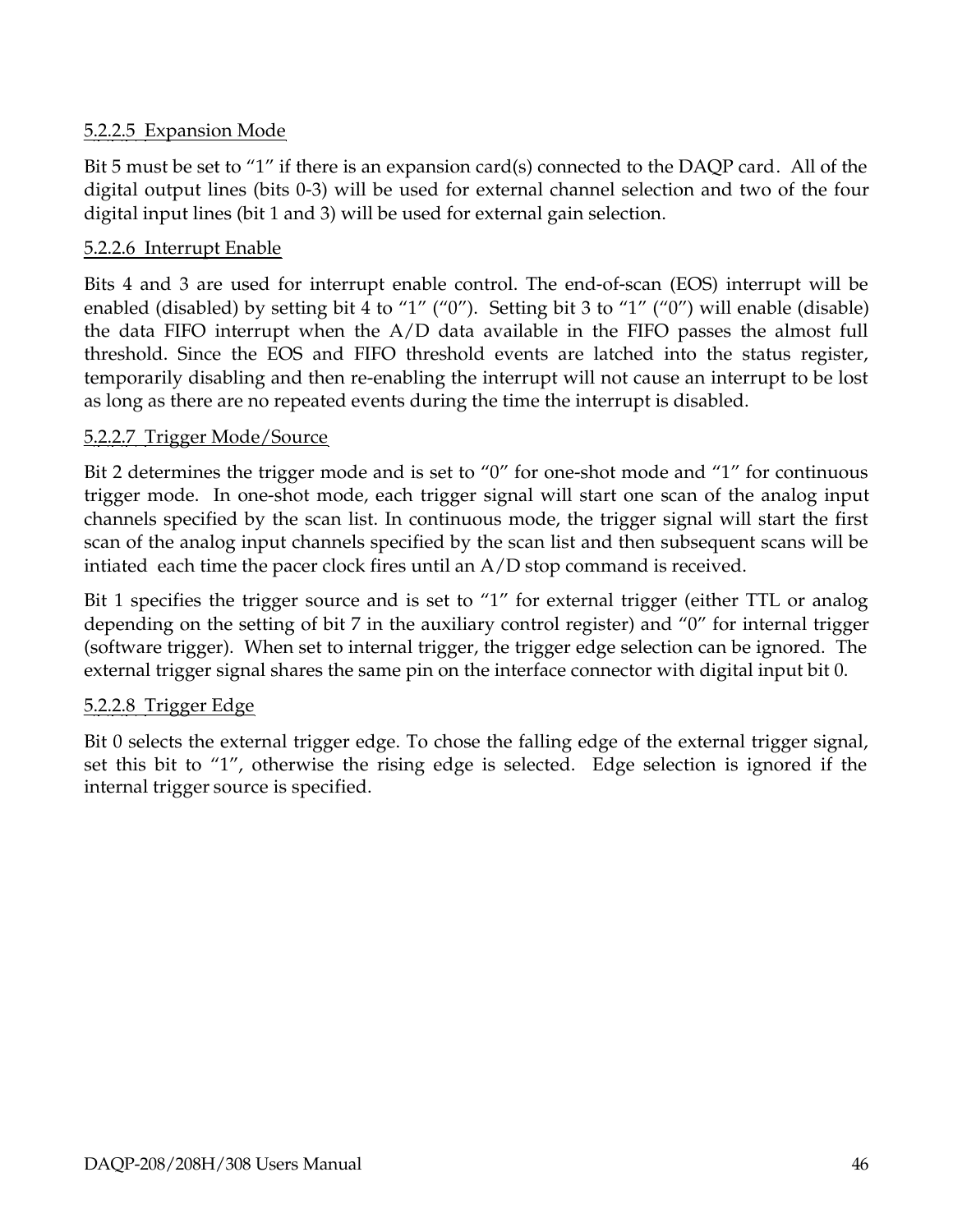#### 5.2.2.9 Analog Trigger Threshold

The analog trigger threshold can only be set by the output of  $D/A$  channel 1, with an equivalent range from -10V to +10V (full A/D converter input range). The threshold level is set at the A/D converter input (after the programmable gain amplifier), not the one at the input connector (before the PGA). The following formula is used to convert the code value  $(C/2048$  to 2047) written into D/A channel 1 to the trigger level set against the analog input voltage (U) for the selected A/D input channel:

$$
U = (C/2048) * (10/G)
$$

where U is in volts and G is the internal gain of the selected analog input channel. In the case of an expansion card, further calculation can be performed by converting the value of U obtained above with the transfer function of the expansion card. There is a fixed hysteresis of about 10 mV in the analog comparator circuit used for generating the analog trigger. The accuracy of the analog trigger level is typically 1% of the  $A/D$  input range ( $\pm 10v$ ), or within  $\pm 0.1v$ .

The selected analog input channel is always the one specified as the first entry of the scan list queue (the one with the first channel mark set to "1"). However, this is not the case with the pre-trigger option. After receiving the arm command, the  $A/D$  converter is already scanning the analog input channels specified in the scan list. The analog comparator generates an analog trigger any time it's input passes through the trigger threshold. For example, if one of the input channels specified in the scan list is below the threshold while another is above it, the trigger is generated because the analog comparator input passes through the threshold in either direction during channel scanning. The following conditions must both be met to use the analog trigger with pre-trigger option selected: (1) The input channels specified in the scan list must be either all below or all above the analog trigger threshold before the trigger event occurs. (2) When the trigger event occurs, at least one of the input channels passes across the threshold in either direction and at least one input channel stays on the original side.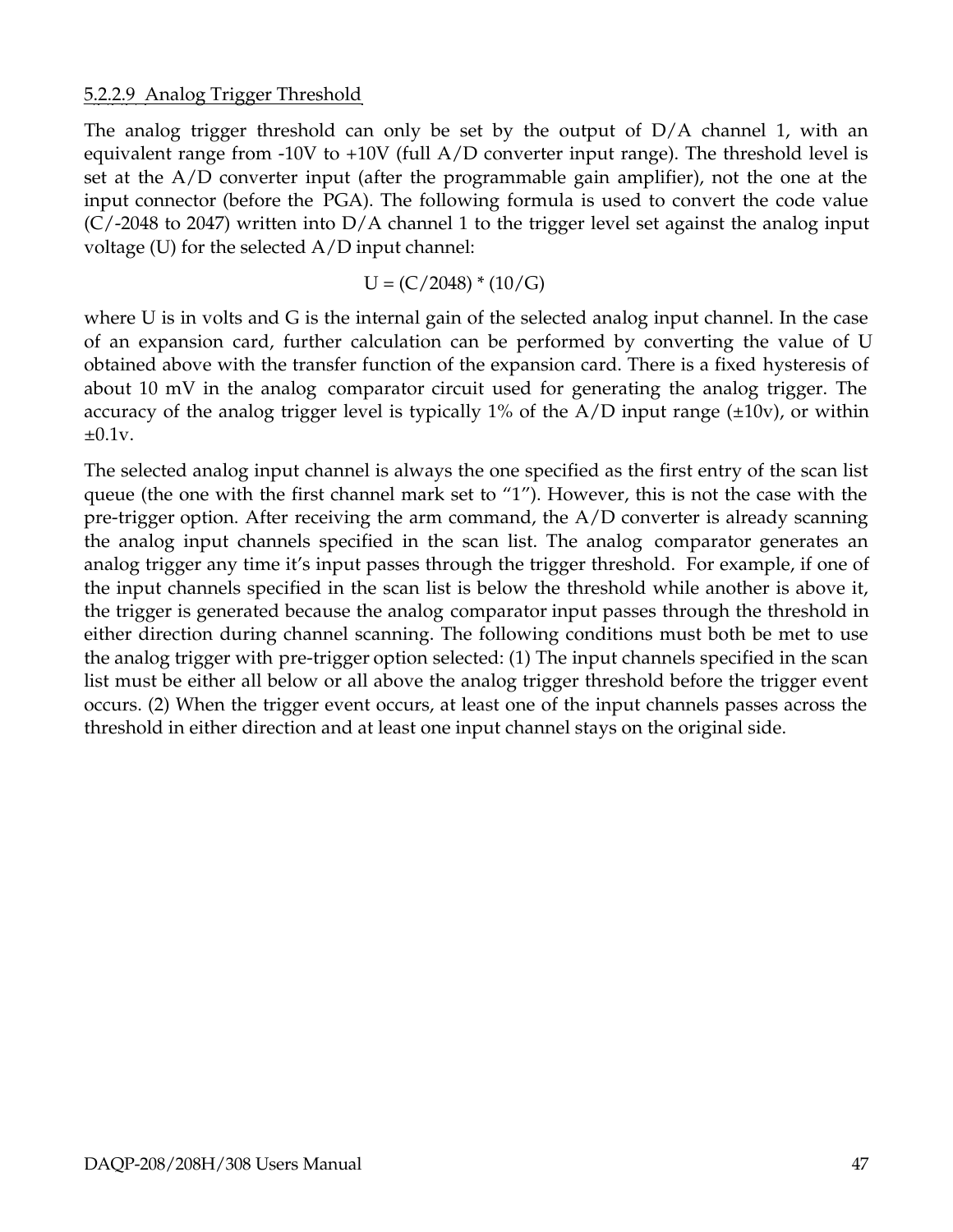#### 5.2.3 Status Register (base + 2)

The status register is read only and shares the same offset as the control register. It reports data FIFO flag, A/D interrupt and A/D conversion status. Table 5-13 lists the status register bit definition.

| Bit            | Status                | Explanation          |
|----------------|-----------------------|----------------------|
| 7              | Scanning status       | $0/1$ : busy / idle  |
| 6              | A/D running status    | $0/1$ : no / yes     |
| 5              | Data lost event       | $0/1$ : no / yes     |
| 4              | End of scan event     | $0/1$ : no / yes     |
| 3              | FIFO threshold event  | $0/1$ : no / yes     |
| $\overline{2}$ | Data FIFO full        | $0/1$ : false / true |
| 1              | Data FIFO almost full | $0/1$ : false / true |
| 0              | Data FIFO empty       | $0/1$ : false / true |

Table 5-13. Status Register Bit Definition

Bit 7 shows the scan status and is set to "0" when the DAQP card is scanning the input channels specified by the scan list and then "1" upon scan completion.

Bit 6 is the  $A/D$  running flag. A "1" here indicates indicates the DAQP card has been triggered and is acquiring data (busy), while a "0" means it is idle. If the pre-trigger is selected, this bit will be set as soon as the arm command is received. If pre-trigger is not selected, then this bit will be set after a trigger is received.

Bit 3, 4 and 5 are the event latches. When an event is detected, the corresponding bit will be set to "1" until the status register is read which then clears all event bits to "0". Bit 5 is used for data lost events, bit 4 for end-of-scan (EOS) events and bit 3 for the FIFO threshold event. When the corresponding interrupt is enabled, a "1" in bit 3 (or bit 4) will also cause an interrupt. Bits 0, 1 and 2 are the data FIFO flags.

Each time the status register is read, the latched events (bits 3, 4 and 5) will be cleared. This structure is very efficient, yet it can cause events to be lost if the read action overwrites the event setting so that the corresponding event gets lost. This can be critical in a tight "check-and-wait" loop where the status register is read and checked for the expected events to occur.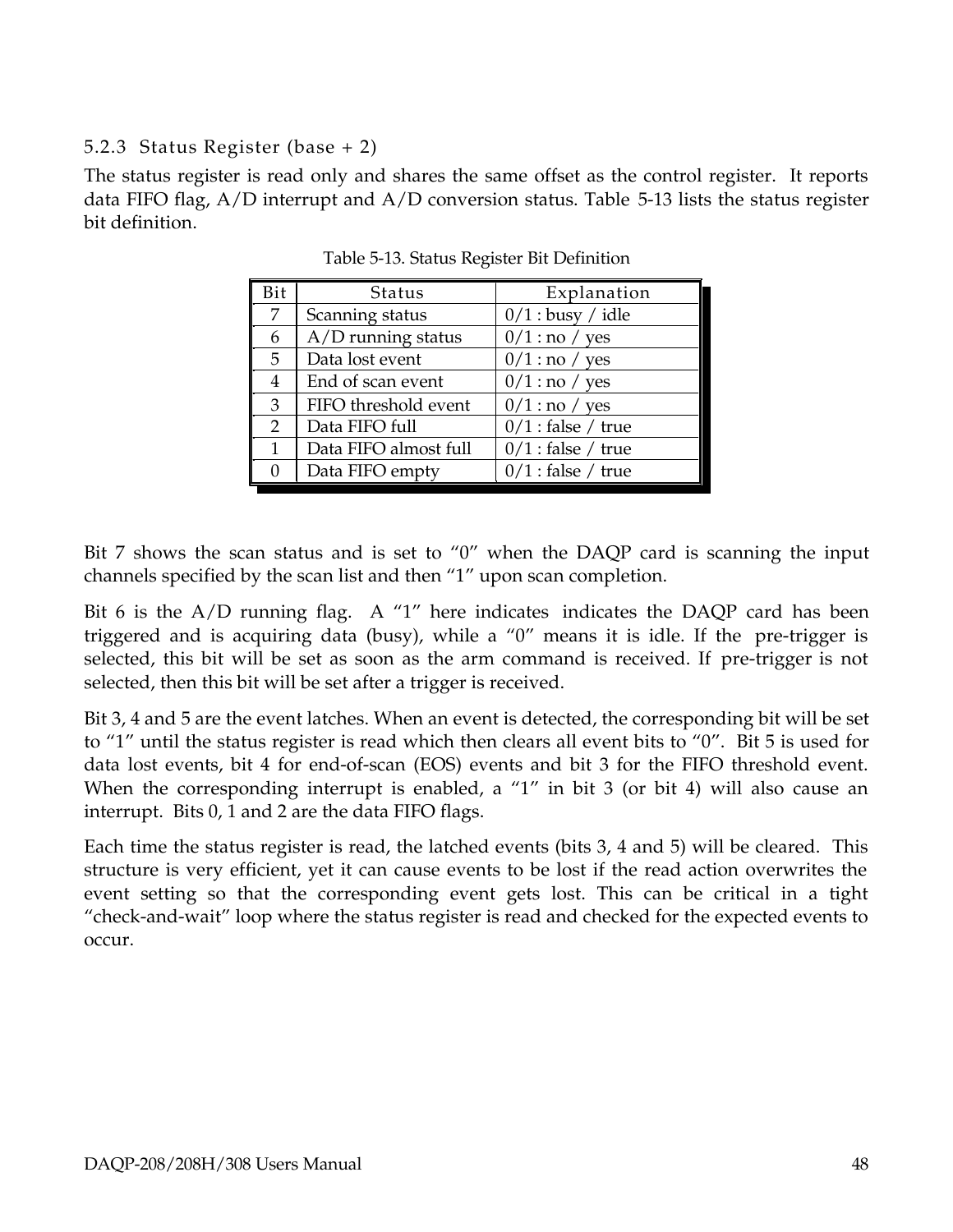#### 5.2.4 Digital I/O Register

#### 5.2.4.1 Digital Output

The four digital output lines share the same pins on the interface connector as the four external channel selection bits. When using an expansion card(s), bit 5 of the control register (base  $+ 2$ ) should be set to "1" so that the four digital output lines will be driven by the external channel selection bits from the scan FIFO. If bit 5 of the control register is set to "0" (default after reset), then the four output lines are driven by the values in bits  $0$  to 3 latched during the last write operation. In other words, the digital output bits are valid only when the DAQP card is NOT in expansion mode. Table 5-14 lists the digital output register bit definition.

| <b>Bits</b> | Normal Mode             | <b>Expansion Mode</b>                                                                                                   |
|-------------|-------------------------|-------------------------------------------------------------------------------------------------------------------------|
| $0 - 3$     | Digital output bits 0-3 | IgnoredIgnored, the four output lines will<br>be driven by the external channel selection<br>bits in the scan list FIFO |
| $4 - 7$     | Reserved as all "0"     | Ignored                                                                                                                 |

Table 5-14. Digital Output Register Bit Definition

#### 5.2.4.2 Digital Input

Two of the digital input lines are shared with the external trigger (bit 0) and the external clock (bit 2). The other two lines are used for external gain control in expansion mode (if bit 2 of the control register is set to "1"). The digital input lines are not latched.

Although the digital input lines are also used as external trigger, external clock and the external gain selection; the current status of these lines will always be returned when reading the port. The line status does not affect the digital output register. It's contents cannot be read back directly, even though they share the same port offset with the digital input register. Table 5-15 lists the digital input register bit definition.

| <b>Bits</b> | Normal Mode                                         | <b>Expansion Mode</b>          |
|-------------|-----------------------------------------------------|--------------------------------|
| 0           | Digital input bit 0, also serve as external trigger | The same as in normal mode     |
|             | Digital input bit 1                                 | External gain select, low bit  |
| 2           | Digital input bit 2, also serve as external clock   | The same as in normal mode     |
| 3           | Digital input bit 3                                 | External gain select, high bit |
| $4 - 7$     | All " $0$ "                                         | All " $0$ "                    |

Table 5-15. Digital Input Register Bit Definition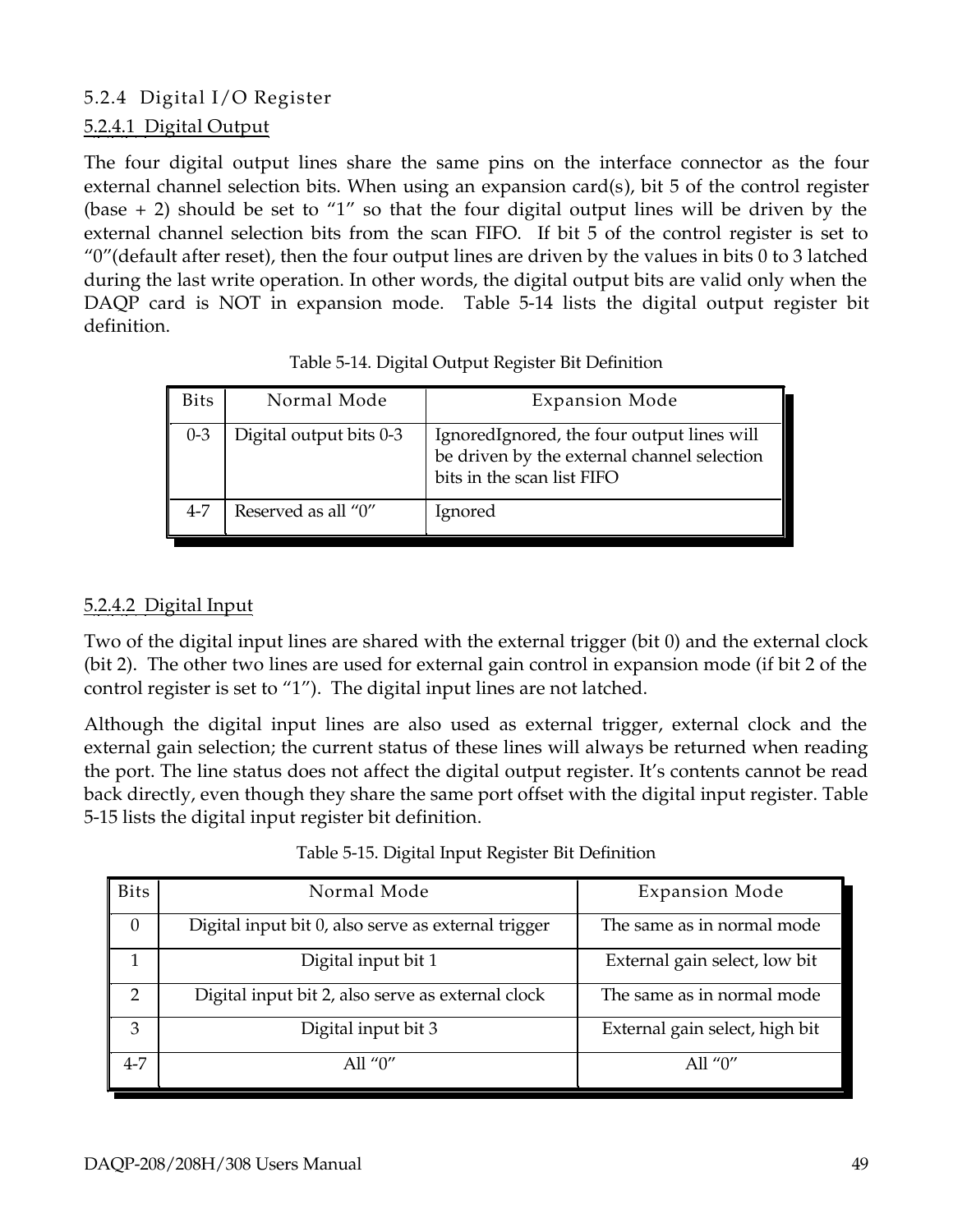#### 5.2.5 Pacer Clock (base  $+4$ ,  $+5$ ,  $+6$ )

The pacer clock is actually a 24-bit auto re-load frequency divider. It contains a 24 bit divisor register, a 24 bit counter, an internal clock pre-scaler and a clock source multiplexer. Figure 5-1 shows the pacer clock block diagram.



Figure 5-1. Pacer Clock Block Diagram

The clock source selection is specified by bits 6 and 7 in the control register (base  $+ 2$ ). The 24-bit register occupies 3 ports, in which the low byte is located at base + 4, the middle byte at base  $+5$  and the high byte at base  $+6$ . All three registers are write only. The pacer clock will not generate a clock pulse output until the A/D circuit is running (after receiving the arm command in pre-trigger mode or after receiving a trigger when pre-trigger is not selected). The pacer clock is not functioning in one-shot mode. In continuous mode, the trigger will serve as the first clock output pulse, and load the counter from the register. The counter will count down the input clock pulse until it is zero and then an output clock pulse is generated and the counter is reloaded. Pacer clock output will continue until the DAQP card receives the stop command which is generated by writing a '1' to bit 4 of the auxiliary control register (base  $+ 7).$ 

The clock rate is determined as follows: Rate = Source Frequency / (Divisor Count  $+ 1$ ).

#### Example 1

If an internal clock source is applied at 100 kHz (control register bits  $7.6 = 11$ ) and the divisor count is 49, then the pacer clock output frequency =  $100$  kHz /  $(49 + 1) = 2$  kHz.

#### Example 2

If an external clock source is applied at 120 kHz (control register bits  $7,6 = 00$ ) and the divisor count is 39, then the pacer clock output frequency =  $120$  kHz  $/$  (39 + 1) = 3 kHz.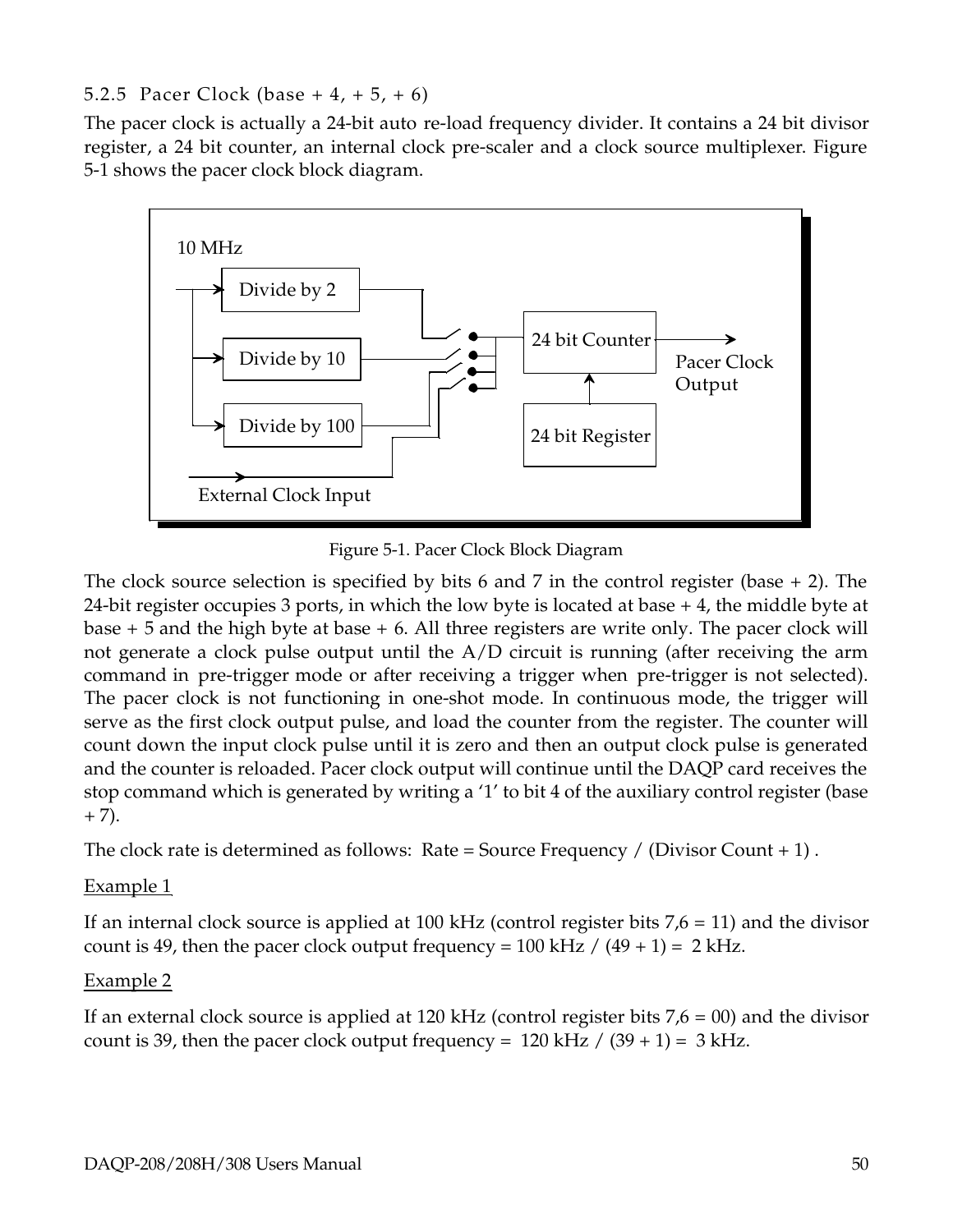#### 5.2.6 Command Register (base + 7)

The command register is used for sending control commands to the DAQP card including arm/trigger (or start A/D), scan list queue and data FIFO flush, stop A/D and timer/counter latch commands. It also sets the data program/access mode for the data FIFO. The command bits (bit 3 to 7) are actually 'monostable' or self-clearing after the specified command function is completed and do not require clearing. Although it is possible, sending multiple commands in one I/O instruction is not recommended.

The data FIFO program/access bit and the scan speed selection bits are latched each time they are written. The user must avoid changing these bits accidentally when sending the commands to the DAQP series cards. Bit definition is shown in Table 5-16.

| Bit      | Function                    | Explanation                                |
|----------|-----------------------------|--------------------------------------------|
| 7        | Trigger/Arm command         | $1 =$ send trigger/arm, $0 =$ no action    |
| 6        | Flush data FIFO command     | $1 =$ flush, $0 =$ no action               |
| 5        | Flush scan list command     | $1 =$ flush, $0 =$ no action               |
| 4        | Stop $A/D$ command          | $1 = stop, 0 = no action$                  |
| 3        | Latch timer/counter command | $1 =$ latch, $0 =$ no action               |
| $2-1$    | Scan rate selection         | $00 = 100$ , $01 = 50$ , $10 = 25$ (kHz)   |
| $\Omega$ | Data FIFO program/access    | $1 =$ data access, $0 =$ program threshold |

Table 5-16. Command Register Bit Definition

#### 5.2.6.1 Trigger/Arm Command

If the trigger source is internal (software trigger), writing a "1" to bit 7 will send a trigger to the DAQP card and start the A/D conversion process. If the trigger source is external (TTL or analog), writing a "1" to bit 7 will serve as the arm command. The arm command tells the DAQP card to look for the specified external trigger edge from the moment the command is received. Never issue the arm command and the A/D stop command simultaneously. The arm command initiates data acquisition and the A/D stop command terminates it.

#### 5.2.6.2 Flush Scan List Queue Command

The scan list queue must be flushed before it can be programmed. This command should be issued before the flush data FIFO command. The queue may have up to 2048 word entries, each containing two bytes. It is the user's responsibility to guarantee the integrity of the entries.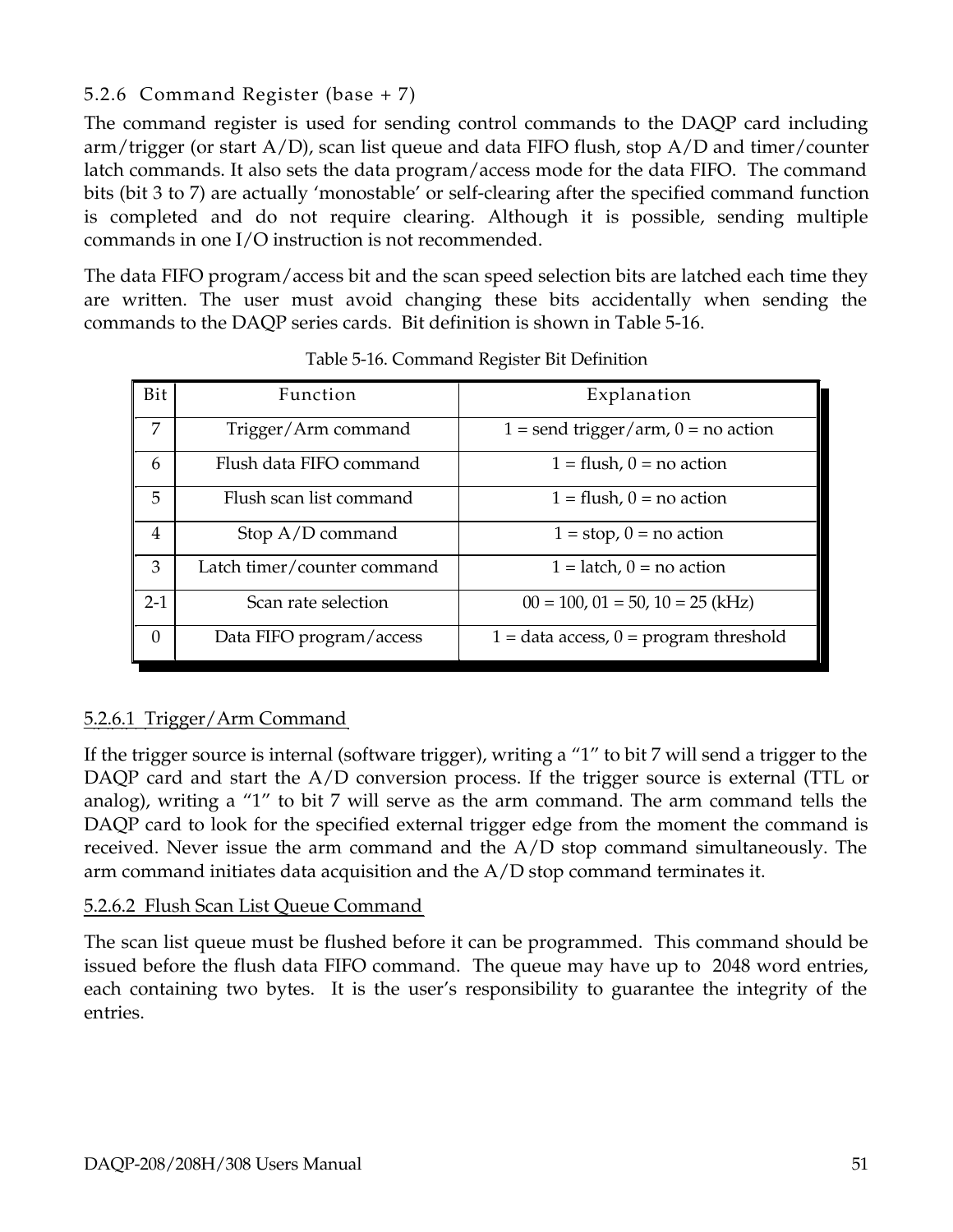#### 5.2.6.3 Flush Data FIFO Command

The data FIFO should be flushed before data acquisition is initiated by the trigger/arm command, but not until after the scan list has been configured. The flush command may also be followed by FIFO threshold programming. After the FIFO is flushed, the FIFO empty flag will be set to "1" and the almost full and full flags reset to "0". Anytime the data FIFO is flushed, the default threshold setting will be restored (7 bytes to full) by the hardware. The data FIFO threshold should always be programmed after flushing if the required threshold is different from the default one.

#### 5.2.6.4 A/D Stop Command

Once data acquisition is initiated by the trigger/arm command, it can only be stopped by receiving the A/D stop command. The A/D stop command should be issued as soon as the required data points are collected to prevent data FIFO overflow. Data FIFO overflow is the only flag that indicates lost data during the acquisition process. Without the stop command, the A/D can continue to run, filling the data FIFO. When the FIFO is full, it will ignore data samples coming from the A/D converter.

#### 5.2.6.5 Data FIFO Program/Access Control

The A/D data FIFO has two programmable thresholds, almost empty and almost full, and two associated flags. The almost empty threshold and flag are not used. By default, the thresholds are set to 7 bytes (7 to full and 7 to empty) when reset, powered up or anytime the FIFO is flushed. It can be programmed to any value between 1 and FIFO size - 1 (in bytes).

To program the FIFO threshold, make sure the A/D has been stopped. Set this bit to "0" by writing an all "0" byte to the auxiliary control register. Then send an A/D FIFO flush command with the same bit setting by writing a byte of 40H (hex 40) to the same register. This will put the FIFO into program mode. The following read/write operation will be directed to the threshold registers instead when accessing the data FIFO at base +1. The 4 byte threshold setting should be written into the data FIFO by doing four consecutive write operations. Optionally, the threshold setting can be read back for verification by doing four consecutive read operations. Table 5-17 lists the 4 byte threshold setting format.

| Byte | Definition                              | Valid Range        |
|------|-----------------------------------------|--------------------|
|      | Low byte of the almost empty threshold  | 0.255              |
|      | High byte of the almost empty threshold | 0.15               |
|      | Low byte of the almost full threshold   | 0.255              |
|      | High byte of the almost full threshold  | $0.15$ (2K option) |

Table 5-17. Data FIFO Threshold Setting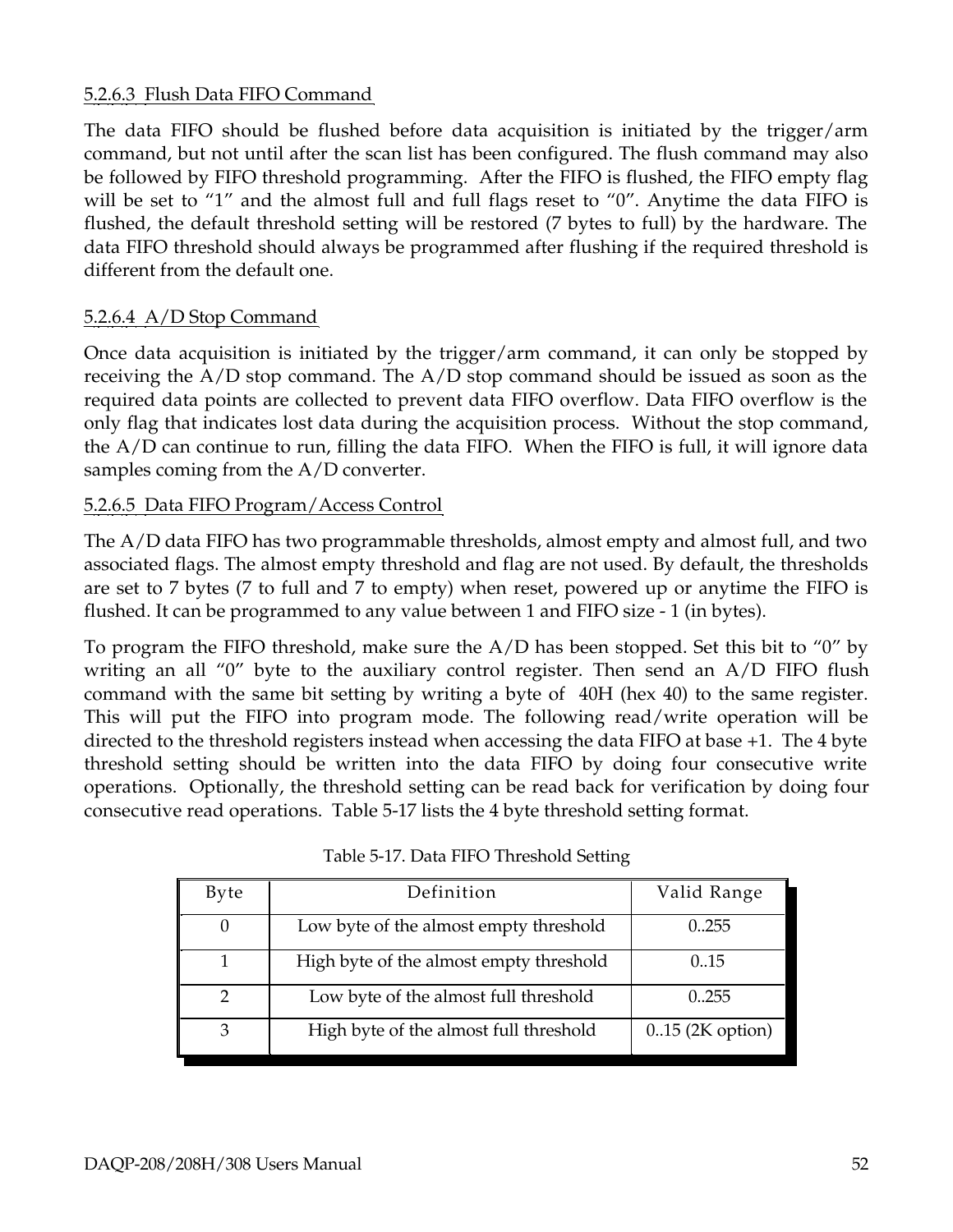After the thresholds are programmed, set the access control bit to "1" by writing a byte of 01H into the auxiliary control register. This will make the following read/write operation access the data bytes in the FIFO instead of it's thresholds. It is recommended that the access control bit be set to "1" when sending other commands (flush scan list, stop A/D, or trig/arm) to the DAQP card by writing into the auxiliary control register. A useful tip for safe operation is to set the bit to "0" only when flushing and programming the FIFO thresholds. Although the almost empty threshold is never used, it must be programmed because the four configuration bytes must be accessed as an entire entity.

#### 5.2.6.6 Latch Timer/Counter Command

This command will latch the current value of the timer/counter into the 16 bit read latch register and can be executed if the timer/counter is running (on the fly) or not. The latched value will not change until a new latch command is issued again.

#### 5.2.7 D/A Data Port (base  $+ 8$ , base  $+ 9$ )

The  $D/A$  data port can be accessed either as a 16-bit word at base  $+ 8$ , or two consecutive bytes at base  $+ 8$  (low byte) and base  $+ 9$  (high byte). The port is write only. For simplicity, the 16-bit word is assumed in the following discussion.

Bit 12 to 15 selects the D/A channel, in which bit 13, 14 and 15 must all be set to "0", while bit 12 is "0" for selecting D/A channel 0 or "1" for D/A channel 1.

| <b>Bits</b> | Definition              | Explanation                             |
|-------------|-------------------------|-----------------------------------------|
| 15-13       | Reserved                | all " $0$ "                             |
| 12          | $D/A$ channel selection | "0" for channel $0$ , "1" for channel 1 |
| $11-0$      | D/A output code value   | $-20482047$ in 2's complement           |

Table 5-18. D/A Data Port Bit Definition

#### 5.2.7.1 D/A Channel Output

Bits 0 to 11 specify the D/A channel data, which is always in 2's complement format. The bipolar D/A channel output ranges from -5v to +5v, with the corresponding code value from -2048 to 2047. The actual D/A output voltage (U in Volts) can be determined from the output code value C using the following formula:

$$
U = (C^*5/2048)
$$

The output of  $D/A$  channel 1 is used for setting the analog trigger threshold.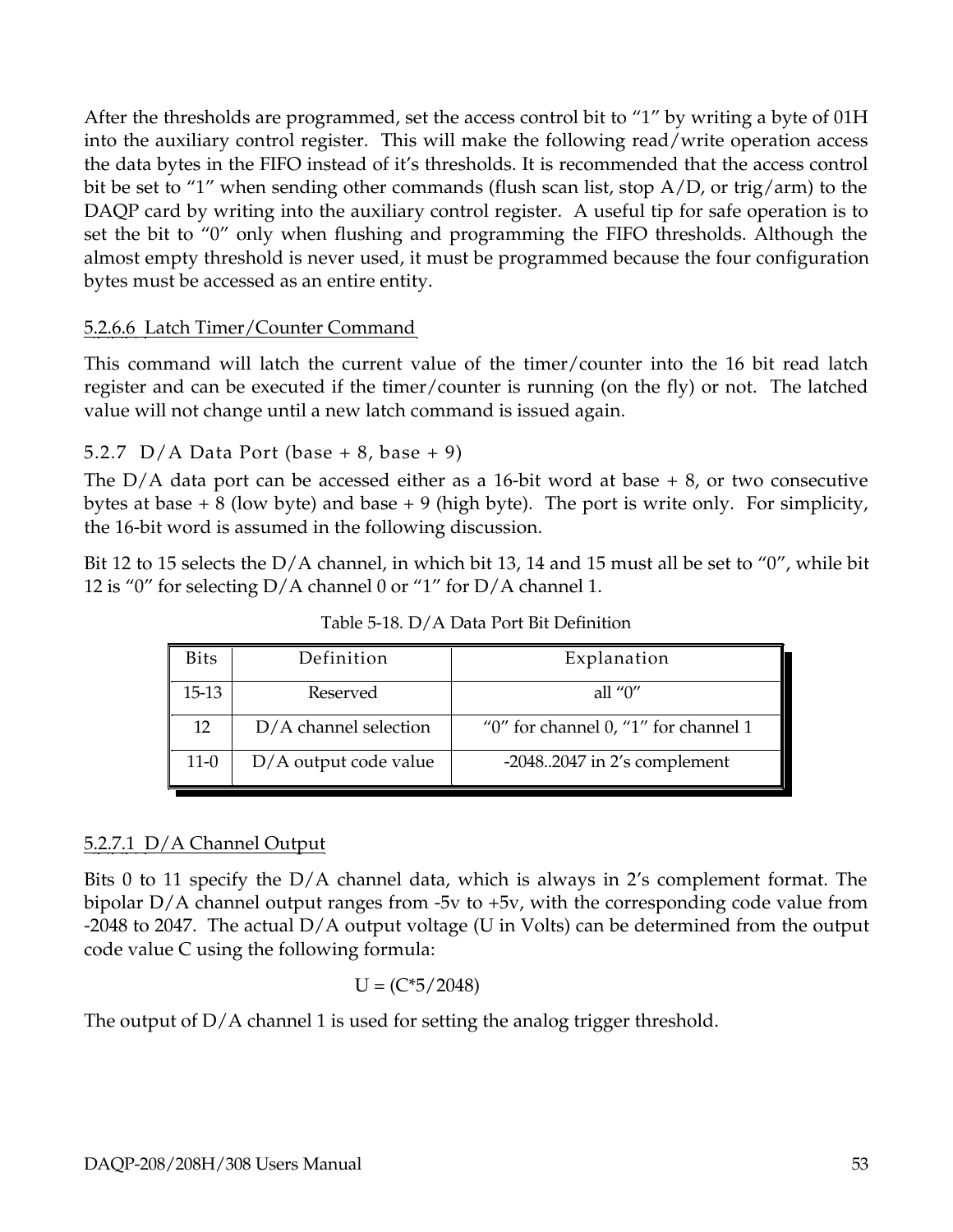#### 5.2.7.2 D/A Port Interface

The data link between the  $D/A$  data port and the  $D/A$  converter is a serial link. The port interface contains a 16 bit buffer register and a 16 bit shift register. On the other side of the link, there are input and output registers in each D/A channel of the D/A converter. The actual analog output voltage will be determined by the code value loaded into the output register.

A data word written into the  $D/A$  port will first be latched into the 16 bit buffer register. It is then loaded into the 16 bit shift register and shifted into the D/A channel's input register across the serial link. Bit 5 in the auxiliary status register is set to "1" to show that the buffer is occupied when the buffer register is written. It will remain "1" until it's contents are loaded into the shift register and then the bit is cleared to indicate the buffer is empty.

Since the serial link needs 16 of the 2 MHz clock cycles to complete one 16 bit data word, it will take about 8 ms for each data word transfer. The buffer register is loaded into the shift register when the latter has finished shifting. It is recommended that this bit be checked and the buffer register be emptied before writing to it otherwise the original data in the buffer register may be corrupted. The interface hardware will neither prevent this from happening nor report it as an error.

#### 5.2.7.3 D/A Update Modes

Depending on the D/A update mode, the data word shifted into the D/A channel may either be passed immediately to the output register (direct update mode) or be loaded into the output register upon receiving a synchronous event (synchronous update mode).

| Bit 1, 0 | Mode          | Update                                                    |
|----------|---------------|-----------------------------------------------------------|
| 00       |               | Direct update, immediately after the data word is written |
| 01       |               | Each time when the timer overflows                        |
| 10       | $\mathcal{P}$ | Each time when the gate control goes from low to high     |
| 11       | 3             | Each time the $A/D$ pacer clock fires                     |

Table 5-19. D/A Update Modes

Bits 1 and 0 of the auxiliary control register (base  $+15$ , write) define the D/A update mode. In mode 0, the D/A converter output register is updated when a data word is shifted to it's shift register, bypassing it's input register, after the D/A port buffer register is written. There is no synchronization between the two  $D/A$  channels in mode 0. They each operate independently. In modes 1, 2 and 3 (synchronous modes), a data word written to the port buffer register is loaded to the D/A channel input register before it is written to it's output register. Then upon receiving a synchronous event, the output registers of both D/A channels are updated simultaneously. In mode 1, the synchronous event is timer overflow. In mode 2, the event is the gate control moving from low to high. In mode 3, it is the pacer clock.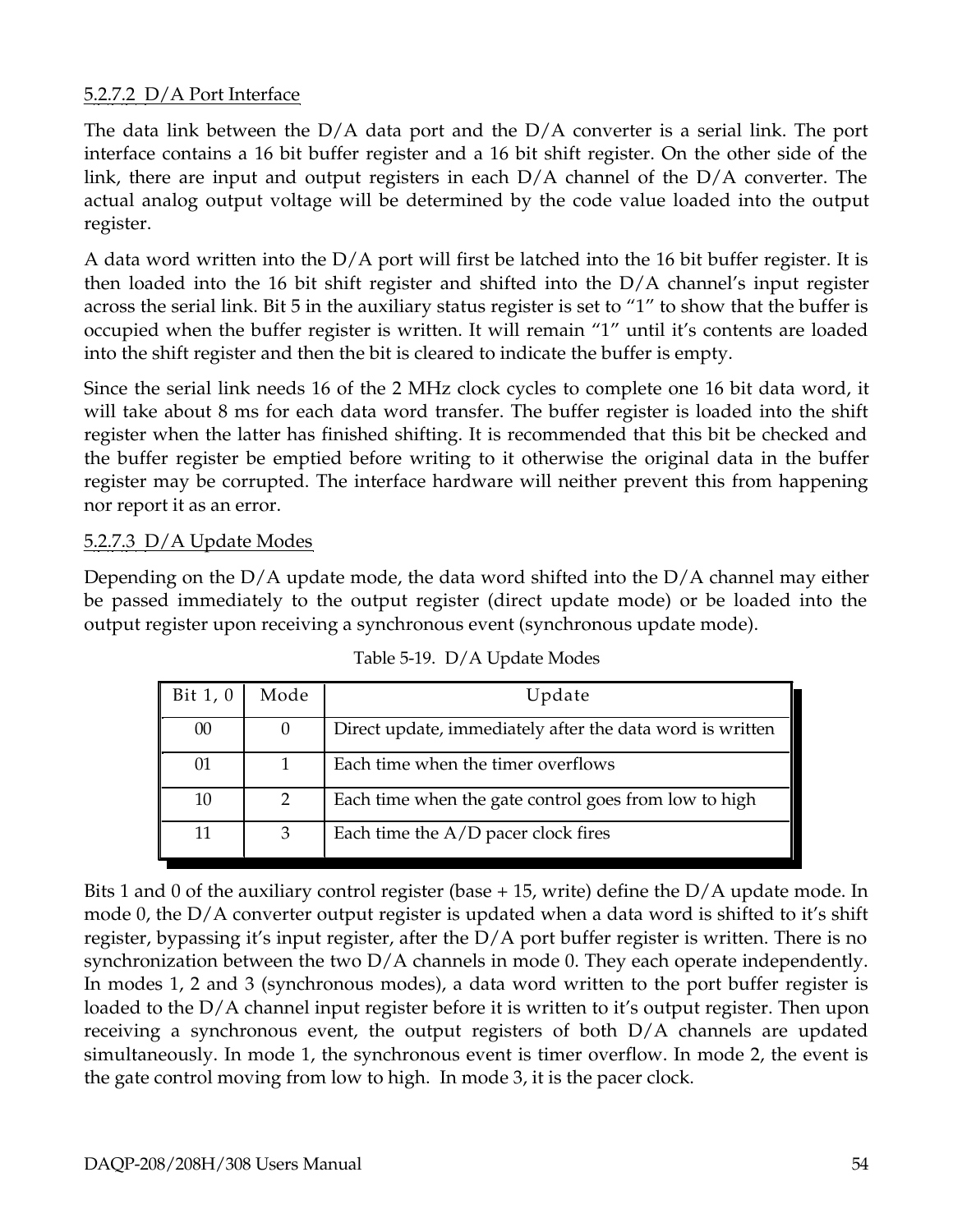#### 5.2.8 Timer/Counter Port (base + 10, base + 11)

The timer/counter port can be accessed as either a 16 bit word at base  $+8$ , or two consecutive bytes at base  $+8$  (low byte) and base  $+9$  (high byte). The port contains a 16 bit reload register, a 16 bit up-counter and a 16 bit read latch register and the associated control logic.

The reload register is write only. It holds the initial value (or the reload value) for the up-counter. Each time the counter overflows, the next clock rising edge will reload the counter with this value. The same value is also loaded to the counter as it's initial value in mode 0. The read latch register is read only. It holds the current count of the up-counter when a latch command is received. The content of this register will not change until the next latch command is received. The up-counter cannot be accessed directly. It will reload on the next rising edge of the selected clock from the reload register either when it reaches its final count of 65535 (hexadecimal FFFF) or when the timer/counter is in mode 0.

#### 5.2.8.1 Timer/Counter Operation Modes

Bits 3 and 4 in the auxiliary control register (base + 15, write) determine the timer modes as summarized in Table 5-20.

| Mode | Timer/Counter Operation                                 |
|------|---------------------------------------------------------|
|      | Stop and reload the up-counter from the reload register |
|      | Pause                                                   |
|      | Start/Continue                                          |
|      | Operation controlled by the gate input:                 |
|      |                                                         |

Table 5-20. Timer/Counter Modes

Mode 0 is used for reloading the up-counter. Note that reloading will only occur when the next rising edge of the selected clock source is received. The internal clock source requires at least 1 ms to complete reload. When the timer/counter is used for counting external pulses, it is recommended that mode 0 and the internal clock source be selected first to guarantee the initial reload by the internal clock Once reload is completed, then the source can be switched to external.

Mode 1 is designed to temporarily pause the up-counter. In this mode the up-counter will be frozen.

Mode 2 is considered the "go" mode. The up-counter will either start to count or continue counting up on the rising edge of the selected clock source. If the up-counter reaches it's final count, then it will reload on the next clock rising edge.

In mode 3, up-counter operation is controlled by the external gate signal. The counter "goes" when the signal is high ("1") and stops when the signal is low ("0").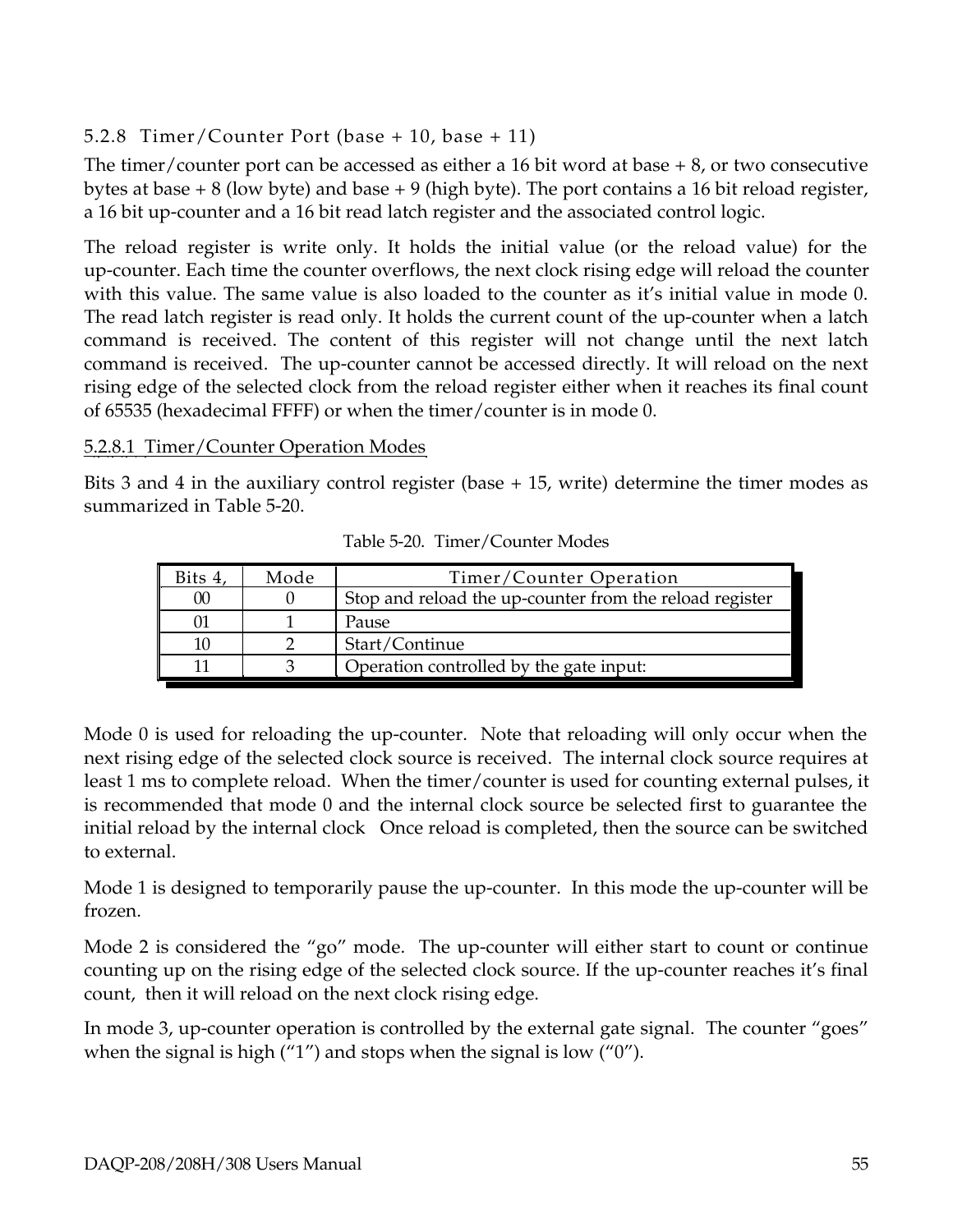#### 5.2.8.2 Timer/Counter Clock Source

Bit 2 of the auxiliary control register (base + 15, write) selects the timer/counter clock source. The source can be either the internal 1 MHz clock (bit 2 is "0") or the external clock (bit 2 is "1"). Because of the pin confinement, the timer/counter external clock input is shared with the A/D external clock input, which is also digital input bit 2. The external clock should have a minimum pulse width of 100 ns and a maximum frequency of 5 MHz.

#### 5.2.8.3 Reading Timer/Counter Contents

The contents of the up-counter can be read "on the fly" by sending the read latch command. Upon receiving the command, the current content of the up-counter is latched into the read latch register. The timer/counter control logic guarantees the integrity of the latched value. The read latch operation works in all four timer/counter modes. The latched value in the read latch register will not change until next read latch command is received.

#### 5.2.8.4 Timer Divisor/Counter Modulus

The up-counter always counts up from it's initial value (determined by the reload register) to its final count (always 65535 or hexadecimal FFFF). "D" is the divisor (also called counter modulus) of the timer and "X" is the value written to the reload register. The relationship between the two is as follows:

$$
D = 65536 - X
$$

The up-counter counts up from X to 65535. D=1 or  $X=65535$  should be avoided because the up-counter will stick with these values.

#### 5.2.8.5 Timer/Counter Overflow

When the timer/counter reaches it's final count of 65535, the next rising edge of the selected clock source will reload the up-counter from the reload register and set the timer/counter overflow event latch to "1" (bit 4 of the auxiliary status register). This will cause an interrupt if the timer/counter interrupt is enabled (bit 5 of the auxiliary control register set to "1"). The overflow event latch can only be cleared by writing a "0" to bit 5 of the auxiliary control register. Reading the auxiliary status register will not clear the timer/counter overflow event latch.

The timer/counter output will be "1" for one clock cycle as the timer/counter overflows after reaching the final value of 65535. If the timer/counter is paused or stuck at the final count, the output pin will then be high as long as the final count holds.

The timer/counter is totally independent of the pacer clock, which is dedicated to generating the sample rate for the A/D converter in continuous trigger mode. The timer/counter can be used for the D/A converter to synchronize its channel output update.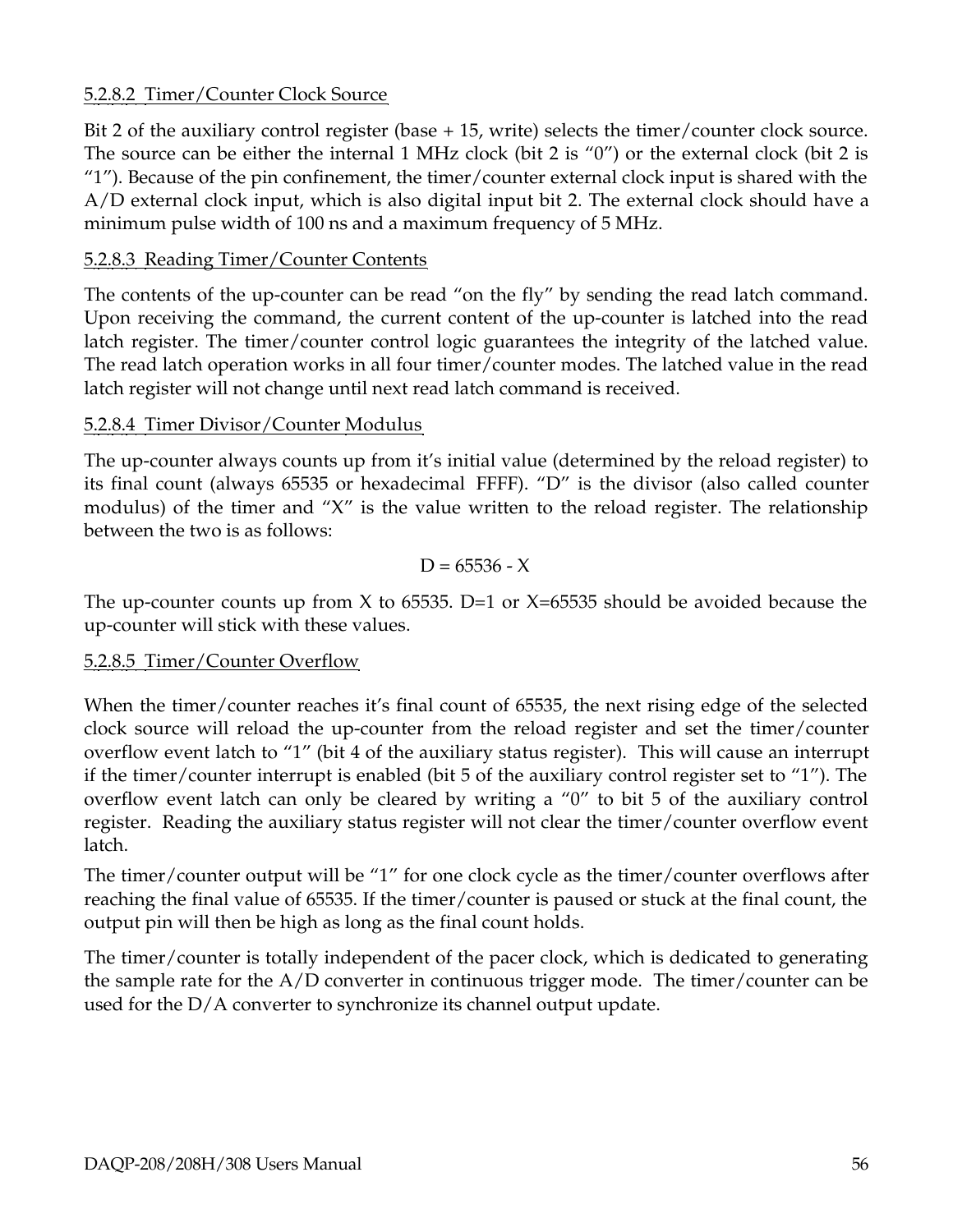#### 5.2.9 Auxiliary Control Register (base + 15)

This register configures the operation of A/D, D/A and the timer counter. It is 8-bit wide and write only. Bit 7 picks between TTL and analog trigger source. Bit 6 sets the pre-trigger option. Bit 5 is for the timer/counter interrupt control. Bits 3 and 4 determine the timer/counter operation modes while bit 2 selects the timer/counter clock source. Bits 1 and 0 specify the D/A update modes.

| Bit            | Function                   | Explanation                                                 |
|----------------|----------------------------|-------------------------------------------------------------|
| 7              | External trigger source    | 0 selects TTL trigger                                       |
|                |                            | 1 selects analog trigger                                    |
| 6              | Pre-trigger option         | $1 =$ with pre-trigger, $0 =$ without                       |
| 5              | Timer/Counter interrupt    | $1 =$ Enabled, $0 =$ Disabled                               |
|                | Clear overflow event latch | by writing '0' into this bit                                |
| 4,3            | Timer/Counter mode         | $00 =$ Reload                                               |
|                |                            | $01$ = Pause                                                |
|                |                            | $10 = Go$                                                   |
|                |                            | $11 = Go$ /Pause by external gate signal                    |
| $\overline{2}$ | Timer/Counter clock source | $1 =$ External, $0 =$ Internal (1 MHz)                      |
| 1,0            | $D/A$ update mode          | $00 =$ Direct update<br>$01 =$ When timer/counter overflows |
|                |                            | $10 =$ When ext. gate goes low to high                      |
|                |                            | $11 =$ When pacer clock fires                               |

Table 5-21. Auxiliary Control Register Bit Definition

#### 5.2.10 Auxiliary Status Register (base + 15)

Bits 0-3 and bit 7 in this register are structured so that these bits can be referenced without the associated side effect of "clear after read" on latched events. The "clear after read" side effect is preserved for the status register (base  $+ 2$ ). Bits 0 and 1 are the data FIFO flags. Bit 2 is the data lost event latch. These three bits are defined exactly the same as in the status register.

Bit 3 in this register is the logic "OR" of the two event latches in the status register, (EOS event latch and data FIFO event latch). This bit is "1" if either the EOS or FIFO event is latched. It is "0" if both the EOS and FIFO events are cleared by power up, reset or reading the status register. Table 5-22 lists the bit definition.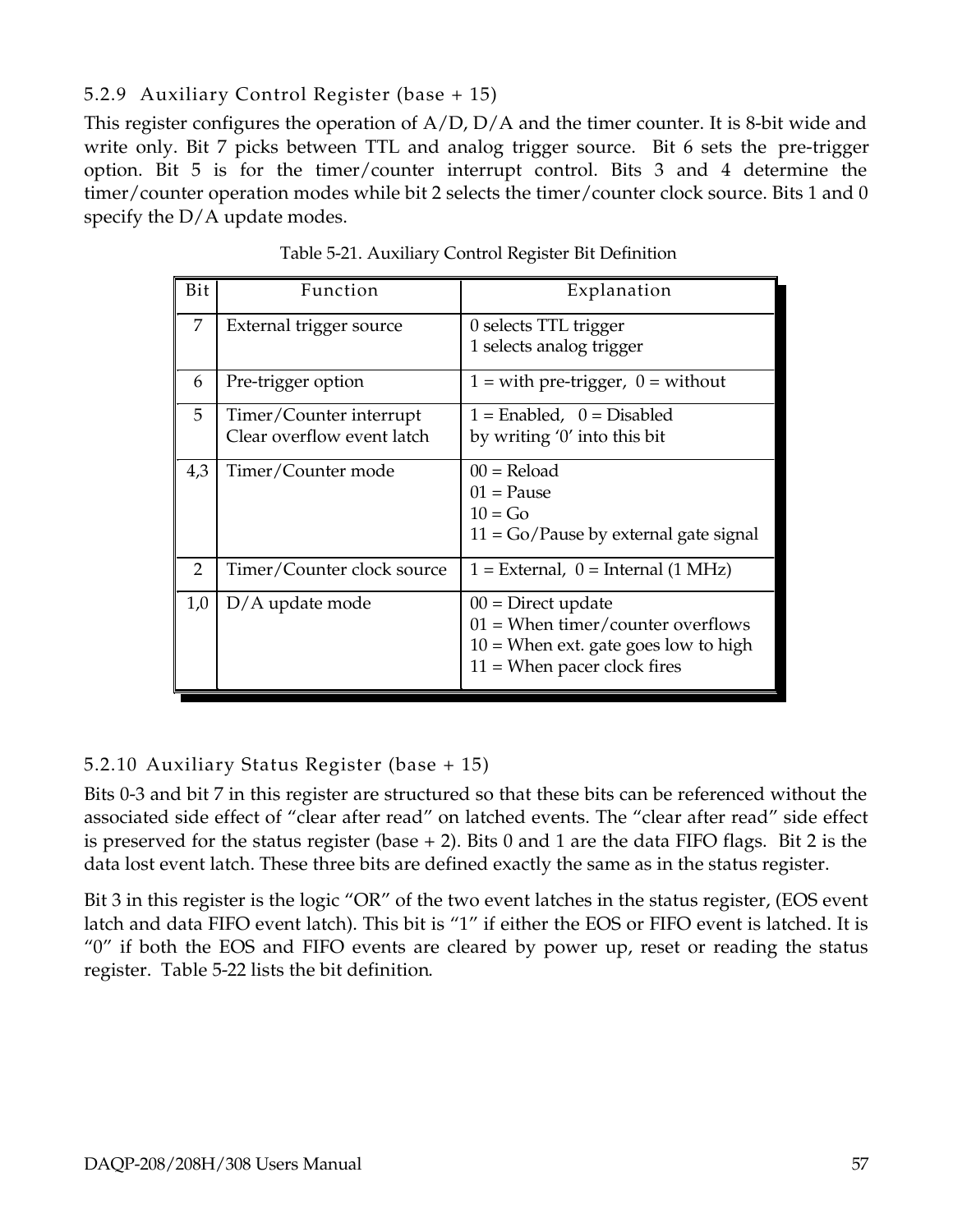| Bit      | Function                                                                                      | Explanation                                                                                                |
|----------|-----------------------------------------------------------------------------------------------|------------------------------------------------------------------------------------------------------------|
| 7        | $A/D$ running flag                                                                            | $1 =$ Running, $0 =$ Idle                                                                                  |
| 6        | $A/D$ trigger flag                                                                            | $1 = Triggered$ , $0 = Not$ yet                                                                            |
| 5        | D/A port buffer register flag                                                                 | $1 = Occupied, 0 = Empty$                                                                                  |
| 4        | Timer/Counter overflow event latch                                                            | $1 =$ Overflow latched, $0 =$ Not yet                                                                      |
| 3        | A/D conversion event latched (Logic<br>"OR" of A/D EOS and FIFO almost full<br>event latches) | $1 =$ Either EOS or FIFO almost full<br>event has been latched<br>$0 =$ Neither event has been latched yet |
| 2        | Data lost event latch                                                                         | $1 =$ Data lost latched, $0 =$ Not yet                                                                     |
| 1        | A/D data FIFO almost full flag                                                                | $1 =$ FIFO almost full, $0 =$ Not yet                                                                      |
| $\theta$ | $A/D$ data FIFO empty flag                                                                    | $1 =$ FIFO empty, $0 =$ Not empty                                                                          |

Table 5-22. Auxiliary Status Register Bit Definition

Bit 4 indicates the timer/counter overflow event. This bit is set to "1" whenever the timer/counter overflow occurs (on the next rising edge of the selected clock source after it reaches the final count). This bit cannot be cleared by reading the auxiliary status register. It can only be cleared by writing a "0" into bit 5 of the auxiliary control register. Bit 5 is the D/A port buffer register flag and is set to "1" if the register is occupied or "0" if it is empty. With the pre-trigger option selected, bit 6 is set to "1" when the external trigger is received. This bit remains "1" until data acquisition is terminated by receiving the A/D stop command. Bit 6 set to "0" means the trigger has not been received yet. If the pre-trigger option is not selected or bit 6 of the auxiliary control register is set to "0", then this bit should be ignored. Bit 7 is exactly the same as bit 6 in the status register (base  $+ 2$ ).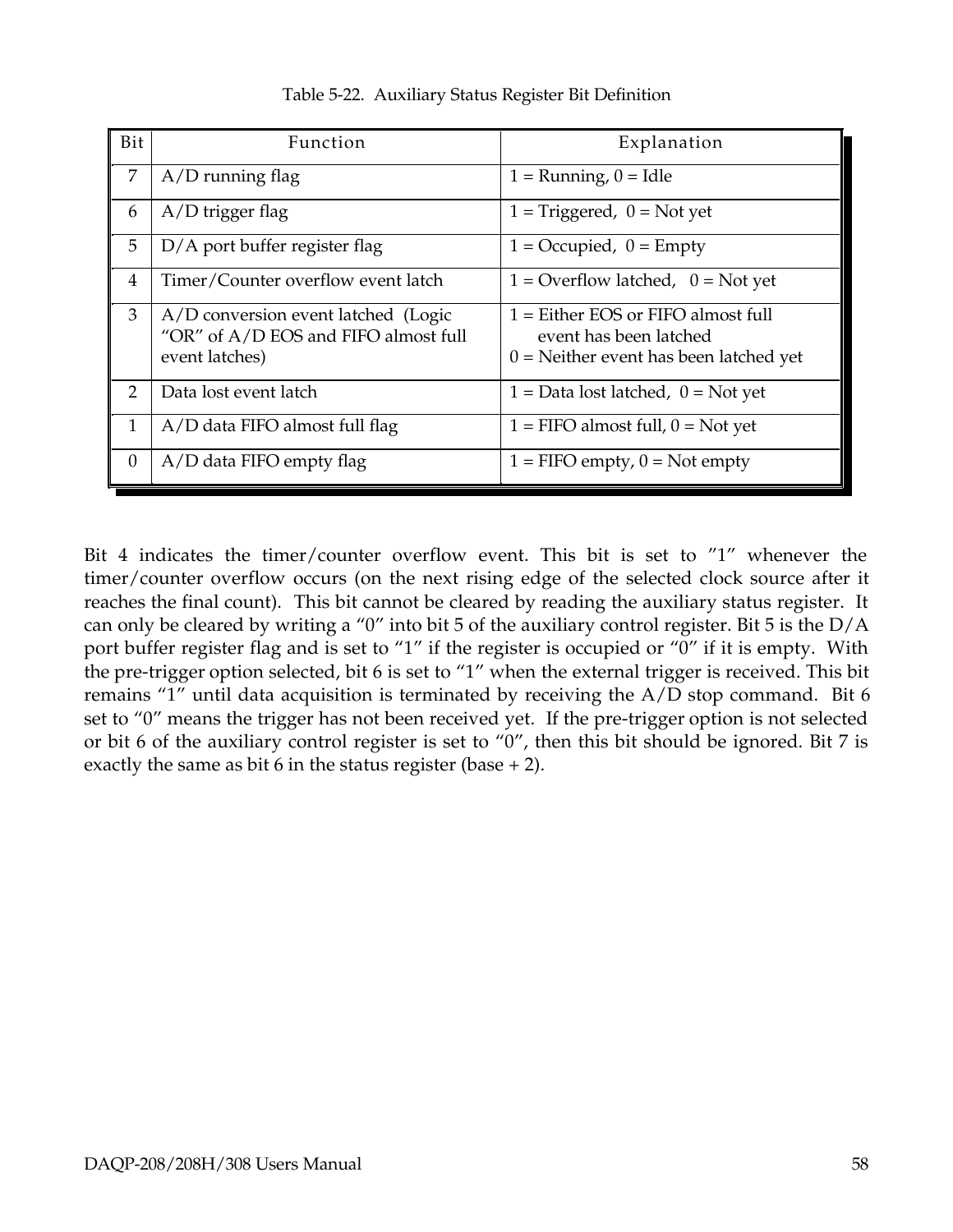## 6. Specifications

| $A/D$ Converter                 | 12-Bit Version                                     | 16-Bit Version                |
|---------------------------------|----------------------------------------------------|-------------------------------|
| <b>Acquisition + Conversion</b> | $2 ms + 8 ms$                                      | $2 \text{ ms} + 8 \text{ ms}$ |
| Monotonicity                    | No missing codes                                   | No missing codes              |
| Integral linearity error        | $± 1$ LSB                                          | $± 3$ LSB                     |
| Differential linearity error    | $± 1$ LSB                                          | $+3/-2$ LSB                   |
| Full scale error                | $\pm$ 0.5 %                                        | $\pm$ 0.5 %                   |
| Aperture delay                  | $40$ ns                                            | $40$ ns                       |
| Analog Input                    |                                                    |                               |
| Number of input channels        | 4 differential / 8 single-ended, expandable to 128 |                               |
| Input range                     | $\pm 10, \pm 5, \pm 2.5, \pm 1.25$ V               | (DAQP-208 and DAQP-308)       |
|                                 | $\pm 10, \pm 1, \pm 0.1, \pm 0.01$ V               | (DAQP-208H)                   |
| Programmable gain               | 1, 2, 4, 8                                         | (DAQP-208 and DAQP-308)       |
|                                 | 1, 10, 100, 1000                                   | (DAQP-208H)                   |
| Maximum over-voltage            | $\pm 30$ V                                         |                               |
| Input impedance                 | 100 MW (DC)                                        |                               |

#### A/D Miscellaneous Specifications

| Data FIFO depth     | 2048 samples                                         |
|---------------------|------------------------------------------------------|
| Scan list length    | 2048 entries                                         |
| Scan speed          | $10 \text{ ms}, 20 \text{ ms}, 40 \text{ ms}$        |
| Trigger source      | Internal (Software) / External (TTL, Analog)         |
| Trigger mode        | Continuous / One-shot                                |
| Pre-trigger option  | Programmable, up to the data FIFO depth              |
| TTL trigger         | $0.8$ V (low) / 2.2 V (high), Rising / Falling edges |
| Analog trigger      | Threshold set in full $A/D$ input range ( $\pm$ 10V) |
|                     | Rising / Falling directions, 10 mV hysteresis        |
| Sampling rate       | 0.006 Hz to 100 kHz (with internal clock source)     |
| External clock rate | $DC - 5 MHz$                                         |
|                     |                                                      |

| $D/A$ Converter           |                 |
|---------------------------|-----------------|
| Resolution                | $12$ -bit       |
| Relative Accuracy         | $± 1$ LSB       |
| Bipolar Zero Error        | $\pm$ 7 LSB max |
| Differential Nonlinearity | $± 1$ LSB max   |
| Full scale error          | $\pm$ 7 LSB max |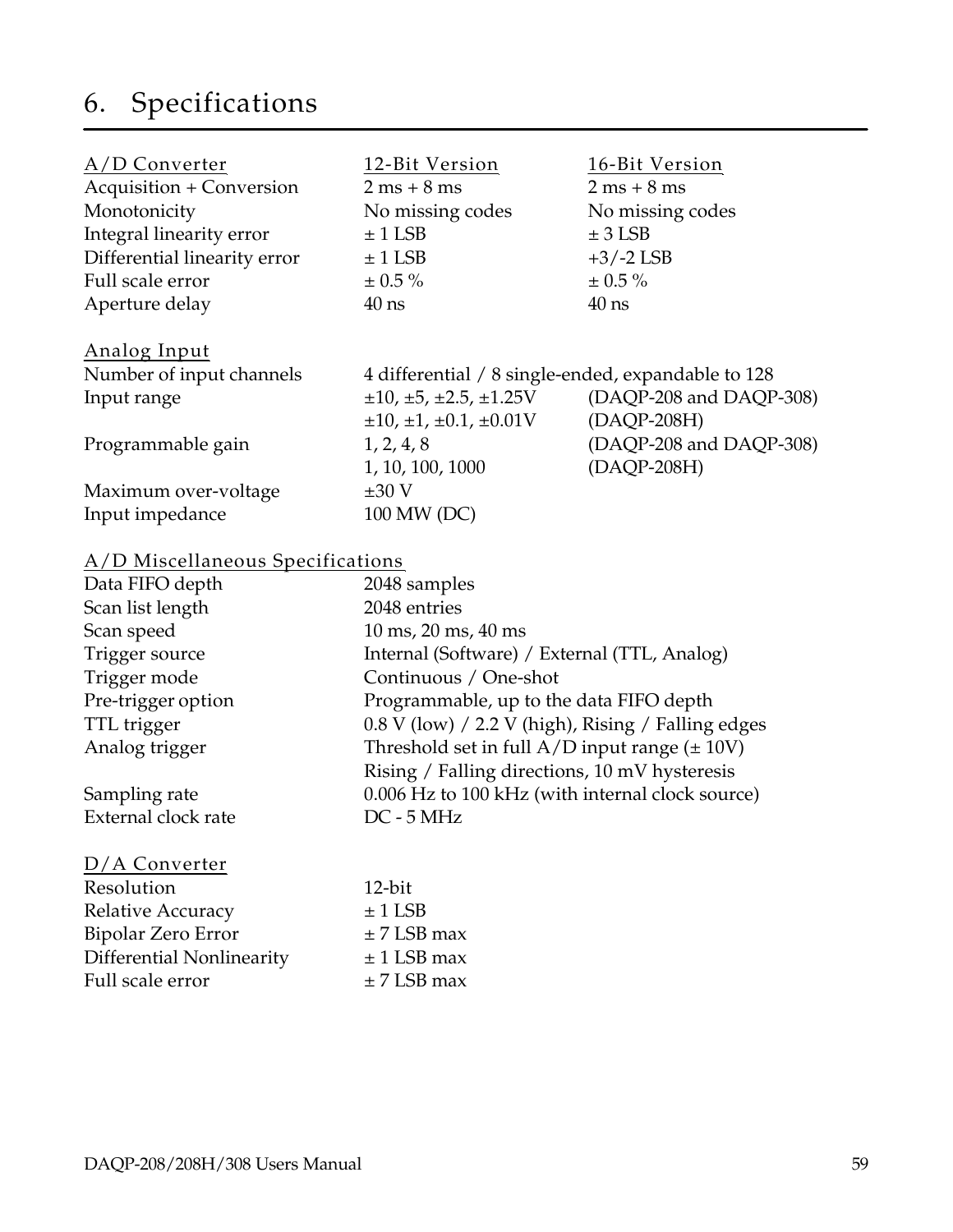| <b>Analog Output</b><br>Number of output channels<br><b>Output Settling Time</b><br>Output range<br><b>Output Current</b><br>DC Output impedance                              | 2 (single-ended only)<br>$10 \text{ ms}$<br>$\pm 5V$ (bipolar only)<br>$\pm 2$ mA<br>0.5 W (typical)                                                            |
|-------------------------------------------------------------------------------------------------------------------------------------------------------------------------------|-----------------------------------------------------------------------------------------------------------------------------------------------------------------|
| Timer/Counter<br>Word length<br>Clock Source<br><b>External Clock Input</b><br>Overflow Output<br>Divisor / Modulus Range                                                     | 16-bit, with auto reload and read latch<br>Internal (1 MHz) / External (DC - 5 MHz)<br>TTL, pulse width $> 100$ ns, frequency $< 5$ MHz<br>TTL<br>$2 - 65535$   |
| Digital $I/O$<br>Digital input channels<br>Digital output channels<br>Maximum source current<br>Maximum sinking current<br>Minimum logic '1' level<br>Maximum logic '0' level | 4 (no latch)<br>4 (latched)<br>$0.5 \text{ mA}$<br>$2.5 \text{ mA}$<br>2.4 V<br>0.8V                                                                            |
| <b>General Specifications</b><br>Power consumption<br>Operating temperature<br>Storage temperature<br>Humidity<br>Size (cable not included)<br>Weight                         | 210 mA (full power), 70 mA (power down)<br>0 C to 50 C<br>0 C to 70 C<br>0 to $95\%$ , non-condensing<br>Standard PCMCIA type II<br>1.5 oz (for reference only) |